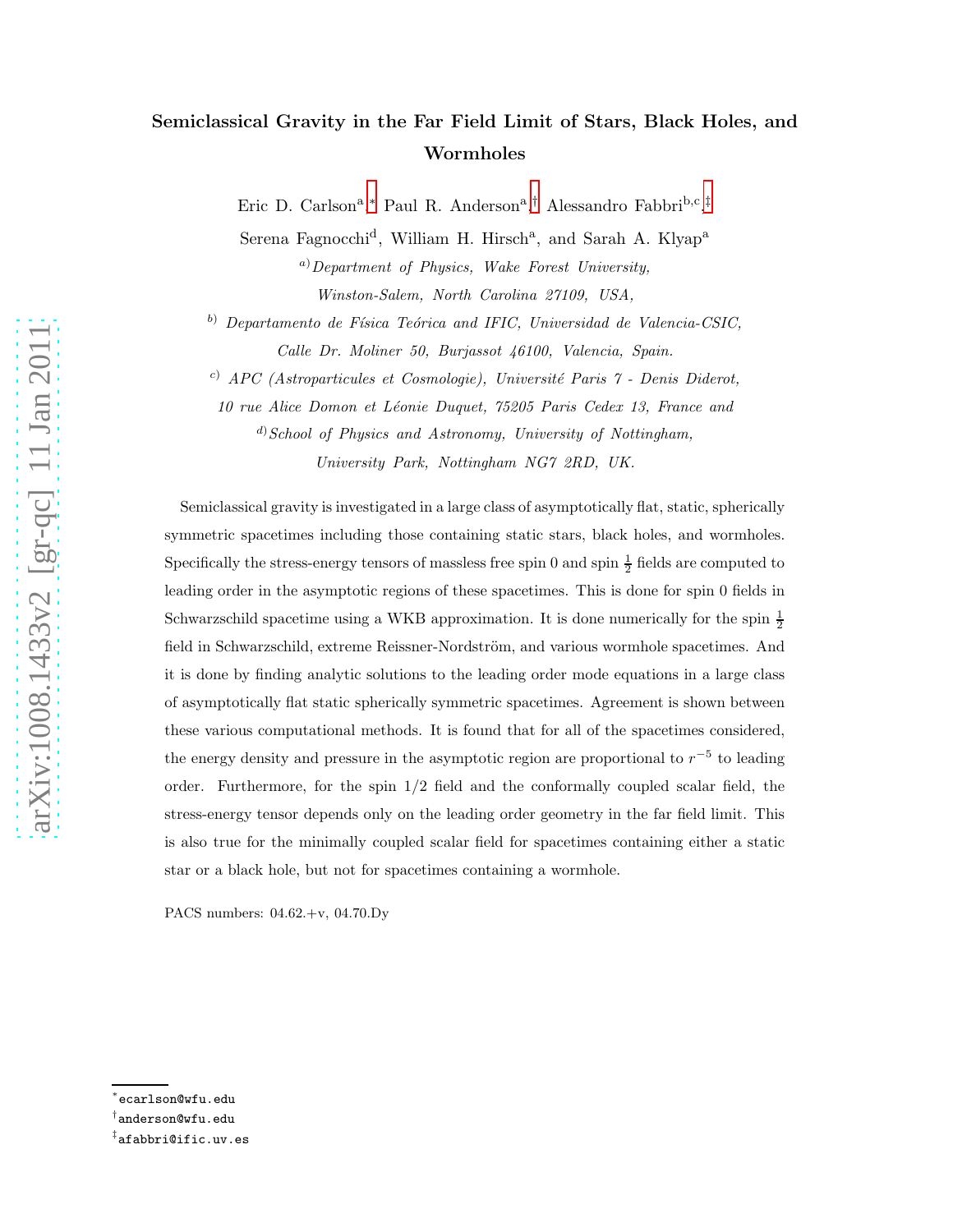#### I. INTRODUCTION

A number of studies have been carried out of the leading order quantum corrections to the gravitational potential due to quantized fields in static spherically symmetric spacetimes in the weak field limit  $[1-7]$ . In two cases  $[4, 5]$  $[4, 5]$  the leading order behaviors of the energy densities and pressures of the quantized fields were also computed. In this limit it is assumed that the gravitational field is everywhere weak such as in the case of a planet or a nonrelativistic star. The far field limit in an asymptotically flat spacetime is similar to the weak field limit in that, in the asymptotic region, the spacetime is nearly flat. The difference is that the spacetime curvature need not be small everywhere. Since quantum field theory is intrinsically nonlocal, it is in principle more difficult to study quantum effects in the far field limit when the spacetime curvature is not small everywhere and the fields are in the vacuum state which is natural for the asymptotically flat region, often called the Boulware state  $[8]$ .<sup>1</sup> In fact there are only two previous calculations that we are aware of which focus on the far field limit: Anderson, Balbinot, and Fabbri [\[10](#page-42-5)] computed the leading order asymptotic behavior for the stress-energy tensor,  $\langle T^a{}_b \rangle$  for massless scalar fields with arbitrary coupling  $\xi$  to the scalar curvature in the Boulware state in Schwarzschild spacetime; and Garbarz, Giribet, and Mazzitelli [\[5](#page-42-3)] calculated for the same fields in D dimensional Schwarzschild-Tangherlini spacetime with  $D \geq 4$  the leading order asymptotic behaviors of both  $\langle \phi^2 \rangle$  and  $\langle T^a{}_b \rangle$ .

An interesting question that can be addressed by comparisons of calculations in the weak field and far field limits is the extent to which leading order quantum effects are local when the fields are in the Boulware vacuum state. By "local" we mean that in the far field limit the leading order terms in the stress-energy tensor depend only on the leading order deviations of the metric from a flat space metric. Comparison of the calculations in Ref. [\[10\]](#page-42-5) for Schwarzschild spacetime with the weak field calculations of Ref. [\[4](#page-42-2)] for nonrelativistic static spherically symmetric stars shows that while there is agreement in the leading order asymptotic behaviors of the energy density and pressure for massless scalar fields with conformal and minimal coupling to the scalar curvature, for all other couplings there are differences. Further there are also disagreements in the leading order behavior of the quantity  $\langle \phi^2 \rangle$  for all couplings to the scalar curvature except minimal coupling. In Ref. [\[11](#page-42-6)] two of us computed the leading order difference in the stress-energy tensors in the far field limit for a Schwarzschild black hole and a static spherically symmetric star for massless scalar fields

<sup>1</sup> This statement does not apply to thermal states such as the Hartle-Hawking-Israel state [\[9](#page-42-7)], because for such states the leading order behavior of the stress-energy tensor for a quantized field in the far field region is the same as it would be in Minkowski space.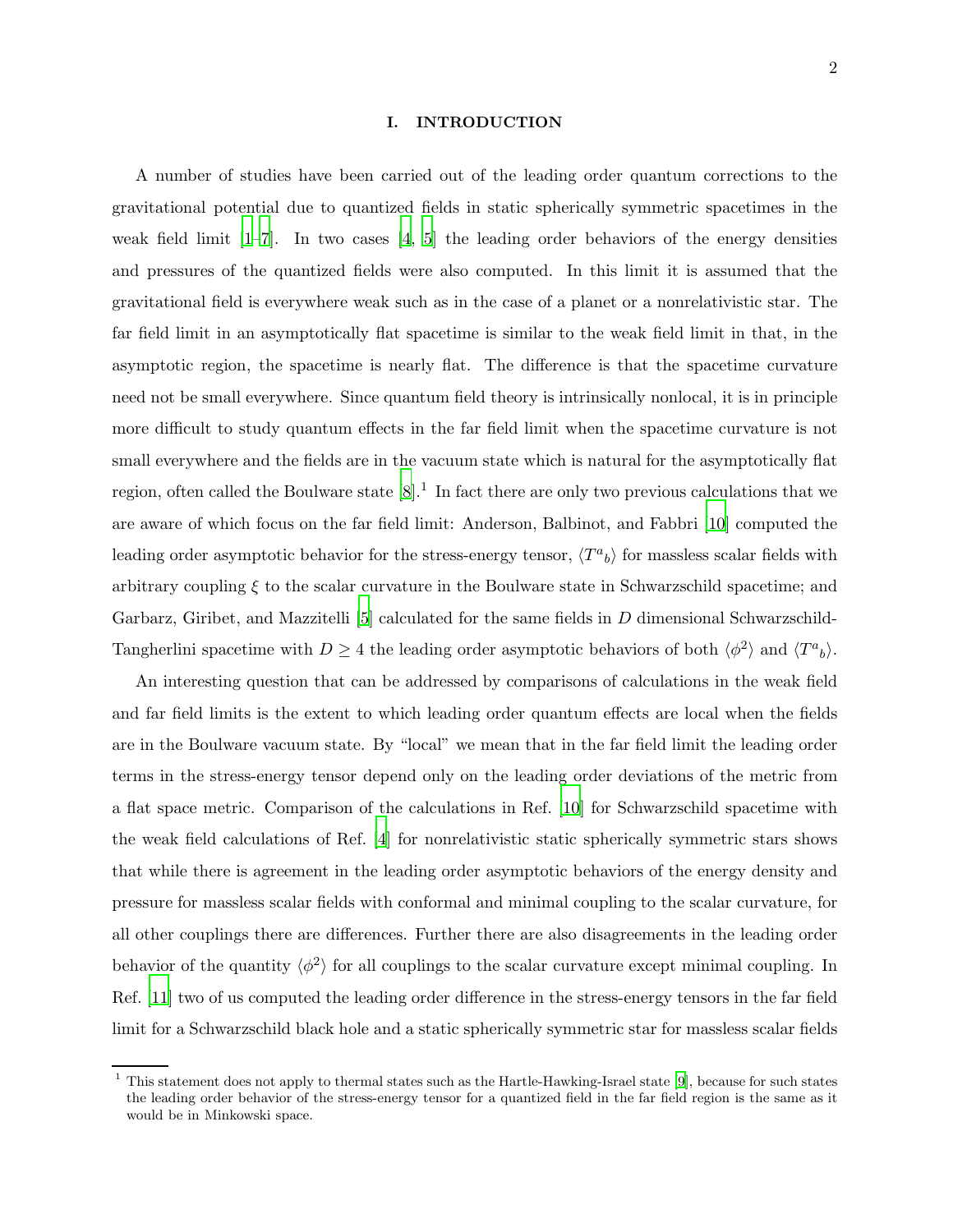in the Boulware state. It was shown that in most cases the leading order behaviors of the quantities  $\langle \phi^2 \rangle$  and  $\langle T_{ab} \rangle$  have contributions from the local geometry as well as nonlocal contributions from a zero frequency and zero angular momentum mode. However, when the curvature coupling is minimal there is no difference at leading order between the case when a black hole is present and the case when a star is present. When the coupling is conformal there is a difference for  $\langle \phi^2 \rangle$ , but for  $\langle T_{ab} \rangle$  the differences cancel, presumably because of the conformal symmetry. In Ref. [\[5\]](#page-42-3) the calculation in Ref. [\[11](#page-42-6)] was generalized to the case of D dimensions with  $D \geq 4$ . As for  $D = 4$ , it was found that there is no leading order difference in  $\langle \phi^2 \rangle$  and  $\langle T_{ab} \rangle$  for minimal coupling and no leading order difference in  $\langle T_{ab} \rangle$  for conformal coupling in D dimensions.

In this paper, analytic solutions to the leading order mode equations in the far field limit of a large class of asymptotically flat, static, spherically symmetric spacetimes are found for both massless spin 0 and spin  $1/2$  fields. From these solutions analytic expressions for  $\langle \phi^2 \rangle$  for scalar fields and  $\langle T_{ab} \rangle$  for both types of fields are derived when the fields are in the Boulware vacuum state. For the spin  $1/2$  field it is shown that the leading order behavior of  $\langle T_{ab} \rangle$  depends only on the geometry in the far field region. For the conformally coupled scalar field it is shown that the leading order behavior of  $\langle T_{ab} \rangle$  also depends only on the geometry in the far field region, but this is not true for  $\langle \phi^2 \rangle$ . For the minimally coupled scalar field it is shown that there are cases, such as spacetimes containing a star or a black hole, where the leading order behaviors of both  $\langle \phi^2 \rangle$ and  $\langle T_{ab} \rangle$  depend only on the geometry in the far field region. However, for the minimally coupled scalar field in wormhole spacetimes the leading order behaviors of these quantities depend upon the entire geometry.

Numerical computations of the full stress-energy tensor for the spin 1/2 field in Schwarzschild, extreme Reissner-Nordström, and three wormhole spacetimes are analyzed and displayed. These provide important checks on the analytic calculations. In each case the leading order behavior in the far field limit has been found to agree with the analytic results to within the numerical error of the computations.

In Section [II](#page-3-0) the computation of the stress-energy tensor for a massless scalar field is reviewed. In Section [III,](#page-5-0) a somewhat peculiar method mentioned in [\[10\]](#page-42-5) of using the WKB approximation and conservation of the stress-energy tensor to compute the leading order behavior of the stressenergy tensor for massless scalar fields in the far field limit of Schwarzschild spacetime is given. Section [IV](#page-7-0) contains a review of the computation of the stress-energy tensor for the massless spin 1/2 field. In Section [V](#page-10-0) an analytic computation is made of the leading order behavior of the stressenergy tensor for the massless spin  $1/2$  field in the far field limit. A similar analytic computation is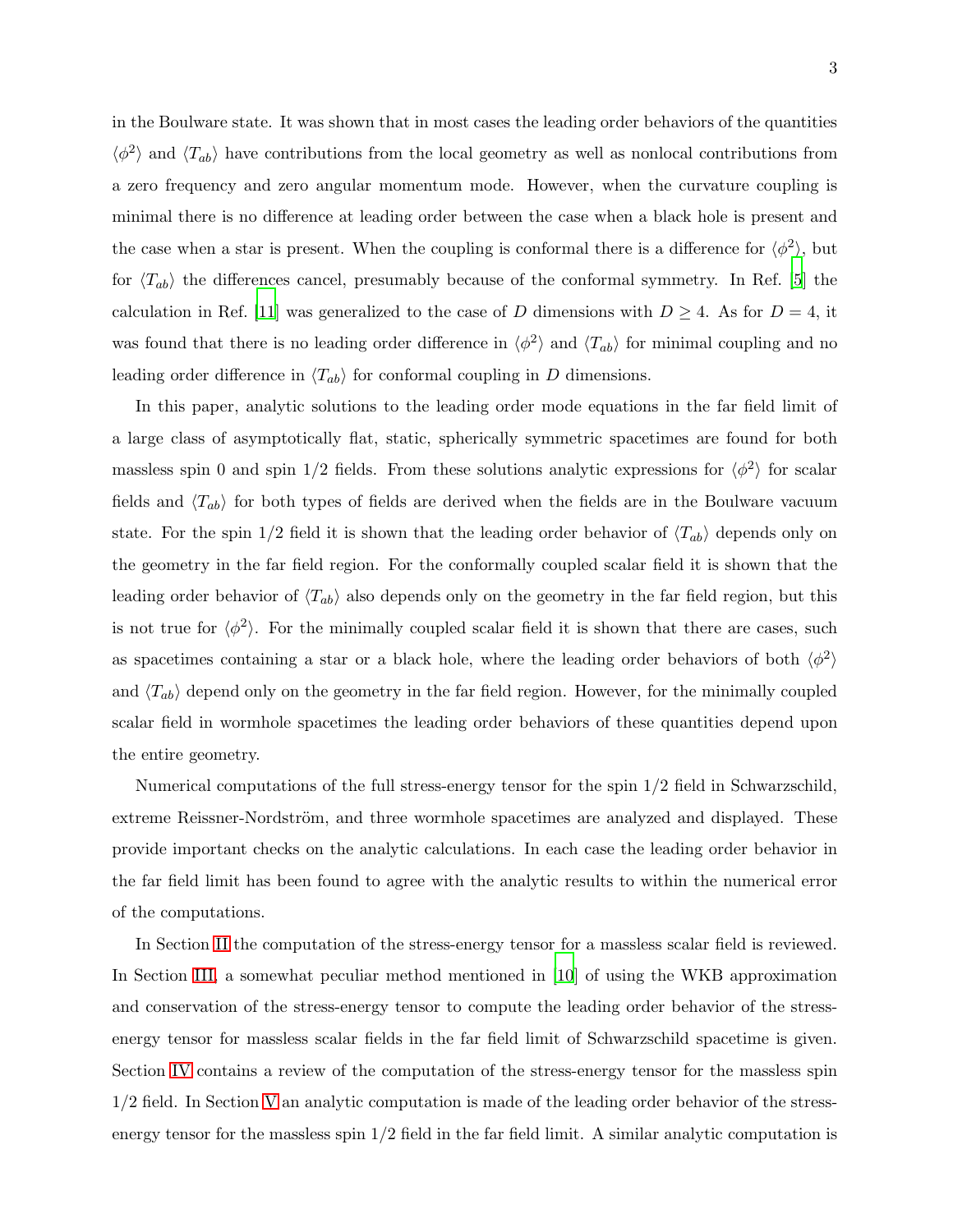made for a massless scalar field with arbitrary coupling  $\xi$  to the scalar curvature in Section [VI.](#page-17-0) In Section [VII](#page-26-0) some of the numerical results for the massless spin 1/2 field are displayed and discussed. Section [VIII](#page-28-0) contains a comparison between our results and previous analytic calculations of the leading order quantum corrections to the gravitational potential in Schwarzschild spacetime. Some conclusions are given in Section [IX.](#page-30-0) Various identities relating to modified Bessel functions which were used in the analytic computations are proven in the Appendix. Throughout we use units such that  $\hbar = c = G = 1$ , and our conventions are those of Misner, Thorne, and Wheeler [\[12](#page-42-8)].

# <span id="page-3-0"></span>II. GENERAL FORM FOR THE STRESS-ENERGY TENSOR FOR MASSLESS SCALAR FIELDS

In this section the method developed to compute the stress-energy tensor for scalar fields in static spherically symmetric spacetimes given in Ref. [\[13](#page-42-9)] is adapted to the special case of computing the leading order components of this tensor for a class of asymptotically flat spacetimes in the far field limit when the fields are in the Boulware state.

The metric for a general static spherically symmetric spacetime can be written as

<span id="page-3-3"></span>
$$
ds^{2} = -f(r)dt^{2} + h(r)dr^{2} + r^{2}d\Omega^{2} . \qquad (2.1)
$$

In this paper we consider the class of asymptotically flat spacetimes for which the metric functions in the large  $r$  limit have the behaviors

<span id="page-3-2"></span>
$$
f(r) = 1 - \frac{2A}{r} + O\left(\frac{1}{r^2}\right)
$$
 and  $h(r) = 1 + \frac{2B}{r} + O\left(\frac{1}{r^2}\right)$ , (2.2)

where  $A$  and  $B$  are two parameters describing the metric at large distances; for example, for both the Schwarzschild and Reissner-Nordström metrics,  $A = B = M$ .

In Ref. [\[13](#page-42-9)] it was shown that the stress-energy tensor for a scalar field in a general static spherically symmetric spacetime can be written in terms of an analytic term plus a term involving sums and integrals over five different combinations of the modes, which must often be compute numerically,

<span id="page-3-1"></span>
$$
\langle T_{ab} \rangle = \langle T_{ab} \rangle_{\text{numeric}} + \langle T_{ab} \rangle_{\text{analytic}}. \tag{2.3}
$$

For fields in the Boulware state, the quantity  $\langle T^a{}_b \rangle$ <sub>analytic</sub> behaves as  $r^{-6}$  at large r, but as we shall see,  $\langle T^a{}_b \rangle$ <sub>numeric</sub> dominates it and behaves as  $r^{-5}$ . For a massless scalar field with coupling  $\xi$  to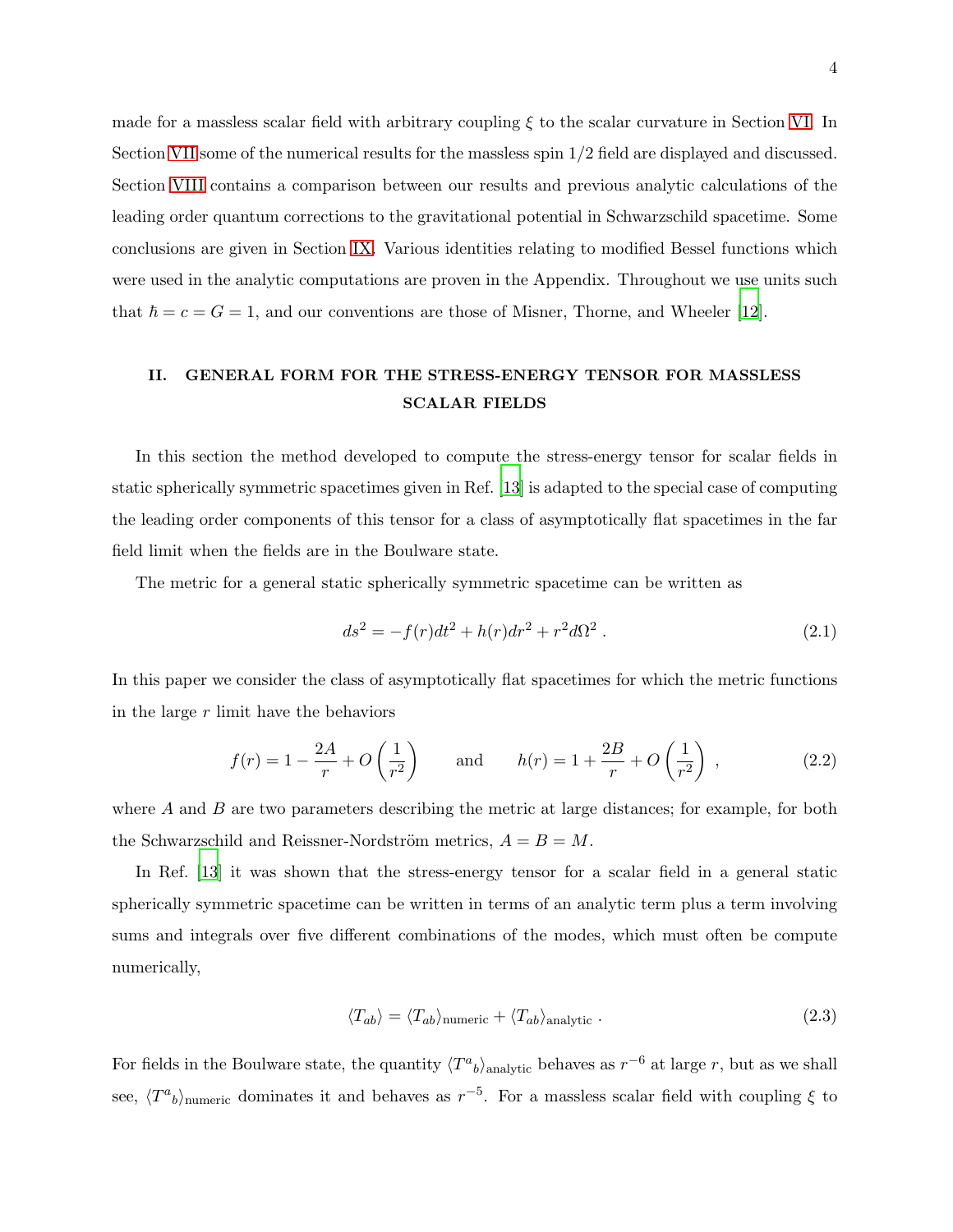the scalar curvature,  $\langle T^a{}_b \rangle$ <sub>numeric</sub> has the asymptotic form<sup>2</sup>

<span id="page-4-1"></span>
$$
\langle T^t{}_t \rangle_{\text{numeric}} = (2\xi + \frac{1}{2}) S_1 + (2\xi - \frac{1}{2}) S_2 + (2\xi - \frac{1}{2}) \frac{1}{r^2} S_3 - (2\xi - \frac{1}{2}) \frac{1}{4r^2} S_5 , \qquad (2.4a)
$$

$$
\langle T^r{}_r \rangle_{\text{numeric}} = -\frac{1}{2}S_1 + \frac{1}{2}S_2 - \frac{1}{2r^2}S_3 + \frac{2\xi}{r}S_4 + \frac{1}{8r^2}S_5 \,, \tag{2.4b}
$$

$$
\langle T^{\theta} \rho \rangle_{\text{numeric}} = (2\xi - \frac{1}{2}) S_1 + (2\xi - \frac{1}{2}) S_2 + \frac{2\xi}{r^2} S_3 - \frac{\xi}{r} S_4 - \frac{\xi}{2r^2} S_5 \,. \tag{2.4c}
$$

Here the  $S_n$ 's are sums and integrals over the radial modes  $p_{\omega\ell}(r)$  and  $q_{\omega\ell}(r)$  of the Euclidean Green function. In the Boulware vacuum state we anticipate that to leading order the nonzero components of the stress-energy tensor in the asymptotically flat region go like  $O(r^{-5})$ . Hence we need to determine  $S_1$  and  $S_2$  to  $O(r^{-5})$ ,  $S_3$  and  $S_5$  to  $O(r^{-3})$ , and  $S_4$  to  $O(r^{-4})$ . To this order we  $find<sup>3</sup>$ 

<span id="page-4-3"></span><span id="page-4-0"></span>
$$
S_1 = \int_0^\infty \frac{d\omega}{4\pi^2} \omega^2 \left\{ \sum_{\ell=0}^\infty \left[ (2\ell+1) p_{\omega\ell}(r) q_{\omega\ell}(r) - \frac{1}{r} - \frac{A}{r^2} \right] + \omega + \frac{2A\omega}{r} \right\} ,\qquad (2.5a)
$$

$$
S_2 = \int_0^\infty \frac{d\omega}{4\pi^2} \Biggl\{ \sum_{\ell=0}^\infty \left[ (2\ell+1) \frac{dp_{\omega\ell}(r)}{dr} \frac{dq_{\omega\ell}(r)}{dr} + \left( \frac{1}{2r} + \frac{2B + 3A}{2r^2} \right) \omega^2 \right. \\ \left. + (\ell^2+\ell) \left( \frac{1}{r^3} + \frac{A+2B}{r^4} \right) + \frac{B-A}{2r^4} \right] - \left( 1 + \frac{4A+2B}{r} \right) \frac{\omega^3}{3} + \frac{A+B}{3r^3} \omega \Biggr\} \,, \tag{2.5b}
$$

$$
S_3 = \int_0^\infty \frac{d\omega}{4\pi^2} \Biggl\{ \sum_{\ell=0}^\infty \left[ 2(\ell+\frac{1}{2})^3 p_{\omega\ell}(r) q_{\omega\ell}(r) - \frac{(\ell+\frac{1}{2})^2}{r} - \frac{(\ell+\frac{1}{2})^2A}{r^2} + \frac{\omega^2r}{2} + \frac{3A\omega^2}{2} \right] - \frac{2r^2\omega^3}{3} - \frac{8Ar\omega^3}{3} + \frac{\omega}{4} + \frac{A\omega}{6r} - \frac{B\omega}{3r} \Biggr\} \,, \tag{2.5c}
$$

$$
S_4 = \int_0^\infty \frac{d\omega}{4\pi^2} \left\{ \sum_{\ell=0}^\infty \left[ (2\ell+1) \frac{d}{dr} \left[ p_{\omega\ell}(r) q_{\omega\ell}(r) \right] + \frac{1}{r^2} + \frac{2A}{r^3} \right] - \frac{2A\omega}{r^2} \right\} ,
$$
 (2.5d)

$$
S_5 = \int_0^\infty \frac{d\omega}{4\pi^2} \left\{ \sum_{\ell=0}^\infty \left[ (2\ell+1) p_{\omega\ell}(r) q_{\omega\ell}(r) - \frac{1}{r} - \frac{A}{r^2} \right] + \omega + \frac{2A\omega}{r} \right\} \ . \tag{2.5e}
$$

The same type of split also occurs for  $\langle \phi^2 \rangle$  with

<span id="page-4-2"></span>
$$
\langle \phi^2 \rangle_{\text{numeric}} = S_5 \,. \tag{2.6}
$$

For fields in the Boulware state,  $\langle \phi^2 \rangle$ <sub>analytic</sub> goes like  $r^{-4}$  at large r so, as for the stress-energy tensor,  $\langle \phi^2 \rangle$ <sub>numeric</sub> dominates.

<sup>&</sup>lt;sup>2</sup> The complete forms for  $\langle T_{ab}\rangle$ <sub>numeric</sub> and the  $S_n$  sums are given in Ref. [\[13](#page-42-9)]. Here we present them only to leading order in the metric perturbations A and B.

<sup>&</sup>lt;sup>3</sup> Note that the dependence on the mode functions  $p_{\omega\ell}$  and  $q_{\omega\ell}$  in these expressions is exact. It is the subtraction terms which are approximate.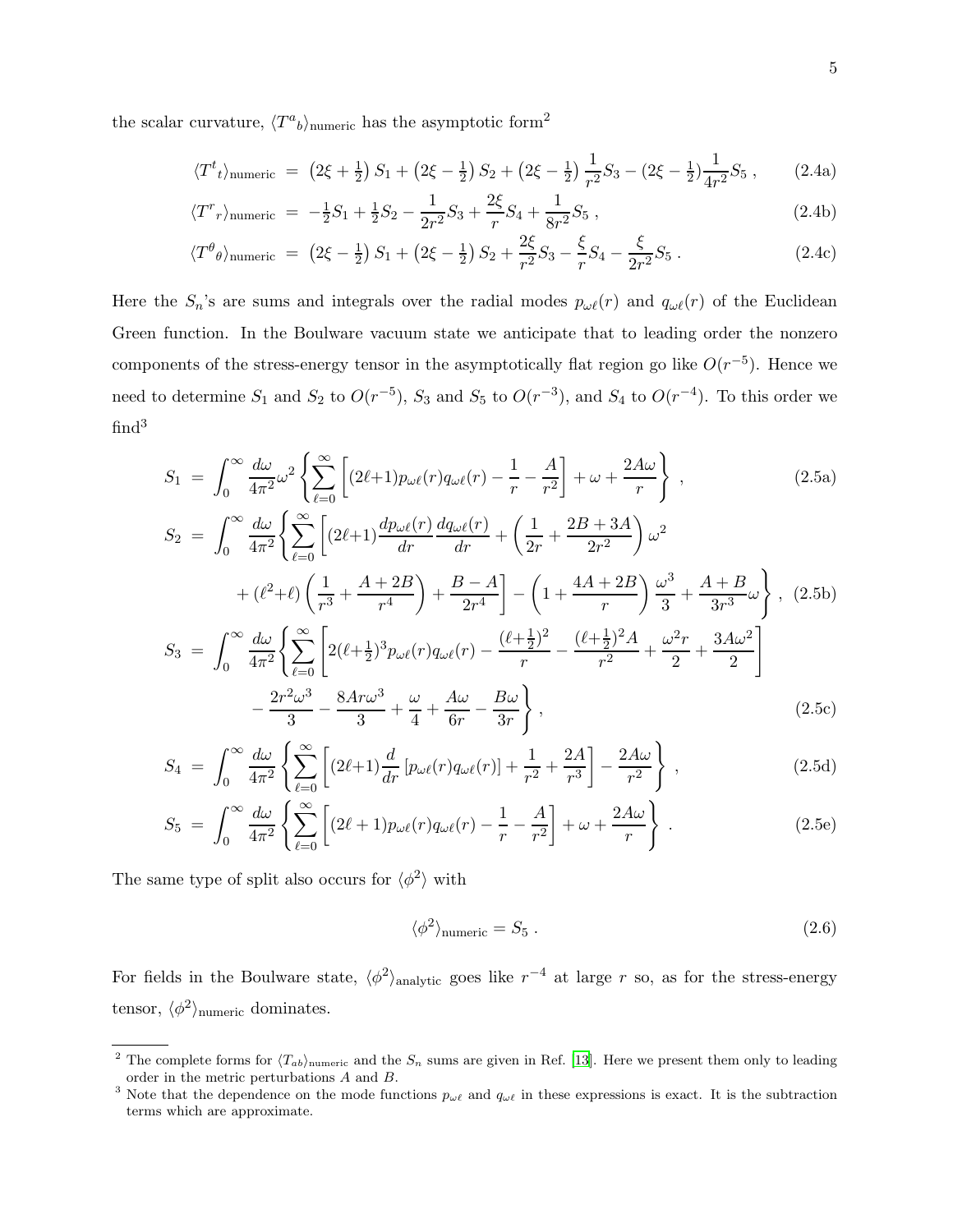The quantities  $p_{\omega\ell}(r)$  and  $q_{\omega\ell}(r)$  are radial mode functions for the Euclidean Green function. They satisfy the equation

<span id="page-5-1"></span>
$$
\frac{d^2S}{dr^2} + \left(\frac{2}{r} + \frac{1}{2f}\frac{df}{dr} - \frac{1}{2h}\frac{dh}{dr}\right)\frac{dS}{dr} - \left[\frac{\omega^2h}{f} + \frac{(\ell^2 + \ell)h}{r^2} + \xi Rh\right]S = 0\,,\tag{2.7}
$$

where R is the scalar curvature. To first order in the metric parameters A and B, this equation is

<span id="page-5-4"></span>
$$
\frac{d^2S}{dr^2} + \left(\frac{2}{r} + \frac{A+B}{r^2}\right)\frac{dS}{dr} - \omega^2 \left(1 + \frac{2A+2B}{r}\right)S - \frac{\ell^2 + \ell}{r^2} \left(1 + \frac{2B}{r}\right)S = 0\,. \tag{2.8}
$$

Also note that the relationships

<span id="page-5-5"></span>
$$
S_4 = \frac{dS_5}{dr},\tag{2.9a}
$$

$$
S_2 = \frac{1}{2} \left[ -\frac{2h}{f} S_1 - \frac{2h}{r^2} S_3 + \left( \frac{2}{r} + \frac{f'}{2f} - \frac{h'}{2h} \right) S_4 + \frac{dS_4}{dr} - \left( 2\xi Rh - \frac{h}{2r^2} \right) S_5 \right]
$$
(2.9b)

are exact.<sup>4</sup>

The modes are normalized so that they satisfy the Wronskian condition

<span id="page-5-2"></span>
$$
p_{\omega\ell}(r)\frac{dq_{\omega\ell}(r)}{dr} - \frac{dp_{\omega\ell}(r)}{dr}q_{\omega\ell}(r) = -\frac{1}{r^2}\left(\frac{h}{f}\right)^{1/2}.
$$
 (2.10)

In an asymptotically flat spacetime one boundary condition is that  $q_{\omega\ell}(r)$  is finite in the limit  $r \to \infty$ . The boundary condition for  $p_{\omega\ell}(r)$  depends on the behavior of the geometry at small values of r. If the geometry is regular at  $r = 0$ , such as in the case of a static star, then  $p_{\omega\ell}(r)$ is regular there as well. If there is an event horizon then  $p_{\omega\ell}(r)$  should be regular at the event horizon. For a wormhole  $p_{\omega\ell}(r)$  should go to zero in the asymptotically flat region on the other side of the wormhole.

### <span id="page-5-0"></span>III. WKB APPROXIMATION FOR THE STRESS-ENERGY TENSOR FOR A SCALAR FIELD

As shown in Ref. [\[13\]](#page-42-9), for a scalar field the WKB approximation for the radial mode functions is obtained by first making the transformation

<span id="page-5-3"></span>
$$
p_{\omega\ell} = \frac{1}{(2r^2W)^{1/2}} \exp\left\{ \int^r W \left(\frac{h}{f}\right)^{1/2} dr \right\},
$$
\n(3.1a)

$$
q_{\omega\ell} = \frac{1}{(2r^2W)^{1/2}} \exp\left\{-\int^r W\left(\frac{h}{f}\right)^{1/2} dr\right\}.
$$
 (3.1b)

<sup>4</sup> To see this use the exact form of the mode sums in [\[13](#page-42-9)] along with the mode equation [\(2.7\)](#page-5-1).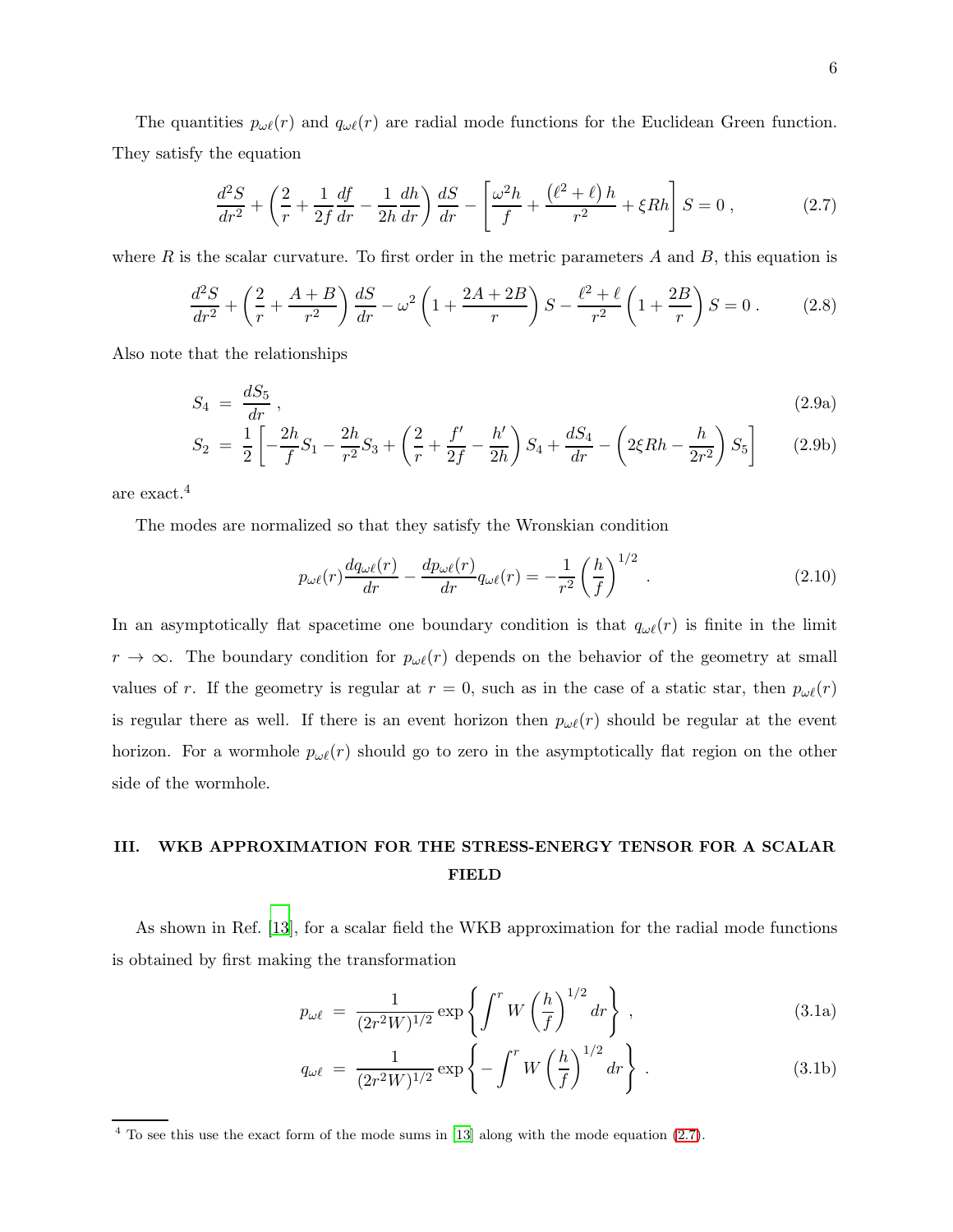<span id="page-6-0"></span>
$$
W^{2} = \Omega^{2} + V_{1} + V_{2} + \frac{1}{2} \left[ \frac{f}{hW} \frac{d^{2}W}{dr^{2}} + \frac{d}{dr} \left( \frac{f}{h} \right) \frac{1}{2W} \frac{dW}{dr} - \frac{3}{2} \frac{f}{h} \left( \frac{1}{W} \frac{dW}{dr} \right)^{2} \right],
$$
 (3.2)

with

into the mode equation [\(2.7\)](#page-5-1) gives in both cases

$$
\Omega^2 = \omega^2 + \left(\ell + \frac{1}{2}\right)^2 \frac{f}{r^2},
$$
\n(3.3a)

$$
V_1 = \frac{1}{2rh} \frac{df}{dr} - \frac{f}{2rh^2} \frac{dh}{dr} - \frac{f}{4r^2} , \qquad (3.3b)
$$

$$
V_2 = \xi f R. \tag{3.3c}
$$

Eq. [\(3.2\)](#page-6-0) can be solved iteratively. The zeroth order solution is  $W = \Omega$ . The second order solution is

$$
W = \Omega + \frac{1}{2\Omega}(V_1 + V_2) - \frac{1}{8\Omega^3}V_1^2 + \frac{1}{4}\left[\frac{f}{h\Omega^2}\frac{d^2\Omega}{dr^2} + \frac{d}{dr}\left(\frac{f}{h}\right)\frac{1}{2\Omega^2}\frac{d\Omega}{dr} - \frac{3}{2}\frac{f}{h}\frac{1}{\Omega^3}\left(\frac{d\Omega}{dr}\right)^2\right].
$$
 (3.4)

An approximation to  $\langle T_{ab}\rangle_{\text{numeric}}$  can be obtained by first substituting Eqs. [\(3.1\)](#page-5-3) into the sums in Eqs. [\(2.5\)](#page-4-0). Approximations for these sums, which we call  $(S_n)_{WKBfin}$ , can be obtained by substituting the WKB expansion to some order for W and its derivatives into the resulting expressions, keeping only terms which are smaller than or equal to the given order of the WKB expansion. Note that the order is increased by one for every radial derivative of W. The details of how the mode sums and integrals are computed are given in Appendix F of Ref. [\[13](#page-42-9)]. The results are then substituted into Eqs. [\(2.4\)](#page-4-1) to obtain the approximation which we call  $\langle T_{ab}\rangle_{\rm WKBfin}$ . While the exact expression for  $\langle T_{ab}\rangle_{\text{numeric}}$  is conserved, in general  $\langle T_{ab}\rangle_{\text{WKBfin}}$  is not a conserved tensor.

If a second order WKB expansion is used for Schwarzschild spacetime, where

<span id="page-6-1"></span>
$$
f = h^{-1} = 1 - 2M/r , \t\t(3.5)
$$

then at lowest order there are terms in the expressions for  $\langle T^a{}_b \rangle_{\text{WKBfin}}$  which at large r go like  $1/r^4$ ,  $M/r^5$ ,  $M^2/r^6$ , and so forth.<sup>5</sup> The lowest order terms are present in the  $M \to 0$  limit which is flat space. Thus there is some justification in ignoring them since the full renormalized stress tensor is zero in flat space. The terms of order  $M^2/r^6$  and higher are of subleading order at large r, so it is reasonable to ignore them. That leaves the terms of order  $M/r^5$ . Terms of this form do not appear in  $\langle T^a{}_b \rangle$ <sub>analytic</sub>, which has instead leading order terms proportional to  $M^2/r^6$ .

<sup>&</sup>lt;sup>5</sup> Higher order terms in the WKB expansion also generate terms of order  $1/r^4$ ,  $M/r^5$ , etc.; however, the correct leading order behaviors for the sums  $S_3$ ,  $S_4$ , and  $S_5$  are obtained by using only a second order WKB expansion.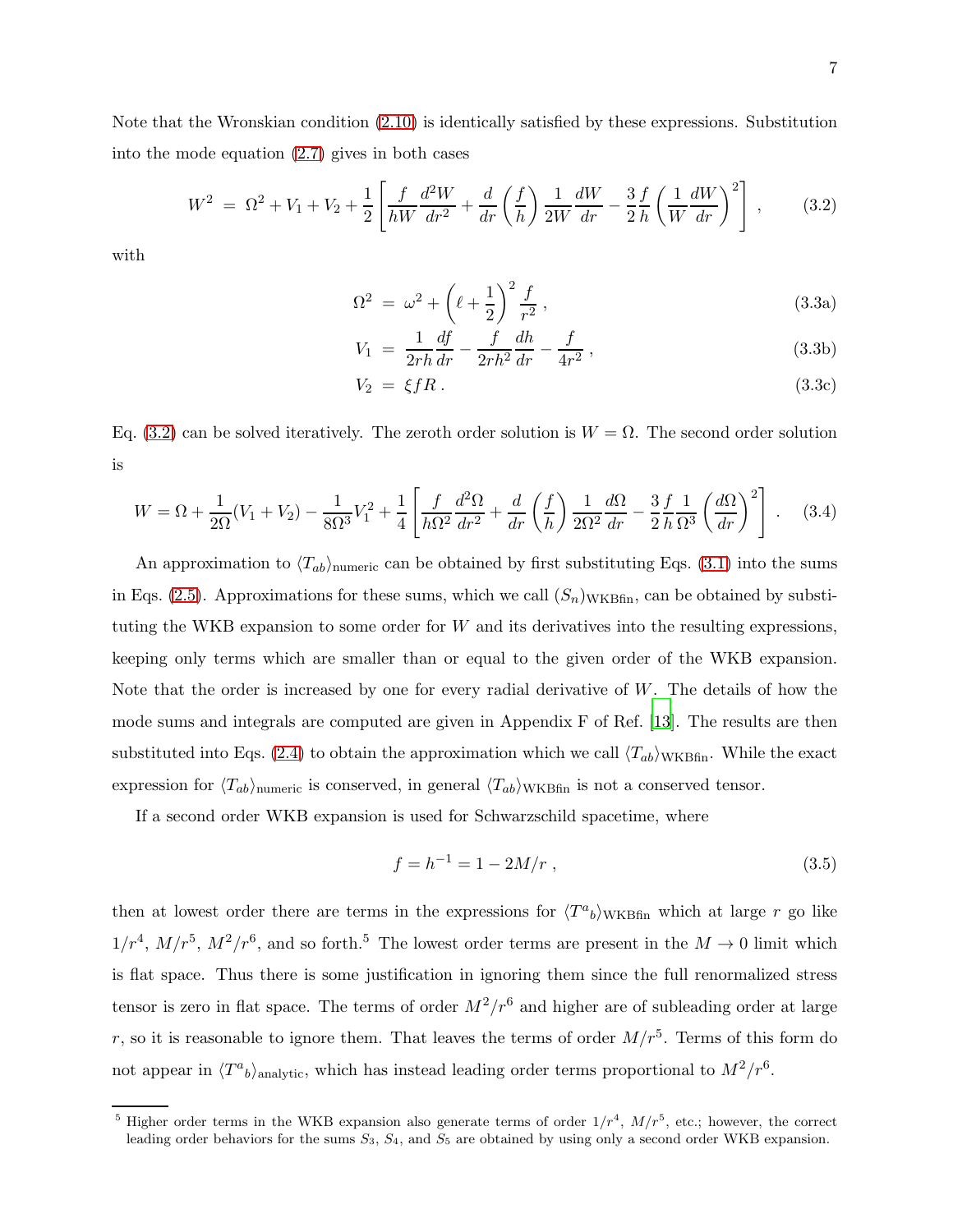The terms of order  $M/r^5$  in the stress-energy tensor come from terms of order  $M/r^3$  in  $(S_3)$ <sub>WKBfin</sub> and  $(S_5)$ <sub>WKBfin</sub>,  $M/r^4$  in  $(S_4)$ <sub>WKBfin</sub> and  $M/r^5$  in  $(S_1)$ <sub>WKBfin</sub> and  $(S_2)$ <sub>WKBfin</sub>. We find that the terms of these orders in  $(S_3)_{WKBfin}$ ,  $(S_4)_{WKBfin}$ , and  $(S_5)_{WKBfin}$  are

<span id="page-7-1"></span>
$$
S_3 = -\frac{7M}{480\pi^2 r^3} \,, \tag{3.6a}
$$

$$
S_4 = -\frac{M}{8\pi^2 r^4} \,, \tag{3.6b}
$$

$$
S_5 = \frac{M}{24\pi^2 r^3} \,. \tag{3.6c}
$$

These are in agreement with both the numerical computations discussed in [\[10](#page-42-5)] and the exact analytic computations shown in Section VI. This is not the case for the corresponding terms in  $(S_1)_{WKBfin}$  and  $(S_2)_{WKBfin}$ . However, if Eqs. [\(3.6\)](#page-7-1) along with expressions of the form  $S_1 = aM/r^5$ and  $S_2 = bM/r^5$ , are substituted into Eqs. [\(2.4\)](#page-4-1), then the result is conserved to leading order if and only if

$$
a = \frac{3}{80\pi^2} \,, \tag{3.7a}
$$

$$
b = \frac{9}{80\pi^2} \,. \tag{3.7b}
$$

The resulting expressions for the order  $M/r^5$  contributions to  $S_1$  and  $S_2$  are in agreement with both our numerical and our exact analytical results. If these results are substituted into Eq. [\(2.4\)](#page-4-1) then one finds that the leading order behavior is

<span id="page-7-2"></span>
$$
\langle T^{a}{}_{b}\rangle = \frac{M}{40\pi^{2}r^{5}}\left[\text{diag}\left(-1,2,-3,-3\right)+5\xi\text{diag}\left(2,-2,3,3\right)\right] \,,\tag{3.8}
$$

which is the same as that given in Ref. [\[10](#page-42-5)].

Note that one might expect a similar calculation to work for the massless spin 1/2 field. However, because the second order WKB approximation, when used in the way described above, does not give the correct leading order behaviors for all of the sums in Eqs. [\(2.5\)](#page-4-0), we do not pursue this method further here.

## <span id="page-7-0"></span>IV. GENERAL FORM OF THE STRESS-ENERGY TENSOR FOR THE MASSLESS SPIN 1/2 FIELD

In this section the method developed to compute the stress-energy tensor for the massless spin 1  $\frac{1}{2}$  field in static spherically symmetric spacetimes given in Ref. [\[14](#page-42-10)] is adapted to the special case of computing the leading order components of this tensor for a class of asymptotically flat spacetimes in the far field limit.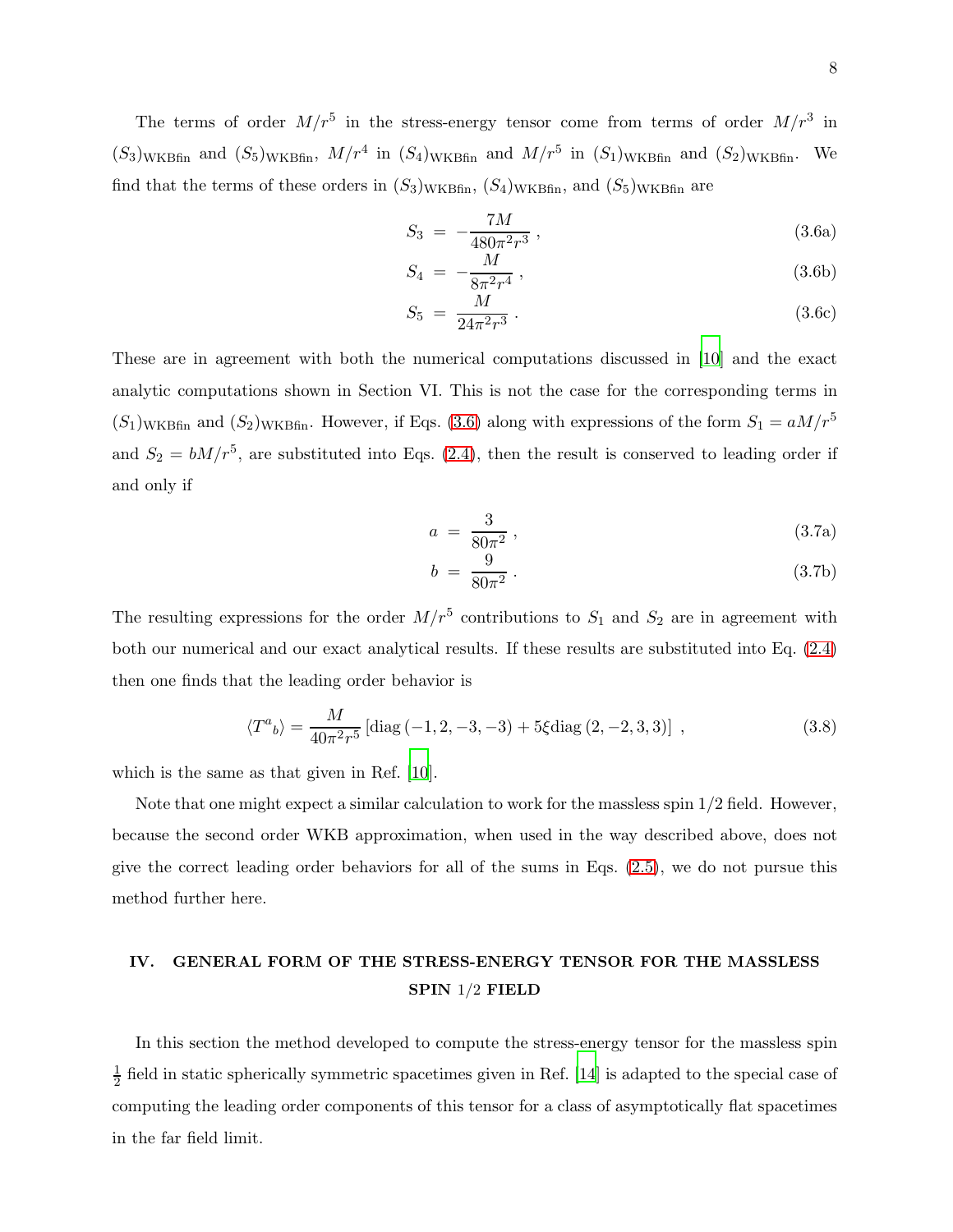In Ref. [\[14](#page-42-10)] it was shown that the stress-energy tensor for a massless spin  $\frac{1}{2}$  field in a general static spherically symmetric spacetime can be written in the same way as Eq. [\(2.3\)](#page-3-1) with an analytic term plus a term involving sums and integrals over the modes. As for the scalar field,  $\langle T^a{}_b \rangle$ <sub>analytic</sub> gives a leading order contribution at large r of  $1/r^6$  which is less than the  $1/r^5$  contribution that we expect from  $\langle T^a{}_b \rangle$ <sub>numeric</sub>. For a metric with the asymptotic form [\(2.2\)](#page-3-2),  $\langle T^a{}_b \rangle$ <sub>numeric</sub> has the asymptotic form<sup>6</sup>

<span id="page-8-3"></span>
$$
\langle T^{t}{}_{t}\rangle_{\text{numeric}} = \frac{1}{\pi^{2}} \int_{0}^{\infty} d\omega \left[ \left( \frac{1}{r^{2}} + \frac{2A}{r^{3}} \right) \omega^{2} A_{1} - \left( 1 + \frac{4A}{r} \right) \omega^{3} \right],
$$
\n
$$
\langle T^{r} \rangle = \frac{1}{\pi} \int_{0}^{\infty} d\omega \left[ \left( 1 + \frac{A}{r} \right) \omega^{4} A_{1} - \left( 1 + \frac{4A}{r} \right) \omega^{3} \right],
$$
\n
$$
\langle T^{r} \rangle = \frac{1}{\pi} \int_{0}^{\infty} d\omega \left[ \left( 1 + \frac{A}{r} \right) \omega^{4} A_{1} - \left( 1 + \frac{4A}{r} \right) \omega^{3} \right],
$$
\n
$$
\langle T^{r} \rangle = \frac{1}{\pi} \int_{0}^{\infty} d\omega \left[ \left( 1 + \frac{A}{r} \right) \omega^{2} A_{1} - \left( 1 + \frac{4A}{r} \right) \omega^{3} \right],
$$
\n
$$
\langle T^{r} \rangle = \frac{1}{\pi} \int_{0}^{\infty} d\omega \left[ \left( 1 + \frac{A}{r} \right) \omega^{2} A_{1} - \left( 1 + \frac{4A}{r} \right) \omega^{3} \right],
$$
\n
$$
\langle T^{r} \rangle = \frac{1}{\pi} \int_{0}^{\infty} d\omega \left[ \left( 1 + \frac{A}{r} \right) \omega^{2} A_{1} - \left( 1 + \frac{4A}{r} \right) \omega^{3} \right],
$$
\n
$$
\langle T^{r} \rangle = \frac{1}{\pi} \int_{0}^{\infty} d\omega \left[ \left( 1 + \frac{A}{r} \right) \omega^{2} A_{1} - \left( 1 + \frac{4A}{r} \right) \omega^{3} \right],
$$
\n
$$
\langle T^{r} \rangle = \frac{1}{\pi} \int_{0}^{\infty} d\omega \left[ \left( 1 + \frac{A}{r} \right) \omega^{2} A_{1} - \left( 1 + \frac{4A}{r} \right) \omega^{2} A_{1} - \left
$$

$$
\langle T^r r \rangle_{\text{numeric}} = \frac{1}{\pi^2} \int_0^\infty d\omega \left[ \left( \frac{1}{r^3} + \frac{A}{r^4} \right) \omega A_2 - \left( \frac{1}{r^2} + \frac{2A}{r^3} \right) \omega^2 A_1 + \left( \frac{1}{3} + \frac{4A}{3r} \right) \omega^3 + \frac{A+B}{6r^3} \omega \right],\tag{4.1b}
$$

$$
\langle T^{\theta} \rho \rangle_{\text{numeric}} = \frac{1}{2\pi^2} \int_0^{\infty} d\omega \left[ -\left(\frac{1}{r^3} + \frac{A}{r^4}\right) \omega A_2 + \left(\frac{2}{3} + \frac{8A}{3r}\right) \omega^3 - \frac{A+B}{6r^3} \omega \right] \,. \tag{4.1c}
$$

The asymptotic forms of the sums  $A_1$  and  $A_2$  that we use for the calculations in Section [V](#page-10-0) are not simply the asymptotic forms of the exact equations for  $A_1$  and  $A_2$  given in Ref. [\[14](#page-42-10)]. To eventually derive the form of the equations which we use, it is useful to first discuss the exact expressions for  $A_1$  and  $A_2$  given in Ref. [\[14](#page-42-10)]. They are

<span id="page-8-0"></span>
$$
A_1 = \sum_{j=1/2}^{\infty} \left[ (j + \frac{1}{2}) F_{\omega,j}^q F_{\omega,j}^p - (j - \frac{1}{2}) G_{\omega,j-1}^q G_{\omega,j-1}^p + \frac{r}{f^{1/2}} \right],
$$
\n(4.2a)

$$
A_2 = \sum_{j=1/2}^{\infty} \left[ (j^2 - \frac{1}{4}) \left( G^q_{\omega,j} F^p_{\omega,j} + F^q_{\omega,j-1} G^p_{\omega,j-1} \right) - \frac{j^2 - \frac{1}{4}}{\omega} + \frac{r^2 \omega}{2f} \right] \,. \tag{4.2b}
$$

Here the sum is over half integer values of j, with  $j \equiv \ell + \frac{1}{2}$  $\frac{1}{2}$  in the notation of Ref. [\[14](#page-42-10)].  $F_{\omega}^{p}$  $\omega,j$ and  $G_{\omega,j}^p$  are radial mode functions for the Euclidean Green function, as are  $F_{\omega,j}^q$  and  $G_{\omega,j}^q$ . The boundary conditions for the mode functions are the same as those for the scalar field. The notation is also similar, so  $F_{\omega,j}^q$  and  $G_{\omega,j}^q$  are the modes which vanish at spatial infinity, while  $F_{\omega,j}^p$  and  $G_{\omega,j}^p$  $\omega,j$ are the modes which are regular at the origin if there is a star, or at the event horizon if there is a black hole. They vanish at spatial infinity in the other universe if there is a wormhole. Each pair satisfies the coupled set of equations

<span id="page-8-2"></span><span id="page-8-1"></span>
$$
\frac{1}{h^{1/2}} \frac{d}{dr} G_{\omega,j} = \frac{\omega}{f^{1/2}} F_{\omega,j} - \frac{j + \frac{1}{2}}{r} G_{\omega,j} , \qquad (4.3a)
$$

$$
\frac{1}{h^{1/2}}\frac{d}{dr}F_{\omega,j} = \frac{\omega}{f^{1/2}}G_{\omega,j} + \frac{j+\frac{1}{2}}{r}F_{\omega,j} \tag{4.3b}
$$

<sup>&</sup>lt;sup>6</sup> The complete form for  $\langle T_{ab}\rangle_{\text{numeric}}$  is given in Ref. [\[14\]](#page-42-10). Here we present it only to leading order in the metric perturbations A and B.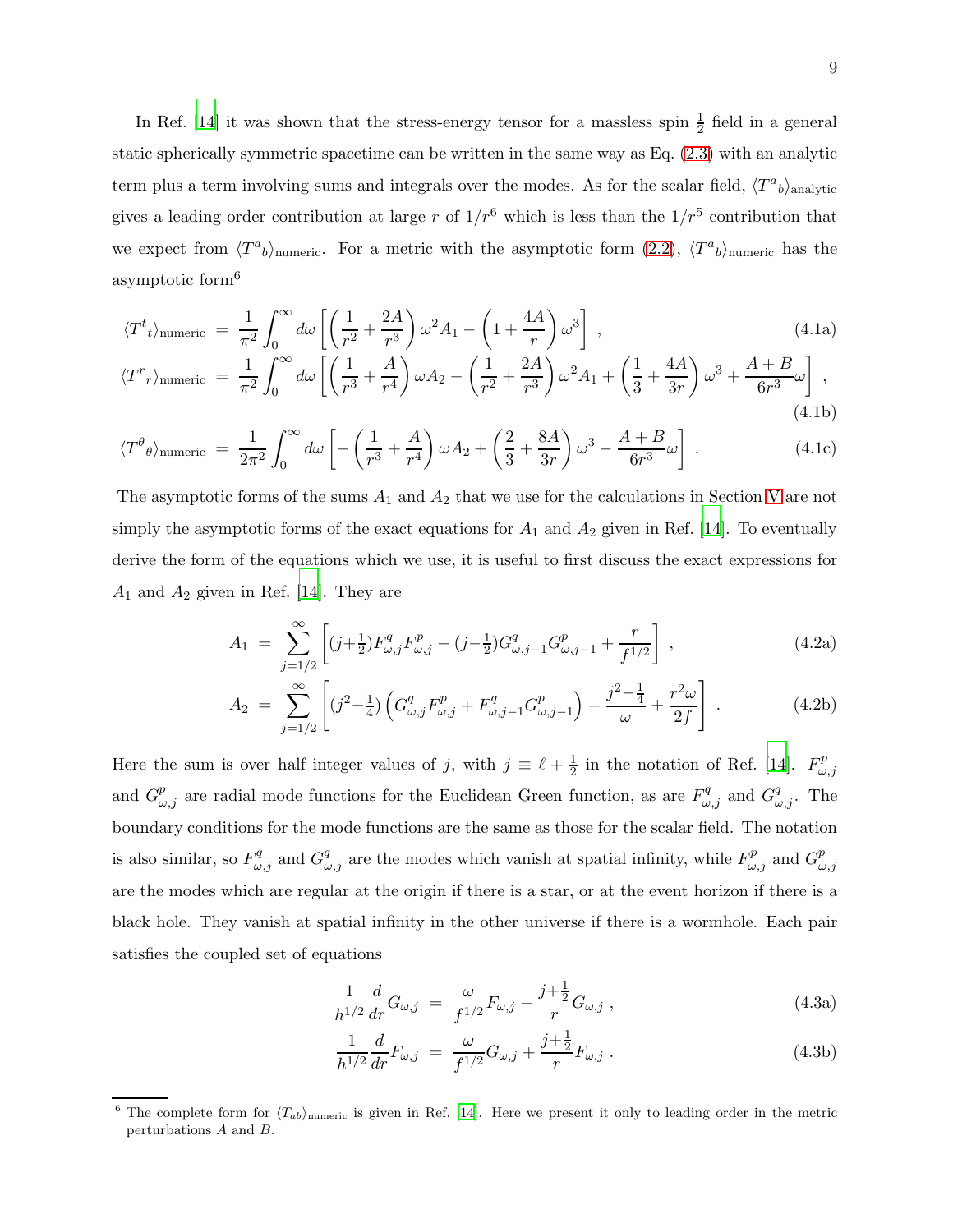<span id="page-9-1"></span><span id="page-9-0"></span>
$$
\omega[G^{q}_{\omega,j}F^{p}_{\omega,j} - F^{q}_{\omega,j}G^{p}_{\omega,j}] = 1.
$$
\n(4.4)

Equations [\(4.2\)](#page-8-0) can be recast in a more useful form in which the subscripts are consistently the same. As a first step, rewrite each sum as the limit of a finite sum, and then shift  $j \rightarrow j+1$  on those terms in the sum for which the subscript is  $j-1$  rather than j. The result is

$$
A_{1} = \lim_{J \to \infty} \left\{ \sum_{j=1/2}^{J} \left[ (j + \frac{1}{2}) F_{\omega,j}^{q} F_{\omega,j}^{p} + \frac{r}{f^{1/2}} \right] - \sum_{j=-1/2}^{J-1} (j + \frac{1}{2}) G_{\omega,j}^{q} G_{\omega,j}^{p} \right\}
$$
  
\n
$$
= \lim_{J \to \infty} \left\{ \sum_{j=1/2}^{J} \left[ (j + \frac{1}{2}) \left( F_{\omega,j}^{q} F_{\omega,j}^{p} - G_{\omega,j}^{q} G_{\omega,j}^{p} \right) + \frac{r}{f^{1/2}} \right] + (J + \frac{1}{2}) G_{\omega,J}^{q} G_{\omega,J}^{p} \right\}, \qquad (4.5a)
$$
  
\n
$$
A_{2} = \lim_{J \to \infty} \left\{ \sum_{j=1/2}^{J} \left[ (j^{2} - \frac{1}{4}) G_{\omega,j}^{q} F_{\omega,j}^{p} - \frac{j^{2} - \frac{1}{4}}{\omega} + \frac{r^{2} \omega}{2f} \right] + \sum_{j=-1/2}^{J-1} (j^{2} + 2j + \frac{3}{4}) F_{\omega,j}^{q} G_{\omega,j}^{p} \right\}
$$
  
\n
$$
= \lim_{J \to \infty} \left\{ \sum_{j=1/2}^{J} \left[ 2(j + \frac{1}{2})^{2} F_{\omega,j}^{q} G_{\omega,j}^{p} + \frac{r^{2} \omega}{2f} \right] - (J^{2} + 2J + \frac{3}{4}) F_{\omega,J}^{q} G_{\omega,J}^{p} \right\} . \qquad (4.5b)
$$

Here the Wronskian condition [\(4.4\)](#page-9-0) has been used in the final step to simplify the expression for  $A_2.$ 

The limiting terms are to be evaluated in the large  $J$  limit and for this purpose a WKB-like expansion can be used for the mode functions. We first define new mode functions  $Z_{\omega,j}^p$  and  $Z_{\omega}^q$  $\omega,j$ as the ratio

$$
Z_{\omega,j} \equiv \frac{F_{\omega,j}}{G_{\omega,j}}\,. \tag{4.6}
$$

Then Eqs. [\(4.3\)](#page-8-1) combine to become the single equation

$$
\frac{1}{h^{1/2}}\frac{d}{dr}Z_{\omega,j} = \frac{\omega}{f^{1/2}}(1 - Z_{\omega,j}^2) + \frac{2j+1}{r}Z_{\omega,j}.
$$
\n(4.7)

Using the quadratic formula one finds the formal expression

$$
Z_{\omega,j} = \frac{(j+\frac{1}{2})f^{1/2}}{\omega r} \pm \left[1 + \frac{(j+\frac{1}{2})^2 f}{\omega^2 r^2} - \frac{f^{1/2}}{\omega h^{1/2}} \frac{d}{dr} Z_{\omega,j}\right]^{1/2}.
$$
 (4.8)

This equation can be solved iteratively. The zeroth order solution is obtained by setting  $dZ_{\omega,j}/dr =$ 0 on the right hand side. Since there are two solutions, one must correspond to  $Z<sup>q</sup>$  and the other to  $Z^p$ . Because the  $F^q$  and  $G^q$  mode functions vanish at infinity, their magnitudes must decrease at large r. From Eq. [\(4.3b\)](#page-8-2) it can be seen that the magnitude of  $F<sup>q</sup>$  can decrease as r increases only if  $G<sup>q</sup>$  and  $F<sup>q</sup>$  have opposite signs. Therefore

$$
Z_{\omega,j}^q = F_{\omega,j}^q / G_{\omega,j}^q < 0 \tag{4.9}
$$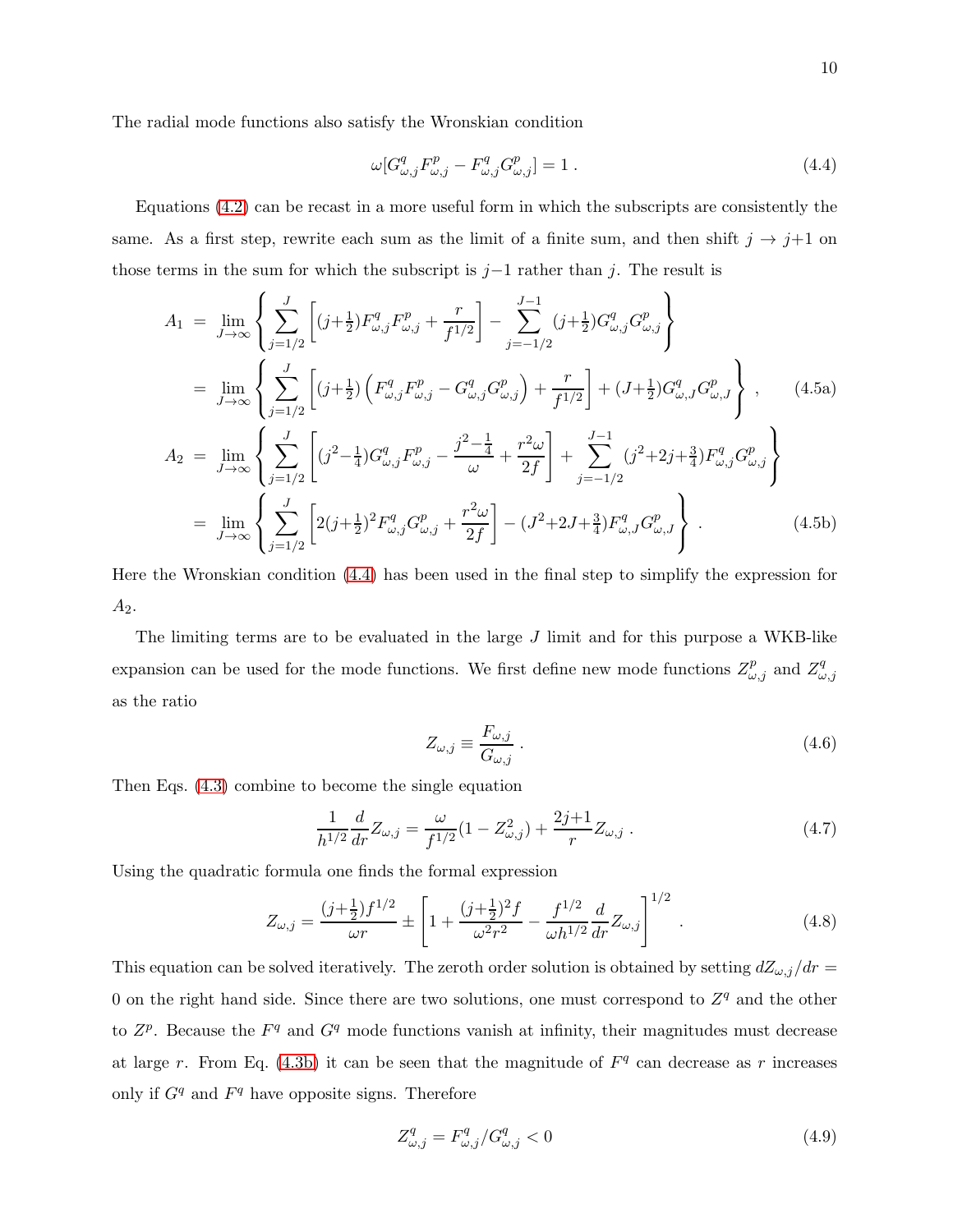at large r. Thus  $Z^q$  must correspond to the solution with the minus sign, and therefore  $Z^p$ corresponds to the solution with the plus sign. In the large  $j$  limit, we then find that

<span id="page-10-1"></span>
$$
Z_{\omega,j}^p = \frac{(2j+1)f^{1/2}}{\omega r} + O(1) , \qquad (4.10a)
$$

$$
Z_{\omega,j}^q = -\frac{\omega r}{(2j+1)f^{1/2}} + O(j^{-2}). \qquad (4.10b)
$$

Any product of  $p$ - and  $q$ -modes can be written, with the help of Eq. [\(4.4\)](#page-9-0), in terms of the  $Z$ 's; for example,

$$
G_{\omega,j}^q G_{\omega,j}^p = \frac{1}{\omega(Z_{\omega,j}^p - Z_{\omega,j}^q)},\tag{4.11a}
$$

$$
F_{\omega,j}^q G_{\omega,j}^p = \frac{Z_{\omega,j}^q}{\omega (Z_{\omega,j}^p - Z_{\omega,j}^q)}.
$$
\n(4.11b)

Substituting the approximate form [\(4.10\)](#page-10-1) gives

<span id="page-10-4"></span><span id="page-10-3"></span><span id="page-10-2"></span>
$$
\lim_{J \to \infty} (J + \frac{1}{2}) G^{q}_{\omega, J} G^{p}_{\omega, J} = \frac{r}{2f^{1/2}}, \qquad (4.12a)
$$

$$
\lim_{J \to \infty} (J^2 + 2J + \frac{3}{4}) F^q_{\omega, J} G^p_{\omega, J} = -\frac{r^2 \omega}{4f} \,. \tag{4.12b}
$$

Substituting Eqs. [\(4.12\)](#page-10-2) into Eqs. [\(4.5\)](#page-9-1) then yields

$$
A_1 = \sum_{j=1/2}^{\infty} \left[ (j + \frac{1}{2}) \left( F_{\omega,j}^q F_{\omega,j}^p - G_{\omega,j}^q G_{\omega,j}^p \right) + \frac{r}{f^{1/2}} \right] + \frac{r}{2f^{1/2}}, \qquad (4.13a)
$$

$$
A_2 = \sum_{j=1/2}^{\infty} \left[ 2(j+\frac{1}{2})^2 F_{\omega,j}^q G_{\omega,j}^p + \frac{r^2 \omega}{2f} \right] + \frac{r^2 \omega}{4f}.
$$
 (4.13b)

Eqs.  $(4.13)$  are completely general. To first order in A and B they become

$$
A_1 = \sum_{j=1/2}^{\infty} \left[ (j + \frac{1}{2}) \left( F_{\omega,j}^q F_{\omega,j}^p - G_{\omega,j}^q G_{\omega,j}^p \right) + r + A \right] + \frac{1}{2}r + \frac{1}{2}A , \qquad (4.14a)
$$

$$
A_2 = \sum_{j=1/2}^{\infty} \left[ 2(j+\frac{1}{2})^2 F_{\omega,j}^q G_{\omega,j}^p + \frac{1}{2} r^2 \omega + Ar\omega \right] + \frac{1}{4} r^2 \omega + \frac{1}{2} Ar\omega \,. \tag{4.14b}
$$

It is this form which we use for our computations in Section [V.](#page-10-0)

# <span id="page-10-0"></span>V. ANALYTIC COMPUTATION OF THE STRESS-ENERGY TENSOR FOR THE SPIN  $\frac{1}{2}$  FIELD

In this section the asymptotic behavior of the stress-energy tensor for a massless spin 1/2 field is computed analytically. To do so we first use Eq.  $(2.2)$  in Eqs.  $(4.3)$  to write in the large r limit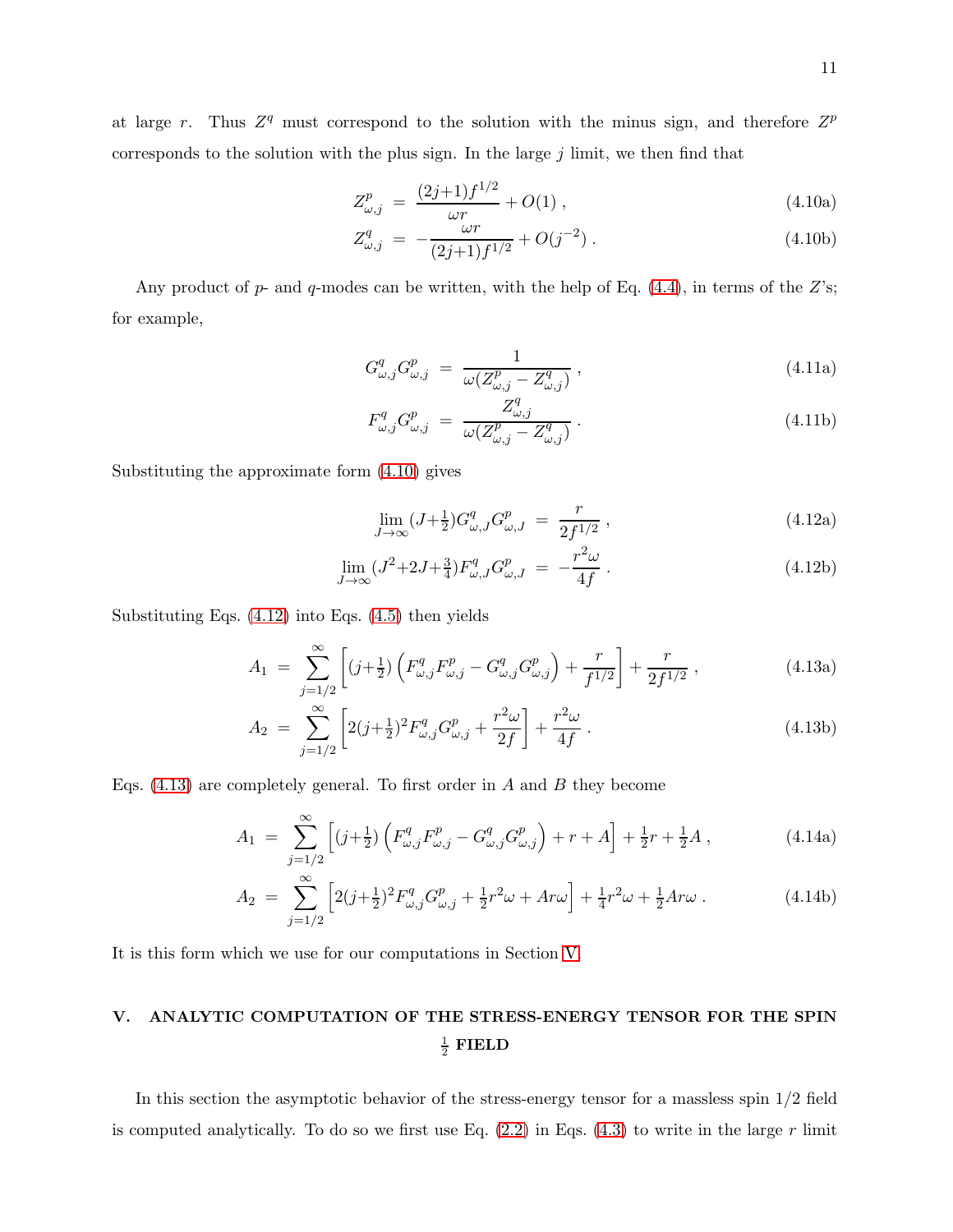the approximate mode equations

$$
\frac{dF_{\omega,j}}{dr} - \frac{j+\frac{1}{2}}{r} \left(1 + \frac{B}{r}\right) F_{\omega,j} = \omega \left(1 + \frac{A+B}{r}\right) G_{\omega,j}, \qquad (5.1a)
$$

$$
\frac{dG_{\omega,j}}{dr} + \frac{j+\frac{1}{2}}{r} \left(1 + \frac{B}{r}\right) G_{\omega,j} = \omega \left(1 + \frac{A+B}{r}\right) F_{\omega,j} . \tag{5.1b}
$$

It is useful to change variables. First let

<span id="page-11-3"></span>
$$
\tilde{F}_{\omega,j} \equiv F_{\omega,j} + \frac{j+\frac{1}{2}}{r}BF_{\omega,j} + \omega BG_{\omega,j} , \qquad (5.2a)
$$

$$
\tilde{G}_{\omega,j} \equiv G_{\omega,j} - \frac{j+\frac{1}{2}}{r} B G_{\omega,j} + \omega B F_{\omega,j} \,, \tag{5.2b}
$$

and define

$$
x \equiv \omega r \tag{5.3}
$$

The mode equations are then

<span id="page-11-0"></span>
$$
\frac{d\tilde{F}_{\omega,j}}{dx} - \frac{j+\frac{1}{2}}{x}\tilde{F}_{\omega,j} = \left(1 + \frac{C\omega}{x}\right)\tilde{G}_{\omega,j},\qquad(5.4a)
$$

$$
\frac{d\tilde{G}_{\omega,j}}{dx} + \frac{j+\frac{1}{2}}{x}\tilde{G}_{\omega,j} = \left(1 + \frac{C\omega}{x}\right)\tilde{F}_{\omega,j},\tag{5.4b}
$$

with

<span id="page-11-1"></span>
$$
C \equiv A + B \tag{5.5}
$$

The functions  $\tilde{F}_{\omega,j}$  and  $\tilde{G}_{\omega,j}$  satisfy, to first order in  $jB/r$ , the same Wronskian condition [\(4.4\)](#page-9-0) that  $F_{\omega,j}$  and  $G_{\omega,j}$  do.

If  $C = 0$ , it is not hard to show that the solutions to Eqs. [\(5.4\)](#page-11-0) will be given by  $(x/\omega)^{1/2}I_j(x)$ and  $(x/\omega)^{1/2}K_j(x)$  for  $\tilde{F}_{\omega,j}$  and  $(x/\omega)^{1/2}I_{j+1}(x)$  and  $(x/\omega)^{1/2}K_{j+1}(x)$  for  $\tilde{G}_{\omega,j}$ , where  $I_j$  and  $K_j$ are modified Bessel functions. Many of the properties of these functions, including a number of useful identities, can be found in Appendix [.](#page-32-0) The  $I_j$ 's are well behaved at small x, but diverge at large x, while the  $K_j$ 's are infinite at  $x = 0$ , but damp to zero in the limit  $x \to \infty$ . Recalling that  $x = \omega r$ , we thus anticipate that the  $F<sup>q</sup>$  and  $G<sup>q</sup>$  modes will primarily involve the  $K_j$ 's.

For  $C \neq 0$  we can continue to write  $\tilde{F}_{\omega,j}$  and  $\tilde{G}_{\omega,j}$  in terms of  $(x/\omega)^{1/2}I_j(x)$  and  $(x/\omega)^{1/2}K_j(x)$ by defining the new pairs of variables  $\alpha_{\omega,j}^p(x)$ ,  $\beta_{\omega,j}^p(x)$  and  $\alpha_{\omega,j}^q(x)$ ,  $\beta_{\omega,j}^q(x)$  such that for each pair

<span id="page-11-2"></span>
$$
\tilde{F}_{\omega,j}(x) = \left(\frac{x}{\omega}\right)^{1/2} \left[\alpha_{\omega,j}(x)I_j(x) - \beta_{\omega,j}(x)K_j(x)\right],\tag{5.6a}
$$

$$
\tilde{G}_{\omega,j}(x) = \left(\frac{x}{\omega}\right)^{1/2} \left[\alpha_{\omega,j}(x)I_{j+1}(x) + \beta_{\omega,j}(x)K_{j+1}(x)\right]. \tag{5.6b}
$$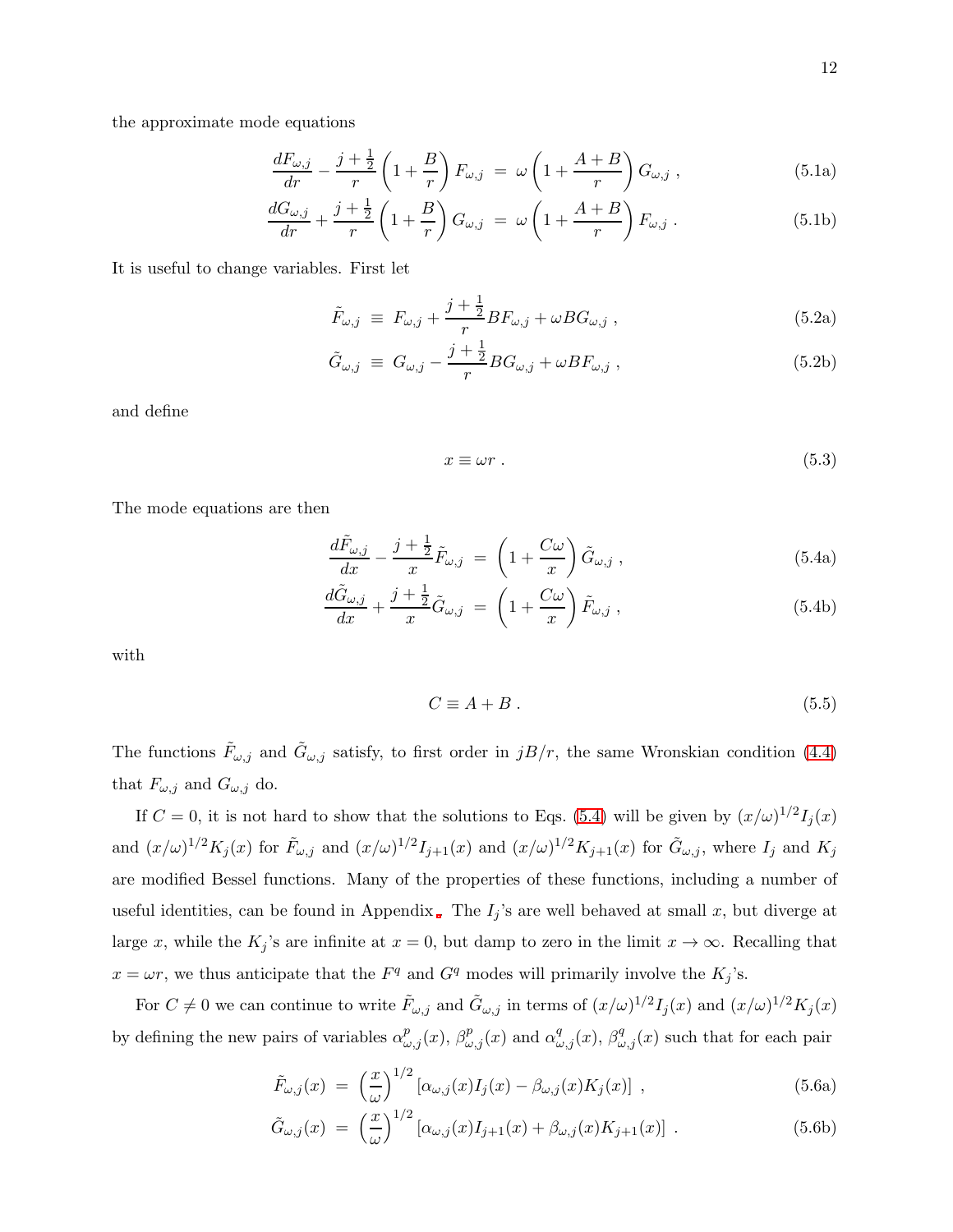Using the Wronskian condition [\(A.5\)](#page-33-0) for the Bessel functions gives to first order in  $jB/r$  the condition

<span id="page-12-2"></span><span id="page-12-0"></span>
$$
\alpha_{\omega,j}^p(x)\beta_{\omega,j}^q(x) - \alpha_{\omega,j}^q(x)\beta_{\omega,j}^p(x) = 1.
$$
\n(5.7)

Substituting Eqs. [\(5.6\)](#page-11-1) into the mode equations [\(5.4\)](#page-11-0) and using the recursion relations [\(A.3\)](#page-32-1) to eliminate the derivatives acting on the modified Bessel functions, yields coupled linear expressions for  $\alpha'_{\omega,j}(x)$  and  $\beta'_{\omega,j}(x)$ . These can then be simplified using Eq. [\(A.5\)](#page-33-0) to give

$$
\alpha'_{\omega,j}(x) = C\omega \left\{ \alpha_{\omega,j}(x) \left[ I_{j+1}(x)K_{j+1}(x) + I_j(x)K_j(x) \right] + \beta_{\omega,j}(x) \left[ K_{j+1}^2(x) - K_j^2(x) \right] \right\}, (5.8a)
$$
  

$$
\beta'_{\omega,j}(x) = C\omega \left\{ \alpha_{\omega,j}(x) \left[ I_j^2(x) - I_{j+1}^2(x) \right] - \beta_{\omega,j}(x) \left[ I_{j+1}(x)K_{j+1}(x) + I_j(x)K_j(x) \right] \right\}, (5.8b)
$$

where primes denote derivatives with respect to  $x$ .

To compute the stress-energy tensor, we shall require the products of the  $p$ - and  $q$ -solutions, and for this reason it is helpful to work with the following equations for the relevant products of the  $\alpha$ 's and  $\beta$ 's:

<span id="page-12-1"></span>
$$
\begin{split}\n\left[\alpha_{\omega,j}^p(x)\alpha_{\omega,j}^q(x)\right]' &= C\omega \Big\{2\alpha_{\omega,j}^p(x)\alpha_{\omega,j}^q(x)\left[I_{j+1}(x)K_{j+1}(x)+I_j(x)K_j(x)\right] \\
&\quad + \left[\alpha_{\omega,j}^p(x)\beta_{\omega,j}^q(x)+\beta_{\omega,j}^p(x)\alpha_{\omega,j}^q(x)\right]\left[K_{j+1}^2(x)-K_j^2(x)\right]\Big\}\,,\tag{5.9a} \\
\left[\alpha_{\omega,j}^p(x)\beta_{\omega,j}^q(x)\right]' &= C\omega \Big\{\beta_{\omega,j}^p(x)\beta_{\omega,j}^q(x)\left[K_{j+1}^2(x)-K_j^2(x)\right]\n\end{split}
$$

$$
\left[\alpha_{\omega,j}(x)\rho_{\omega,j}(x)\right] = C\omega\left\{\rho_{\omega,j}(x)\rho_{\omega,j}(x)\left[\mathbf{A}_{j+1}(x) - \mathbf{A}_{j}(x)\right] + \alpha_{\omega,j}^{p}(x)\alpha_{\omega,j}^{q}(x)\left[I_{j}^{2}(x) - I_{j+1}^{2}(x)\right]\right\},\tag{5.9b}
$$

$$
\left[\beta_{\omega,j}^p(x)\alpha_{\omega,j}^q(x)\right]' = C\omega \left\{\beta_{\omega,j}^p(x)\beta_{\omega,j}^q(x) \left[K_{j+1}^2(x) - K_j^2(x)\right] \right. \\ \left. + \alpha_{\omega,j}^p(x)\alpha_{\omega,j}^q(x) \left[I_j^2(x) - I_{j+1}^2(x)\right]\right\},\tag{5.9c}
$$

$$
\left[\beta_{\omega,j}^p(x)\beta_{\omega,j}^q(x)\right]' = C\omega\left\{\left[\alpha_{\omega,j}^p(x)\beta_{\omega,j}^q(x) + \beta_{\omega,j}^p(x)\alpha_{\omega,j}^q(x)\right]\left[I_j^2(x) - I_{j+1}^2(x)\right] - 2\beta_{\omega,j}^p(x)\beta_{\omega,j}^q(x)\left[I_{j+1}(x)K_{j+1}(x) + I_j(x)K_j(x)\right]\right\}.
$$
\n(5.9d)

We want to solve these equations to first order in  $C\omega$ . The solutions will be substituted into Eqs.  $(4.14)$  and the sums over j will be computed. Then the results will be substituted into Eqs. [\(4.1\)](#page-8-3) and the integrals over  $\omega$  will be computed. For large values of j the condition [\(5.7\)](#page-12-0) breaks down and for large enough values of  $\omega$  the quantity  $C\omega$  is not small. Therefore one might be concerned that the leading order behavior of the stress-energy tensor will not be correct. However, to leading order the nonzero components of the stress-energy tensor go like  $D/r^5$  for some constant D. If we temporarily consider units in which  $h = c = 1$  but  $G \neq 1$ , then both C and D have units of length. Thus D can be proportional to C but it cannot be proportional to  $C<sup>2</sup>$  or any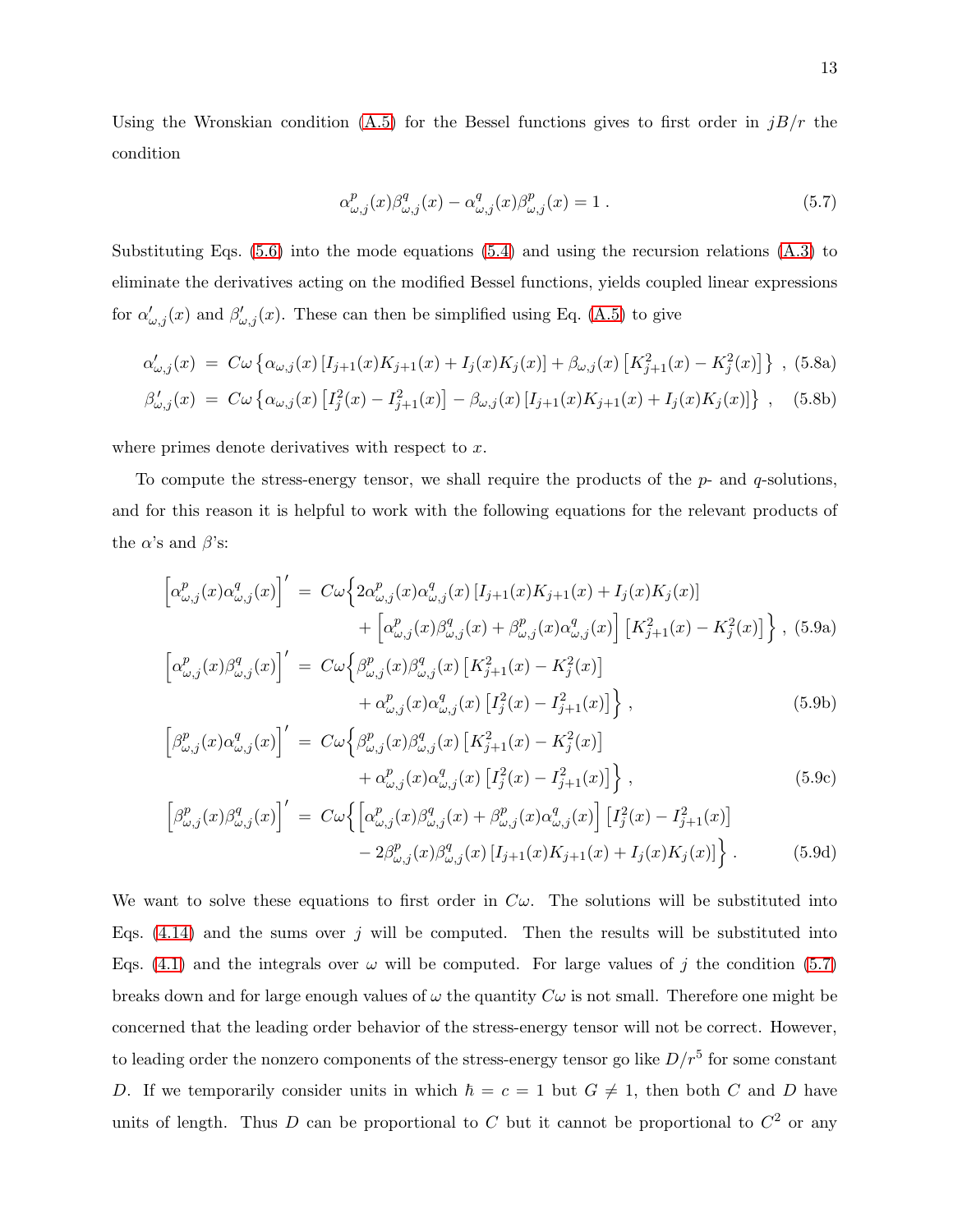other power of  $C$ . For this reason it should be sufficient to only keep terms to order  $C$  in both the condition [\(5.7\)](#page-12-0) and the solutions of Eqs. [\(5.9\)](#page-12-1).

In flat space the only nonzero functions are  $\alpha_{\omega,j}^p(x)$  and  $\beta_{\omega,j}^q(x)$ , and these are constants. For the class of spacetimes we are considering we expect that this will continue to be true to leading order in a perturbative expansion. However, we cannot rule out the possibility that pathological metrics exist for which this condition would be violated. Thus our calculations may not cover every possible spacetime with an asymptotic metric of the form [\(2.2\)](#page-3-2), but as can be seen in Sec. [VII,](#page-26-0) they definitely apply to two standard black hole metrics and some wormhole metrics and there is every reason to believe that they apply more generally to most or all static spherically symmetric black holes, static stars, and wormholes.

Hence, to leading order, we assume that on the right hand side of Eq. [\(5.9\)](#page-12-1) all products other than  $\alpha_{\omega,j}^p(x)\beta_{\omega,j}^q(x)$  vanish. Furthermore, the constraint [\(5.7\)](#page-12-0) demands that to this order  $\alpha_{\omega,j}^p(x)\beta_{\omega,j}^q(x) = 1$ , so Eqs. [\(5.9\)](#page-12-1) simplify to

<span id="page-13-1"></span><span id="page-13-0"></span>
$$
\left[\alpha_{\omega,j}^p(x)\alpha_{\omega,j}^q(x)\right]' = C\omega \left[K_{j+1}^2(x) - K_j^2(x)\right] \,,\tag{5.10a}
$$

$$
\left[\alpha^p_{\omega,j}(x)\beta^q_{\omega,j}(x)\right]' = 0, \qquad (5.10b)
$$

$$
\left[\beta^p_{\omega,j}(x)\alpha^q_{\omega,j}(x)\right]' = 0, \qquad (5.10c)
$$

$$
\left[\beta^p_{\omega,j}(x)\beta^q_{\omega,j}(x)\right]' = C\omega \left[I_j^2(x) - I_{j+1}^2(x)\right].
$$
\n(5.10d)

We now need to find suitable boundary conditions for Eqs.  $(5.10)$ . This can be accomplished in part by looking at the solutions to Eqs. [\(5.8\)](#page-12-2) in the limit  $x \to \infty$ . Using the usual asymptotic expansions for the Bessel functions one can show that for arbitrarily large values of  $x$ 

$$
I_{j+1}(x)K_{j+1}(x) + I_j(x)K_j(x) \approx \sum_{n=0} c_n x^{-n-1}, \qquad (5.11a)
$$

$$
K_{j+1}^2(x) - K_j^2(x) \approx e^{-2x} \sum_{n=0} d_n x^{-n-2}, \qquad (5.11b)
$$

$$
I_j^2(x) - I_{j+1}^2(x) \approx e^{2x} \sum_{n=0} e_n x^{-n-2} . \tag{5.11c}
$$

Note that  $c_0 = 1$ . Asymptotic solutions to Eqs. [\(5.8\)](#page-12-2) can be made by substituting the above expansions into these equations. It turns out that the following pairs of sums result in solutions to Eqs. [\(5.8\)](#page-12-2) in the limit  $x \to \infty$ :

$$
\alpha_{\omega,j}^p(x) \ = \ \sum_{m=0} a_m^p \, x^{C\omega - m} \,, \tag{5.12a}
$$

$$
\beta_{\omega,j}^p(x) = e^{2x} \sum_{m=0} b_m^p x^{C\omega - m - 2}, \qquad (5.12b)
$$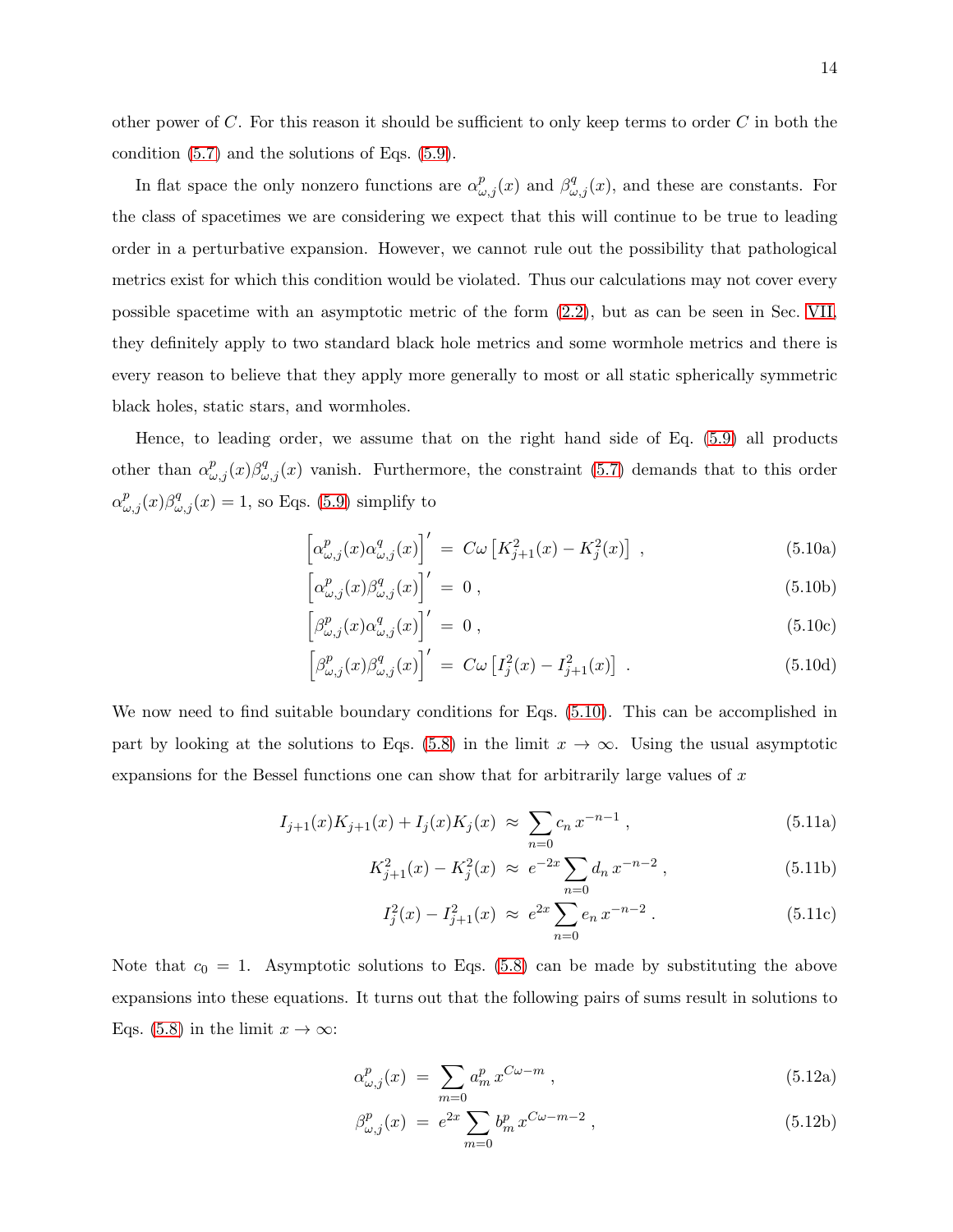and

$$
\alpha_{\omega,j}^q(x) = e^{-2x} \sum_{m=0} a_m^q x^{-C\omega - m - 2}, \qquad (5.13a)
$$

$$
\beta_{\omega,j}^q(x) = \sum_{m=0} b_m^q x^{-C\omega - m} . \tag{5.13b}
$$

It is easily shown that  $a_0^p$  $_0^p$  and  $b_0^q$  $\frac{q}{0}$  are both arbitrary constants whose values determine the values of the remaining coefficients. Note that we have chosen the solutions for  $\alpha_{\omega,j}^q$  and  $\beta_{\omega,j}^q$  so that the mode functions  $F^q_{\omega,j}$  and  $G^q_{\omega,j}$  are well behaved in the limit  $r \to \infty$ , which is the correct boundary condition for these modes.

The boundary conditions for most of the pairs of sums are now easily obtained. First note that

<span id="page-14-3"></span>
$$
\lim_{x \to \infty} \alpha_{\omega,j}^p(x) \alpha_{\omega,j}^q(x) = a_0^p a_0^q \lim_{x \to \infty} x^{-2} e^{-2x} = 0,
$$
\n(5.14a)

$$
\lim_{x \to \infty} \alpha_{\omega,j}^p(x) \beta_{\omega,j}^q(x) = a_0^p b_0^q , \qquad (5.14b)
$$

$$
\lim_{x \to \infty} \alpha_{\omega,j}^q(x) \beta_{\omega,j}^p(x) = a_0^q b_0^p \lim_{x \to \infty} x^{-4} = 0.
$$
\n(5.14c)

The Wronskian condition [\(5.7\)](#page-12-0) then gives

<span id="page-14-0"></span>
$$
\lim_{x \to \infty} \alpha_{\omega,j}^p(x) \beta_{\omega,j}^q(x) = a_0^p b_0^q = 1.
$$
\n(5.14d)

Note that all that is uniquely fixed is the product of the two functions in this limit. However, this is all that is necessary for the computation of  $\langle T_{ab} \rangle$ . Solving Eq. [\(5.10b\)](#page-13-1) using [\(5.14d\)](#page-14-0) one finds that to first order in  $C\omega$  that

<span id="page-14-2"></span>
$$
\alpha_{\omega,j}^p(x)\beta_{\omega,j}^q(x) = 1\tag{5.15}
$$

for all values of  $x$ .

To obtain a final boundary condition, we must impose the constraint that the  $p$ -solution be well-behaved at the inner boundary. This is difficult because we do not in general have knowledge of the metric in this region. We anticipate that in the region  $r \sim \max(|A|, |B|)$ , the metric will vary significantly from its large r approximation  $(2.2)$ . Let us choose a distance a which is sufficiently larger than max(|A|, |B|) so that the approximation [\(2.2\)](#page-3-2) can be assumed accurate for  $r \ge a$ , but which is small enough that  $a \ll r_e$ , with  $r_e$  the value of r at which we wish to evaluate the stressenergy tensor. Because we remain agnostic about the metric for  $r < a$ , we cannot know the relative size of the K and I contribution to the p-modes at  $r = a$ . Looking at Eq. [\(5.6b\)](#page-11-2), one might expect that generically

<span id="page-14-1"></span>
$$
\alpha_{\omega,j}^p(\omega a) I_{j+1}(\omega a) \sim \beta_{\omega,j}^p(\omega a) K_{j+1}(\omega a) . \tag{5.16}
$$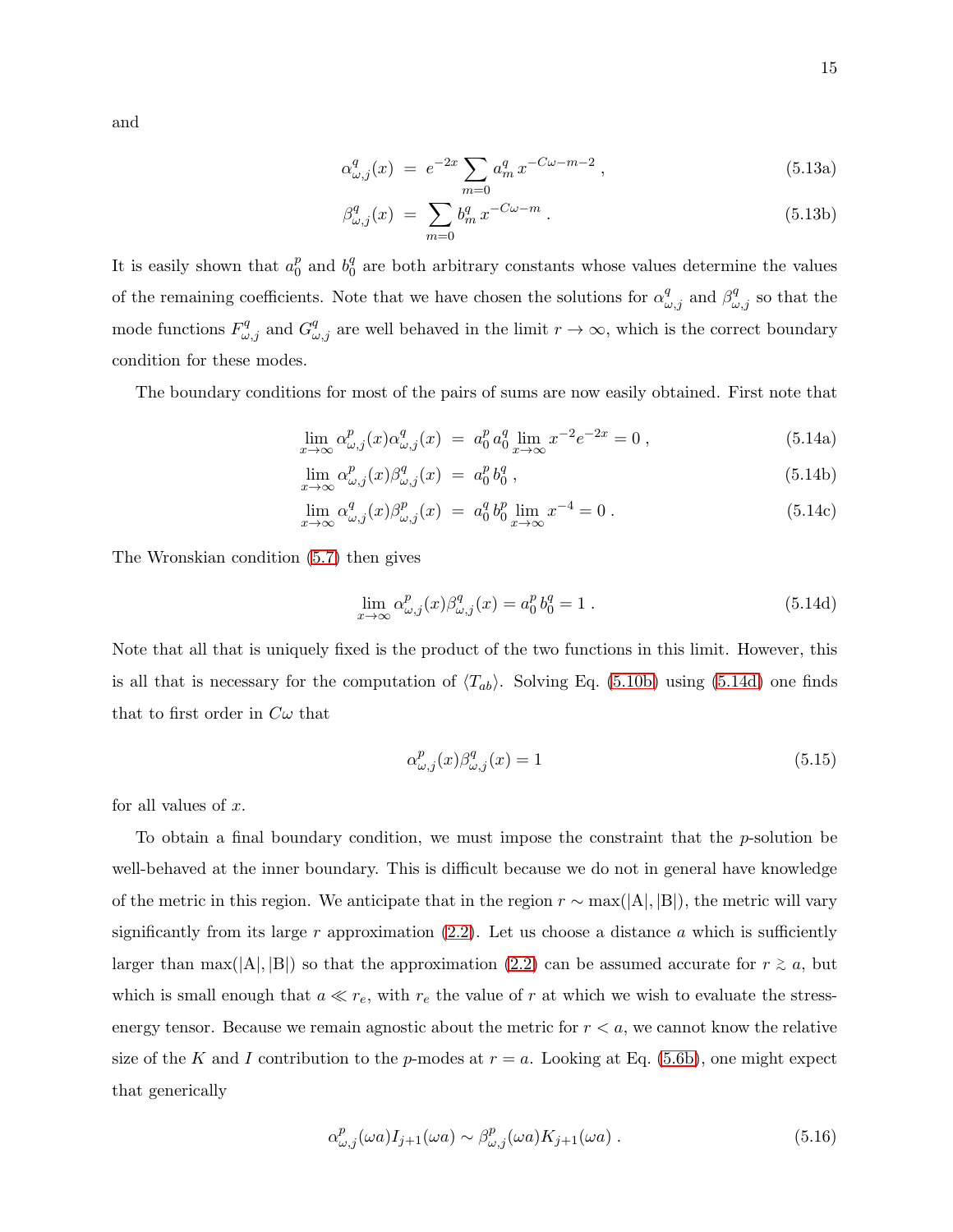We anticipate that the most important contributions to the stress-energy tensor at the radius  $r_e$ come from  $\omega \sim r_e^{-1}$ . Since  $a \ll r_e$ , we therefore expect that  $\omega a$  will be small. At small x,  $K_j(x)$ and  $I_j(x)$  behave as  $x^{-j}$  and  $x^j$  respectively. Using Eq. [\(5.16\)](#page-14-1), it follows that

$$
\beta_{\omega,j}^p(\omega a) \sim (\omega a)^{2j+2} \alpha_{\omega,j}^p(\omega a) \,. \tag{5.17}
$$

Multiplying both sides by  $\beta_{\omega,j}^q(\omega a)$  and using Eq. [\(5.15\)](#page-14-2), we then have

<span id="page-15-0"></span>
$$
\beta_{\omega,j}^p(\omega a)\beta_{\omega,j}^q(\omega a) \sim (\omega a)^{2j+2} \alpha_{\omega,j}^p(\omega a)\beta_{\omega,j}^q(\omega a) \sim \frac{a^{2j+2}}{r_e^{2j+2}}.
$$
\n(5.18)

Note that the smallest j we are interested in is  $j=\frac{1}{2}$  $\frac{1}{2}$ , and hence Eq. [\(5.18\)](#page-15-0) falls at least as fast as  $r_e^{-3}$ . Recall that we are only interested in keeping terms to order  $\omega C \sim C/r_e$ . For sufficiently large  $r_e$ , Eq. [\(5.18\)](#page-15-0) will always be negligible compared to  $C/r_e$ , and hence we can treat this as zero, so that<sup>7</sup>

<span id="page-15-1"></span>
$$
\lim_{x \to 0} \beta^p_{\omega,j}(x) \beta^q_{\omega,j}(x) = 0.
$$
\n(5.19)

Solving Eqs. [\(5.10\)](#page-13-0) subject to the boundary conditions Eqs. [\(5.14a\)](#page-14-3), [\(5.14c\)](#page-14-3), [\(5.14d\)](#page-14-0), and [\(5.19\)](#page-15-1) is now straightforward:

<span id="page-15-2"></span>
$$
\alpha_{\omega,j}^p(x)\alpha_{\omega,j}^q(x) = C\omega \int_x^{\infty} \left[ K_j^2(y) - K_{j+1}^2(y) \right] dy , \qquad (5.20a)
$$

$$
\alpha_{\omega,j}^p(x)\beta_{\omega,j}^q(x) = 1 , \qquad (5.20b)
$$

$$
\beta_{\omega,j}^p(x)\alpha_{\omega,j}^q(x) = 0 , \qquad (5.20c)
$$

$$
\beta_{\omega,j}^p(x)\beta_{\omega,j}^q(x) = C\omega \int_0^x \left[I_j^2(y) - I_{j+1}^2(y)\right] dy.
$$
 (5.20d)

To compute the quantities  $A_1$  and  $A_2$ , first solve Eqs. [\(5.2\)](#page-11-3) for  $F_{\omega,j}$  and  $G_{\omega,j}$  in terms of  $\tilde{F}_{\omega,j}$ and  $\tilde{G}_{\omega,j}$  and then substitute into Eqs. [\(4.14\)](#page-10-4). Next use Eqs. [\(5.6\)](#page-11-1) to find expressions for  $A_1$  and  $A_2$  in terms of  $\alpha_j$  and  $\beta_j$ . Then use the explicit forms for the products in Eqs. [\(5.20\)](#page-15-2). Expanding

<sup>&</sup>lt;sup>7</sup> It is conceivable that for certain pathological spacetime metrics this relationship will not hold, and hence the  $\beta_j^p$ will be important. That is why our argument is not completely general.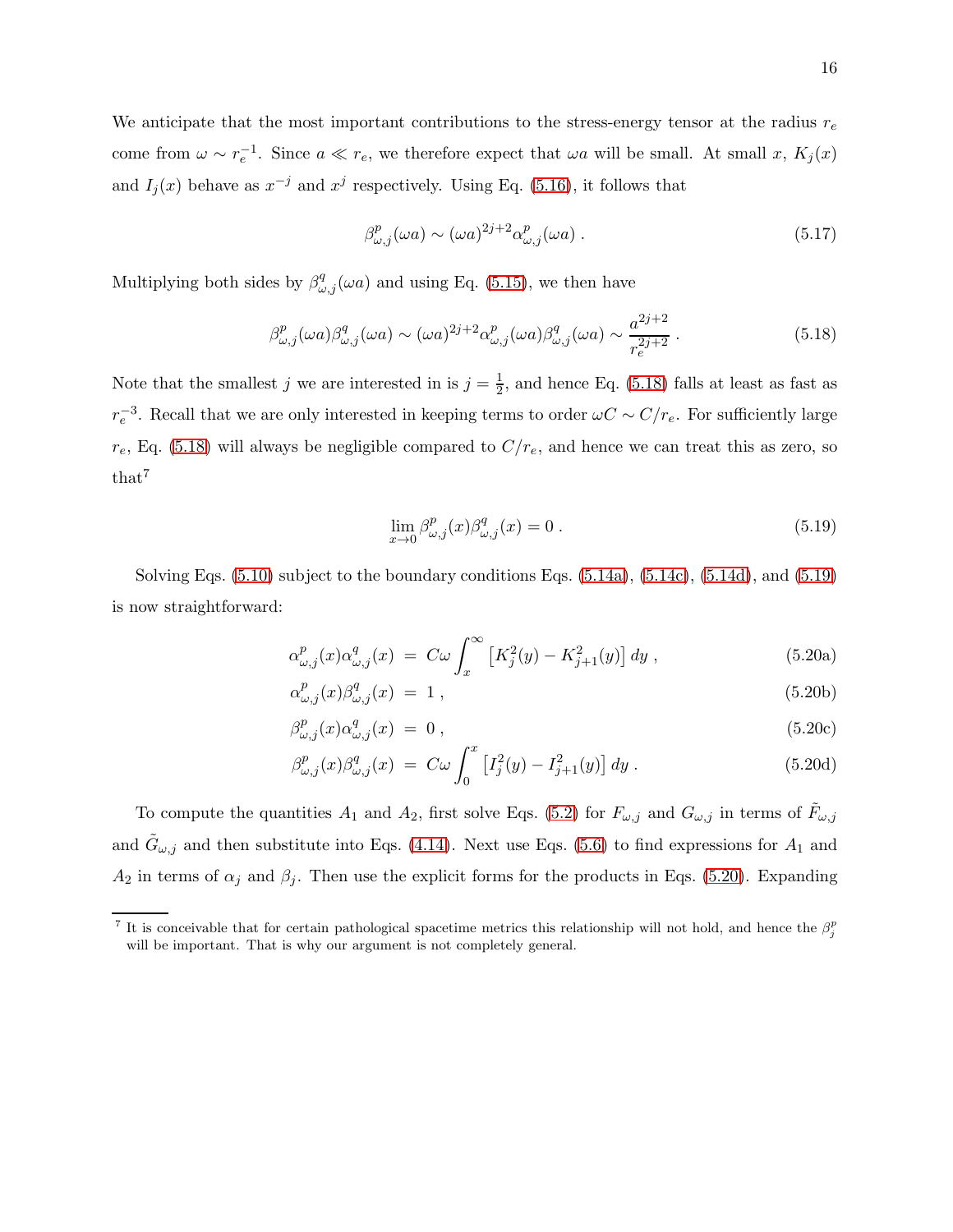to linear order in C we find

$$
A_{1} = \sum_{j=\frac{1}{2}}^{\infty} \left[ (j+\frac{1}{2}) \left\{ Cx \left[ I_{j}^{2}(x) - I_{j+1}^{2}(x) \right] \int_{x}^{\infty} \left[ K_{j}^{2}(y) - K_{j+1}^{2}(y) \right] dy \right. \\ + Cx \left[ K_{j}^{2}(x) - K_{j+1}^{2}(x) \right] \int_{0}^{x} \left[ I_{j}^{2}(y) - I_{j+1}^{2}(y) \right] dy - \frac{x}{\omega} \left[ I_{j}(x)K_{j}(x) + I_{j+1}(x)K_{j+1}(x) \right] \\ + B(2j+1) \left[ I_{j}(x)K_{j}(x) - I_{j+1}(x)K_{j+1}(x) \right] \right\} + \frac{x}{\omega} + A \left] + \frac{x}{2\omega} + \frac{1}{2}A , \qquad (5.21a)
$$
  
\n
$$
A_{2} = \sum_{j=\frac{1}{2}}^{\infty} \left[ 2x(j+\frac{1}{2})^{2} \left\{ C I_{j}(x)I_{j+1}(x) \int_{x}^{\infty} \left[ K_{j}^{2}(y) - K_{j+1}^{2}(y) \right] dy \right. \\ - C K_{j}(x)K_{j+1}(x) \int_{0}^{x} \left[ I_{j}^{2}(y) - I_{j+1}^{2}(y) \right] dy - \frac{1}{\omega} I_{j+1}(x)K_{j}(x) \\ + B \left[ I_{j}(x)K_{j}(x) - I_{j+1}(x)K_{j+1}(x) \right] \right\} + \frac{x^{2}}{2\omega} + Ax \right] + \frac{x^{2}}{4\omega} + \frac{1}{2}Ax . \qquad (5.21b)
$$

The sums over j for each term in  $A_1$  and  $A_2$  have been computed in the Appendix. The integral terms in the formula for  $A_1$  are given by Eq.  $(A.51)$ , while the other terms in the sum are given by Eqs.  $(A.17)$  and  $(A.22)$ . The integral terms in the formula for  $A_2$  are given by Eq.  $(A.60)$ , while the other terms in the sum are given by Eqs.  $(A.24)$  and  $(A.22)$ . The result is

$$
A_1 = C \left( 2x^2 \int_x^{\infty} \frac{dy}{y} e^{-2y} + 2x - \frac{1}{2} - xe^{-2x} + \frac{1}{2}e^{-2x} \right) - \frac{x}{\omega} (\frac{1}{2} - x) + 2B(\frac{1}{4} - x) + \frac{x}{2\omega} + \frac{1}{2}A,
$$
\n(5.22a)

$$
A_2 = C \left( \frac{4}{3} x^3 \int_x^{\infty} \frac{dy}{y} e^{-2y} - \frac{2}{3} x^2 e^{-2x} + \frac{1}{3} x e^{-2x} + \frac{1}{6} e^{-2x} + 2x^2 - \frac{1}{2} x - \frac{1}{6} \right) - \frac{1}{\omega} (\frac{1}{4} x^2 - \frac{2}{3} x^3) + 2Bx(\frac{1}{4} - x) + \frac{x^2}{4\omega} + \frac{1}{2} Ax
$$
 (5.22b)

Simplifying these two expressions, and replacing  $\omega$  with  $x/r$ , we find

<span id="page-16-0"></span>
$$
A_1 = xr + 2Ax - Cxe^{-2x} + \frac{1}{2}Ce^{-2x} + 2Cx^2 \int_x^\infty \frac{dy}{y} e^{-2y},
$$
\n(5.23a)

$$
A_2 = \frac{2}{3}x^2r + 2Ax^2 - \frac{1}{6}C - \frac{2}{3}Cx^2e^{-2x} + \frac{1}{3}Cxe^{-2x} + \frac{1}{6}Ce^{-2x} + \frac{4}{3}Cx^3\int_x^\infty\frac{dy}{y}e^{-2y}. \tag{5.23b}
$$

To complete the computation of  $\langle T^a{}_b \rangle$ , first recall that the analytic contribution falls as  $r^{-6}$  at large  $r$ , and hence can be neglected. The numeric contribution, Eqs.  $(4.1)$ , is thus the dominant contribution. Substituting Eqs. [\(5.23\)](#page-16-0) into Eqs. [\(4.1\)](#page-8-3) and changing the integration variable from  $\omega$  to  $x=\omega r$  gives to linear order in  $C/r$ 

$$
\langle T^{t}{}_{t}\rangle \ =\ \frac{C}{\pi^{2}r^{5}}\int_{0}^{\infty}\left[\frac{1}{2}x^{2}e^{-2x} - x^{3}e^{-2x} + 2x^{4}\int_{x}^{\infty}\frac{dy}{y}e^{-2y}\right]dx\,,\tag{5.24a}
$$

$$
\langle T^r r \rangle = \frac{C}{\pi^2 r^5} \int_0^\infty \left[ \frac{1}{3} x^3 e^{-2x} - \frac{1}{6} x^2 e^{-2x} dx + \frac{1}{6} x e^{-2x} - \frac{2}{3} x^4 \int_x^\infty \frac{dy}{y} e^{-2y} \right] dx \,, \tag{5.24b}
$$

$$
\langle T^{\theta}_{\theta} \rangle = \langle T^{\phi}_{\phi} \rangle = \frac{C}{2\pi^{2}r^{5}} \int_{0}^{\infty} \left[ \frac{2}{3}x^{3}e^{-2x} - \frac{1}{3}x^{2}e^{-2x} - \frac{1}{6}xe^{-2x} - \frac{4}{3}x^{4} \int_{x}^{\infty} \frac{dy}{y} e^{-2y} \right] dx \,. \tag{5.24c}
$$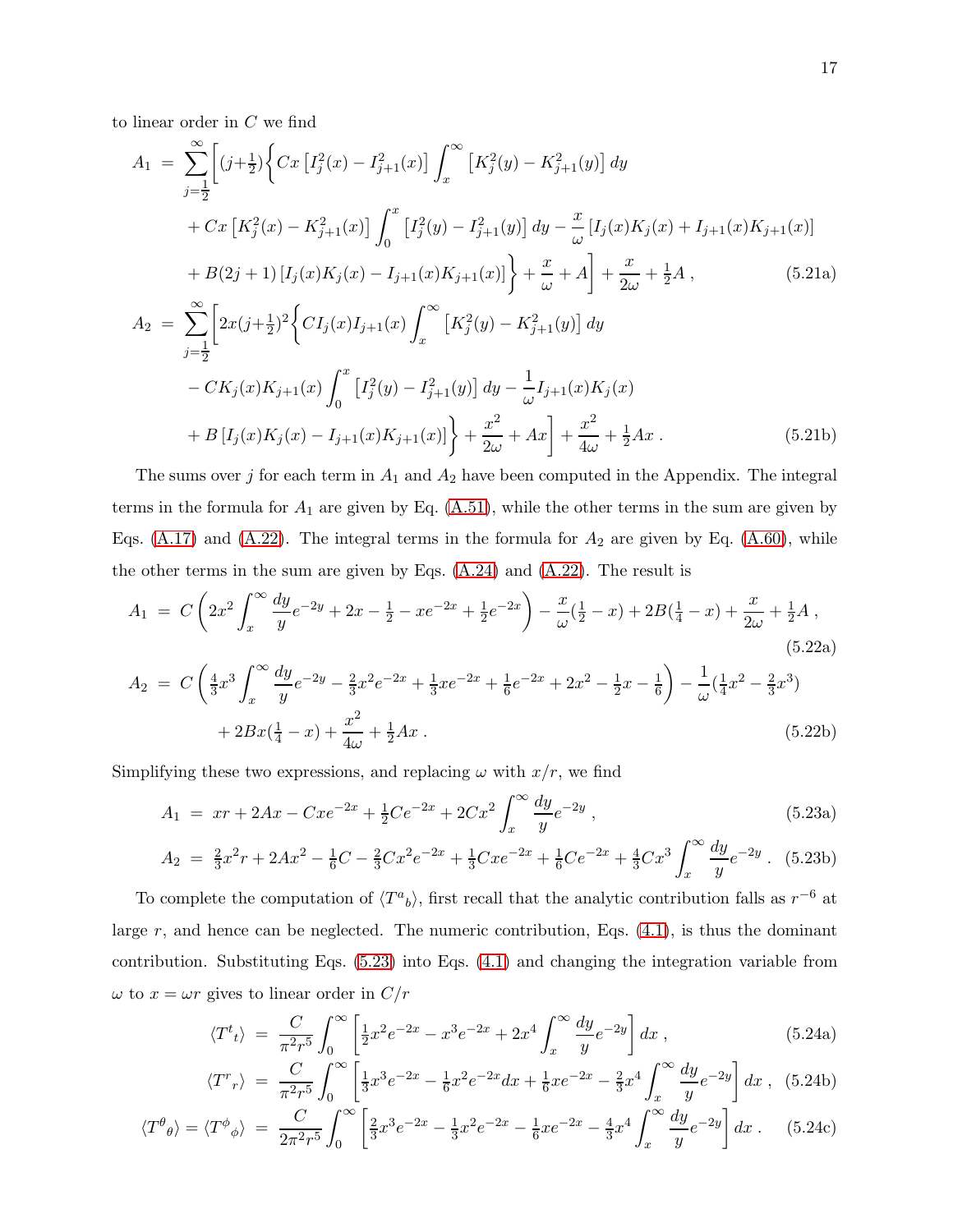Integrating the last term in each expression by parts we find that in the  $(t, r, \theta, \phi)$  basis,

<span id="page-17-5"></span>
$$
\langle T^a{}_b \rangle = \frac{C}{80\pi^2 r^5} \text{diag}\left(4, 2, -3, -3\right) \,. \tag{5.25}
$$

### <span id="page-17-0"></span>VI. ANALYTIC COMPUTATION OF THE STRESS-ENERGY TENSOR FOR SCALAR FIELDS

We now proceed to a computation of the quantities  $\langle \phi^2 \rangle$  and  $\langle T_{ab} \rangle$  for massless scalar fields. As can be seen from Eqs.  $(2.4)$ ,  $(2.5)$ , and  $(2.6)$  these quantities contain sums and integrals over the radial mode functions. Thus we begin by finding approximate solutions to the mode equation [\(2.8\)](#page-5-4) which are valid at large values of r.

To solve the radial mode equation it is useful to first change variables in such a way that the modes and the equations they satisfy are similar to those which are solved for the spin  $\frac{1}{2}$  field. We begin by defining a new mode function  $F$  such that

<span id="page-17-1"></span>
$$
S \equiv \frac{1}{r^{1/2}} \left( F + \frac{A}{2r} F - B \frac{dF}{dr} \right) . \tag{6.1a}
$$

To first order in  $A$  and  $B$  the inverse relation is

<span id="page-17-4"></span>
$$
F = r^{1/2} \left( S + \frac{B - A}{2r} S + B \frac{dS}{dr} \right) .
$$
 (6.1b)

If [\(6.1a\)](#page-17-1) is substituted into the mode equation [\(2.8\)](#page-5-4) then the resulting equation has terms of zeroth, first, and second order in A and B. Since we are working to first order, the second order terms can be dropped. One of the first order terms is proportional to  $Bd^3F/dr^3$ . This term can be eliminated. To do so first take one derivative with respect to  $r$  of the zeroth order equation and solve it for  $d^3F/dr^3$ . The result is

$$
\frac{d^3F}{dr^3} = -\frac{1}{2r}\frac{d^2F}{dr^2} + \left(\omega^2 + \frac{(\ell + \frac{1}{2})^2}{r^2} + \frac{3}{2r^2}\right)\frac{dF}{dr} - \left(\frac{\omega^2}{2r} + \frac{5(\ell + \frac{1}{2})^2}{2r^3}\right)F\,. \tag{6.2}
$$

Substituting this into the equation for  $F$  which contains both zeroth and first order terms, one finds that to first order  $F$  satisfies the equation

<span id="page-17-2"></span>
$$
\frac{d^2F}{dr^2} + \frac{1}{r}\frac{dF}{dr} - \left[\omega^2 + \frac{2C}{r}\omega^2 + \frac{(\ell + \frac{1}{2})^2}{r^2}\right]F = 0\,,\tag{6.3}
$$

where, as before,  $C = A + B$ .

There are two solutions to this equation,  $F_{\omega,\ell}^p$  and  $F_{\omega,\ell}^q$ , for each value of  $\omega$  and  $\ell$ . The Wronskian condition [\(2.10\)](#page-5-2) becomes

<span id="page-17-3"></span>
$$
\frac{dF^q}{dr}F^p - \frac{dF^p}{dr}F^q = -\frac{1}{r}.
$$
\n(6.4)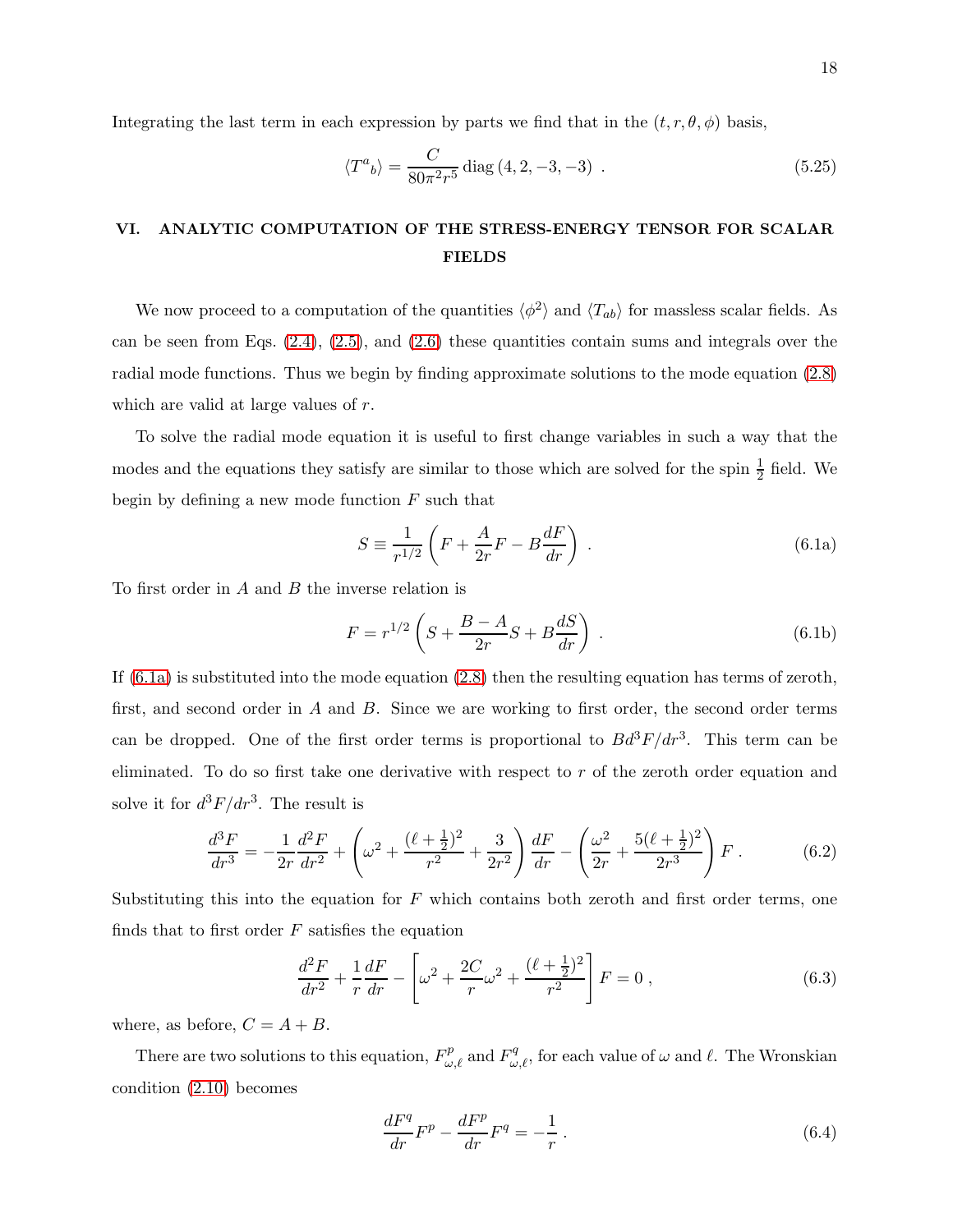Defining  $x = \omega r$  as before, and letting primes denote derivatives with respect to x, one finds that Eqs.  $(6.3)$  and  $(6.4)$  become

<span id="page-18-0"></span>
$$
F'' + \frac{1}{x}F' - \left[1 + \frac{2C\omega}{x} + \frac{(\ell + \frac{1}{2})^2}{x^2}\right]F = 0,
$$
\n(6.5)

and

<span id="page-18-4"></span><span id="page-18-1"></span>
$$
F^{q'}F^p - F^{p'}F^q = -\frac{1}{x} \,. \tag{6.6}
$$

If  $C = 0$ , then the solutions to Eq. [\(6.5\)](#page-18-0) are again modified Bessel functions. As for the spin  $\frac{1}{2}$ field, we define new functions  $\alpha_j$  and  $\beta_j$ , where  $j = \ell + \frac{1}{2}$  $\frac{1}{2}$ , so that

<span id="page-18-7"></span>
$$
F(x) = \alpha_{\omega,j}(x)I_j(x) + \beta_{\omega,j}(x)K_j(x) , \qquad (6.7a)
$$

$$
F'(x) = \alpha_{\omega,j}(x)I'_j(x) + \beta_{\omega,j}(x)K'_j(x).
$$
\n(6.7b)

In general, this can always be done, since we can treat this as two equations in two unknowns. Demanding that these equations be compatible implies

<span id="page-18-2"></span>
$$
\alpha'_{\omega,j}(x)I_j(x) + \beta'_{\omega,j}(x)K_j(x) = 0.
$$
\n
$$
(6.8)
$$

Substituting Eqs. [\(6.7\)](#page-18-1) into Eq. [\(6.5\)](#page-18-0), and using the fact that the Bessel functions satisfy the modified Bessel's equation [\(A.1\)](#page-32-2), we find

<span id="page-18-3"></span>
$$
\alpha'_{\omega,j}(x)I'_j(x) + \beta'_{\omega,j}(x)K'_j(x) = \frac{2C\omega}{x} \left[ \alpha_{\omega,j}(x)I_j(x) + \beta_{\omega,j}(x)K_j(x) \right] \tag{6.9}
$$

Solving Eqs. [\(6.8\)](#page-18-2) and [\(6.9\)](#page-18-3) for  $\alpha'_{\omega,j}$  and  $\beta'_{\omega,j}$ , and using the modified Bessel function Wronskian Eq.  $(A.4)$ , one finds

<span id="page-18-5"></span>
$$
\alpha'_{\omega,j}(x) = 2C\omega \left[ \alpha_{\omega,j}(x) K_j(x) I_j(x) + \beta_{\omega,j}(x) K_j^2(x) \right] , \qquad (6.10a)
$$

$$
\beta'_{\omega,j}(x) = -2C\omega \left[ \alpha_{\omega,j}(x)I_j^2(x) + \beta_{\omega,j}(x)K_j(x)I_j(x) \right] \,. \tag{6.10b}
$$

The Wronskian [\(6.6\)](#page-18-4) in terms of the  $\alpha$ 's and  $\beta$ 's is identical to leading order to Eq. [\(5.7\)](#page-12-0):

<span id="page-18-6"></span>
$$
\alpha_{\omega,j}^p(x)\beta_{\omega,j}^q(x) - \alpha_{\omega,j}^q(x)\beta_{\omega,j}^p(x) = 1.
$$
\n(6.11)

As in Section [V,](#page-10-0) we will work not with Eqs. [\(6.10\)](#page-18-5), but with the derivatives of the corresponding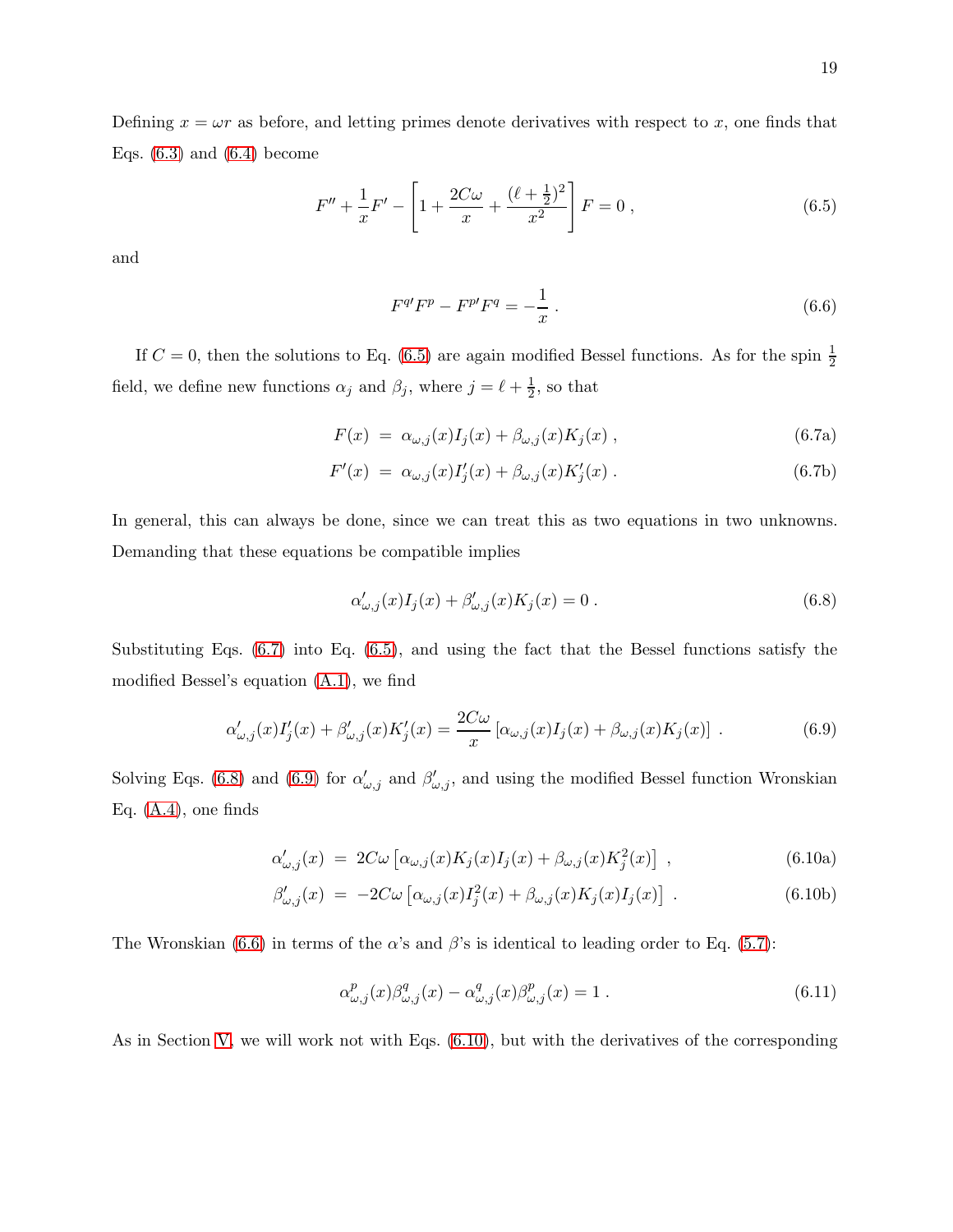products. We find

<span id="page-19-0"></span>
$$
\begin{aligned}\n\left[\alpha_{\omega,j}^p(x)\alpha_{\omega,j}^q(x)\right]' &= 2C\omega \left\{2\alpha_{\omega,j}^p(x)\alpha_{\omega,j}^q(x)K_j(x)I_j(x) + \left[\alpha_{\omega,j}^p(x)\beta_{\omega,j}^q(x) + \beta_{\omega,j}^p(x)\alpha_{\omega,j}^q(x)\right]K_j^2(x)\right\},\n\end{aligned} \tag{6.12a}
$$

$$
\left[\alpha_{\omega,j}^p(x)\beta_{\omega,j}^q(x)\right]' = 2C\omega \left[\beta_{\omega,j}^p(x)\beta_{\omega,j}^q(x)K_j^2(x) - \alpha_{\omega,j}^p(x)\alpha_{\omega,j}^q(x)I_j^2(x)\right],\tag{6.12b}
$$

$$
\left[\beta^p_{\omega,j}(x)\alpha^q_{\omega,j}(x)\right]' = 2C\omega \left[\beta^p_{\omega,j}(x)\beta^q_{\omega,j}(x)K_j^2(x) - \alpha^p_{\omega,j}(x)\alpha^q_{\omega,j}(x)I_j^2(x)\right],
$$
\n(6.12c)  
\n
$$
\left[\beta^p_{\omega,j}(x)\beta^q_{\omega,j}(x)\right]' = -2C\omega \left[\left[\beta^p_{\omega,j}(x)\beta^q_{\omega,j}(x) + \beta^p_{\omega,j}(x)\alpha^q_{\omega,j}(x)\right]I_j^2(x)
$$

$$
\left[\beta_{\omega,j}^p(x)\beta_{\omega,j}^q(x)\right]' = -2C\omega\left\{\left[\alpha_{\omega,j}^p(x)\beta_{\omega,j}^q(x) + \beta_{\omega,j}^p(x)\alpha_{\omega,j}^q(x)\right]I_j^2(x) + 2\beta_{\omega,j}^p(x)\beta_{\omega,j}^q(x)K_j(x)I_j(x)\right\}.
$$
\n(6.12d)

As for the spin  $\frac{1}{2}$  field, we keep only terms to first order in  $C\omega$  in these equations. Thus we need to only keep the variables on the right side to zeroth order. As before, we expect that all of the products except for  $\alpha_{\omega,j}^p(x)\beta_{\omega,j}^q(x)$  will vanish to leading order, and because of the Wronskian condition Eq. [\(6.11\)](#page-18-6), we expect this product to be one to leading order. Hence Eqs. [\(6.12\)](#page-19-0) can be simplified to

<span id="page-19-4"></span><span id="page-19-3"></span>
$$
\left[\alpha^p_{\omega,j}(x)\alpha^q_{\omega,j}(x)\right]' = 2C\omega K_j^2(x) ,\qquad(6.13a)
$$

$$
\left[\alpha^p_{\omega,j}(x)\beta^q_{\omega,j}(x)\right]' = 0, \qquad (6.13b)
$$

$$
\left[\beta^p_{\omega,j}(x)\alpha^q_{\omega,j}(x)\right]' = 0, \qquad (6.13c)
$$

$$
\left[\beta^p_{\omega,j}(x)\beta^q_{\omega,j}(x)\right]' = -2C\omega I_j^2(x) . \qquad (6.13d)
$$

Asymptotic boundary conditions at infinity can be obtained by solving Eqs. [\(6.10\)](#page-18-5) in the large  $x$  limit. Using the usual asymptotic expansions for Bessel functions, we find solutions of the form

<span id="page-19-1"></span>
$$
\alpha_{\omega,j}^p(x) \ = \ \sum_{m=0} a_m^p \, x^{C\omega - m} \ , \tag{6.14a}
$$

$$
\beta_{\omega,j}^p(x) = e^{2x} \sum_{m=0} b_m^p x^{C\omega - m - 1}, \qquad (6.14b)
$$

<span id="page-19-2"></span>and

$$
\alpha_{\omega,j}^q(x) = e^{-2x} \sum_{m=0} a_m^q x^{-C\omega - m - 1}, \qquad (6.15a)
$$

$$
\beta_{\omega,j}^q(x) = \sum_{m=0} b_m^q x^{-C\omega - m} . \tag{6.15b}
$$

The q-solutions are chosen so that  $F<sup>q</sup>$  vanishes in the limit  $x \to \infty$ . Using Eqs. [\(6.14\)](#page-19-1) and [\(6.15\)](#page-19-2)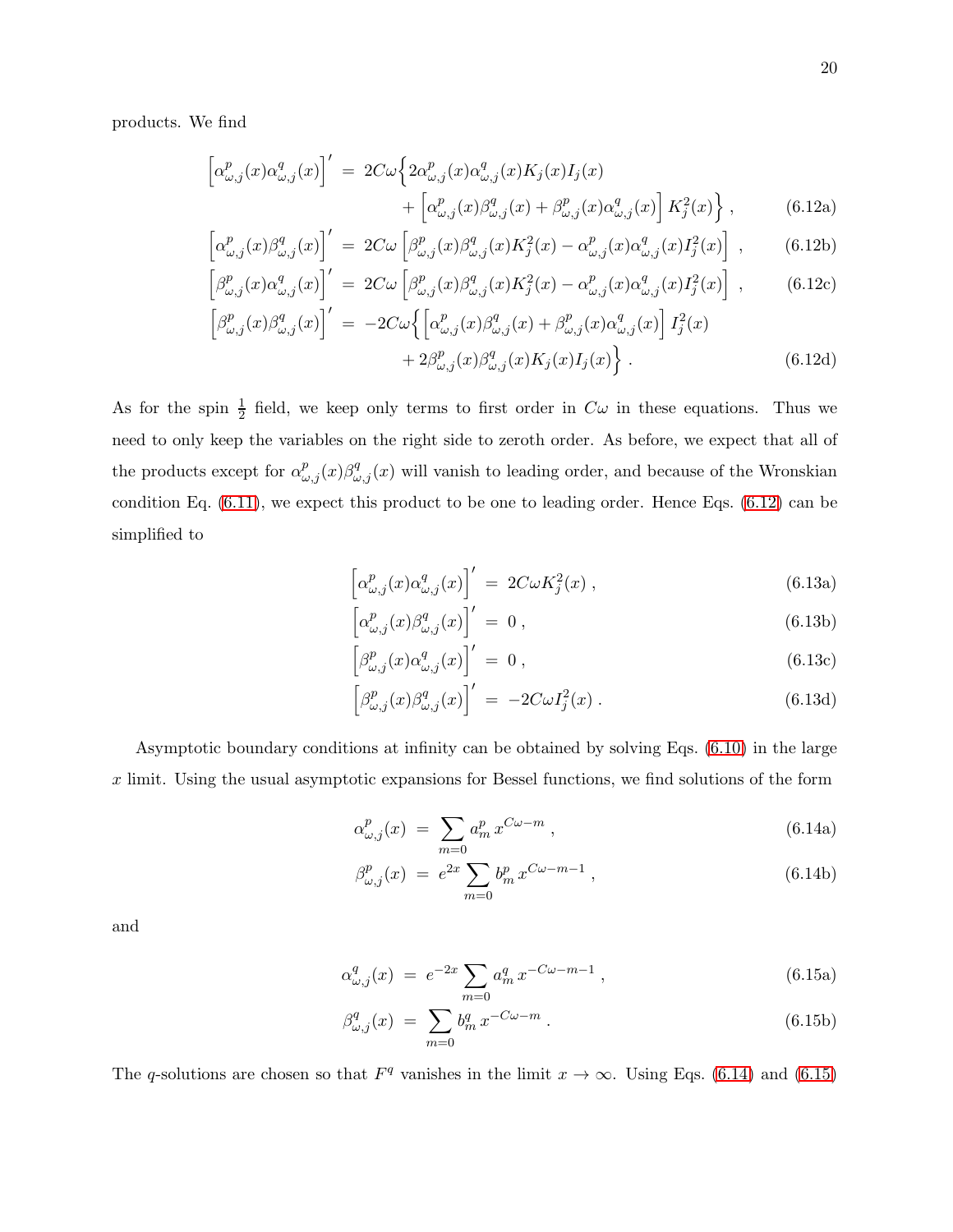<span id="page-20-3"></span><span id="page-20-0"></span>
$$
\lim_{x \to \infty} \alpha_{\omega,j}^p(x) \alpha_{\omega,j}^q(x) = 0 , \qquad (6.16a)
$$

$$
\lim_{x \to \infty} \alpha_{\omega,j}^p(x) \beta_{\omega,j}^q(x) = 1 , \qquad (6.16b)
$$

$$
\lim_{x \to \infty} \alpha_{\omega,j}^q(x) \beta_{\omega,j}^p(x) = 0.
$$
\n(6.16c)

Note in particular that the boundary condition [\(6.16b\)](#page-20-0) implies that the solution to Eq. [\(6.13b\)](#page-19-3) for all values of  $x$  is

<span id="page-20-1"></span>
$$
\alpha_{\omega,j}^p(x)\beta_{\omega,j}^q(x) = 1.
$$
\n(6.17)

The fourth boundary condition requires special care in this case. It comes from the behavior of the p-solution, which must be regular at the inner boundary. As in Sec. V, we choose a distance a which is large enough that the approximation [\(2.2\)](#page-3-2) can be assumed accurate for  $r \geq a$ , but which is small enough so that  $a \ll r_e$ , where  $r_e$  is the value of r at which we want to evaluate the stress-energy tensor. We expect that at  $r = a$  the contribution of  $I_j$  and  $K_j$  to  $F^p_{\omega, j}$  will be comparable, so that

$$
\alpha_{\omega,j}^p(\omega a) I_j(\omega a) \sim \beta_{\omega,j}^p(\omega a) K_j(\omega a) . \tag{6.18}
$$

Since  $I_j(x)$  and  $K_j(x)$  for small x go as  $x^j$  and  $x^{-j}$  respectively, this tells us that

$$
\beta_{\omega,j}^p(\omega a) \sim (\omega a)^{2j} \alpha_{\omega,j}^p(\omega a) \tag{6.19}
$$

Multiplying both sides by  $\beta_{\omega,j}^q(\omega a)$  and using Eq. [\(6.17\)](#page-20-1) gives

<span id="page-20-2"></span>
$$
\beta_{\omega,j}^p(\omega a)\beta_{\omega,j}^q(\omega a) \sim (\omega a)^{2j} \tag{6.20}
$$

We anticipate that the largest contribution to the stress-energy tensor at  $r = r_e$  will come from  $\omega \sim r_e^{-1}$ , and therefore expect that the right side of Eq. [\(6.20\)](#page-20-2) will be proportional to  $(a/r_e)^{2j}$ . For  $j > \frac{1}{2}$ , this is negligible compared to  $C\omega \sim C/r_e$  for large enough  $r_e$ , and hence we treat it as zero. But for  $j=\frac{1}{2}$  $\frac{1}{2}$  this term could be comparable to (or larger than)  $C\omega$ .

For  $j=\frac{1}{2}$  $\frac{1}{2}$ , it is useful to define the constant  $\gamma$  such that

<span id="page-20-4"></span>
$$
\gamma = \lim_{\omega a \to 0} \frac{\pi \beta_{\omega, 1/2}^p(\omega a)}{\omega \alpha_{\omega, 1/2}^p(\omega a)}.
$$
\n(6.21)

The factor of  $\pi$  is included to simplify later relationships. The limit  $a\omega \to 0$  is appropriate, because we expect  $\omega \sim r_e^{-1}$ , so this is equivalent to  $r_e \gg a$ . Using Eq. [\(6.17\)](#page-20-1) we therefore find

$$
\lim_{\omega a \to 0} \beta_{\omega, 1/2}^p(\omega a) \beta_{\omega, 1/2}^q(\omega a) = \frac{\gamma \omega}{\pi} \lim_{\omega a \to 0} \alpha_{\omega, 1/2}^p(\omega a) \beta_{\omega, 1/2}^q(\omega a) = \frac{\gamma \omega}{\pi}.
$$
 (6.22)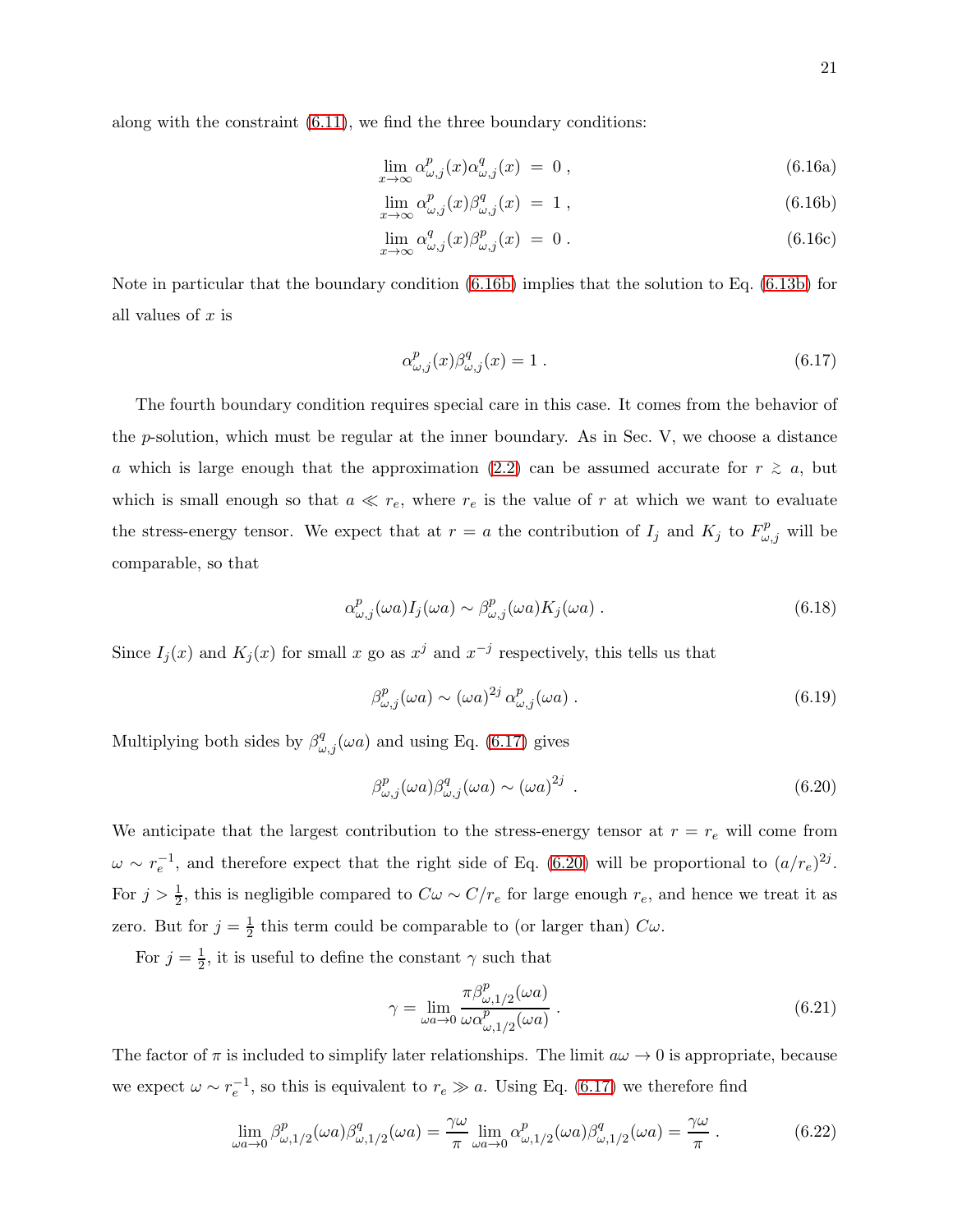This yields our fourth boundary condition<sup>8</sup>,

<span id="page-21-0"></span>
$$
\lim_{x \to 0} \beta_{\omega,j}^p(x) \beta_{\omega,j}^q(x) = \frac{\gamma \omega}{\pi} \delta_{j,1/2} .
$$
\n(6.23)

It is important to note that  $\gamma$  is of linear order in the metric perturbations A and B.

<span id="page-21-1"></span>Using the boundary conditions [\(6.16\)](#page-20-3) and [\(6.23\)](#page-21-0) one easily finds that the solutions to Eqs. [\(6.13\)](#page-19-4) are

$$
\alpha_{\omega,j}^p(x)\alpha_{\omega,j}^q(x) = -2C\omega \int_x^\infty K_j^2(y)dy ,\qquad(6.24a)
$$

$$
\alpha_{\omega,j}^p(x)\beta_{\omega,j}^q(x) = 1 , \qquad (6.24b)
$$

$$
\beta_{\omega,j}^p(x)\alpha_{\omega,j}^q(x) = 0 , \qquad (6.24c)
$$

$$
\beta_{\omega,j}^p(x)\beta_{\omega,j}^q(x) = \frac{\gamma\omega}{\pi}\delta_{j,1/2} - 2C\omega \int_0^x I_j^2(y)dy.
$$
 (6.24d)

Starting with Eq. [\(6.1a\)](#page-17-1) and using Eqs. [\(6.7a\)](#page-18-7) and [\(6.24\)](#page-21-1) gives

<span id="page-21-2"></span>
$$
p_{\omega\ell}(r)q_{\omega\ell}(r) = \left(\frac{1}{r} + \frac{A}{r^2}\right) \left\{ I_j(x)K_j(x) - 2C\omega \left[K_j^2(x) \int_0^x I_j^2(y)dy + I_j^2(x) \int_x^\infty K_j^2(y)dy \right] + \frac{\gamma\omega}{2x} e^{-2x} \delta_{j,1/2} \right\} - \frac{B\omega}{r} \left[ I_j(x)K_j'(x) + K_j(x)I_j'(x) \right] ,
$$
 (6.25)

where the explicit form for  $K_{1/2}^2$ , which is given in Eq. [\(A.2\)](#page-32-4), has been used.

To compute  $S_1$  and  $S_5$ , one can first multiply Eq. [\(6.25\)](#page-21-2) by  $2\ell + 1$ , subtract  $1/r + A/r^2$ , and then sum over  $\ell$  with the result that

$$
\sum_{\ell=0}^{\infty} \left[ (2\ell+1) p_{\omega\ell}(r) q_{\omega\ell}(r) - \frac{1}{r} - \frac{A}{r^2} \right] = \sum_{j=1/2} \left\{ -\frac{4jC\omega}{r} \left[ K_j^2(x) \int_0^x I_j^2(y) dy + I_j^2(x) \int_x^\infty K_j^2(y) dy \right] + \left( \frac{1}{r} + \frac{A}{r^2} \right) \left[ 2jI_j(x)K_j(x) - 1 \right] - \frac{2Bj\omega}{r} \left[ I_j(x)K_j'(x) + K_j(x)I_j'(x) \right] \right\} + \frac{\gamma\omega}{2rx} e^{-2x} . \tag{6.26}
$$

Using the sum formulas [\(A.13\)](#page-34-1) and [\(A.14\)](#page-34-2) along with the identity Eq. [\(A.46\)](#page-38-0) yields

$$
\sum_{\ell=0}^{\infty} \left[ (2\ell+1) p_{\omega\ell}(r) q_{\omega\ell}(r) - \frac{1}{r} - \frac{A}{r^2} \right]
$$
  
=  $-\frac{C\omega}{r} \left( 2x \int_x^{\infty} \frac{dy}{y} e^{-2y} + 1 - e^{-2x} \right) - \frac{x}{r} - \frac{Ax}{r^2} + \frac{B\omega}{r} + \frac{\gamma\omega}{2rx} e^{-2x}$   
=  $-\frac{2C}{r^2} x^2 \int_x^{\infty} \frac{dy}{y} e^{-2y} + \frac{C}{r^2} x e^{-2x} - \frac{x}{r} - \frac{2Ax}{r^2} + \frac{\gamma}{2r^2} e^{-2x}$ . (6.27)

<sup>&</sup>lt;sup>8</sup> It is conceivable that for certain pathological spacetime metrics this relationship will not hold, and hence the  $\beta_j^p$ will be important for  $j > \frac{1}{2}$ . That is why our argument is not completely general.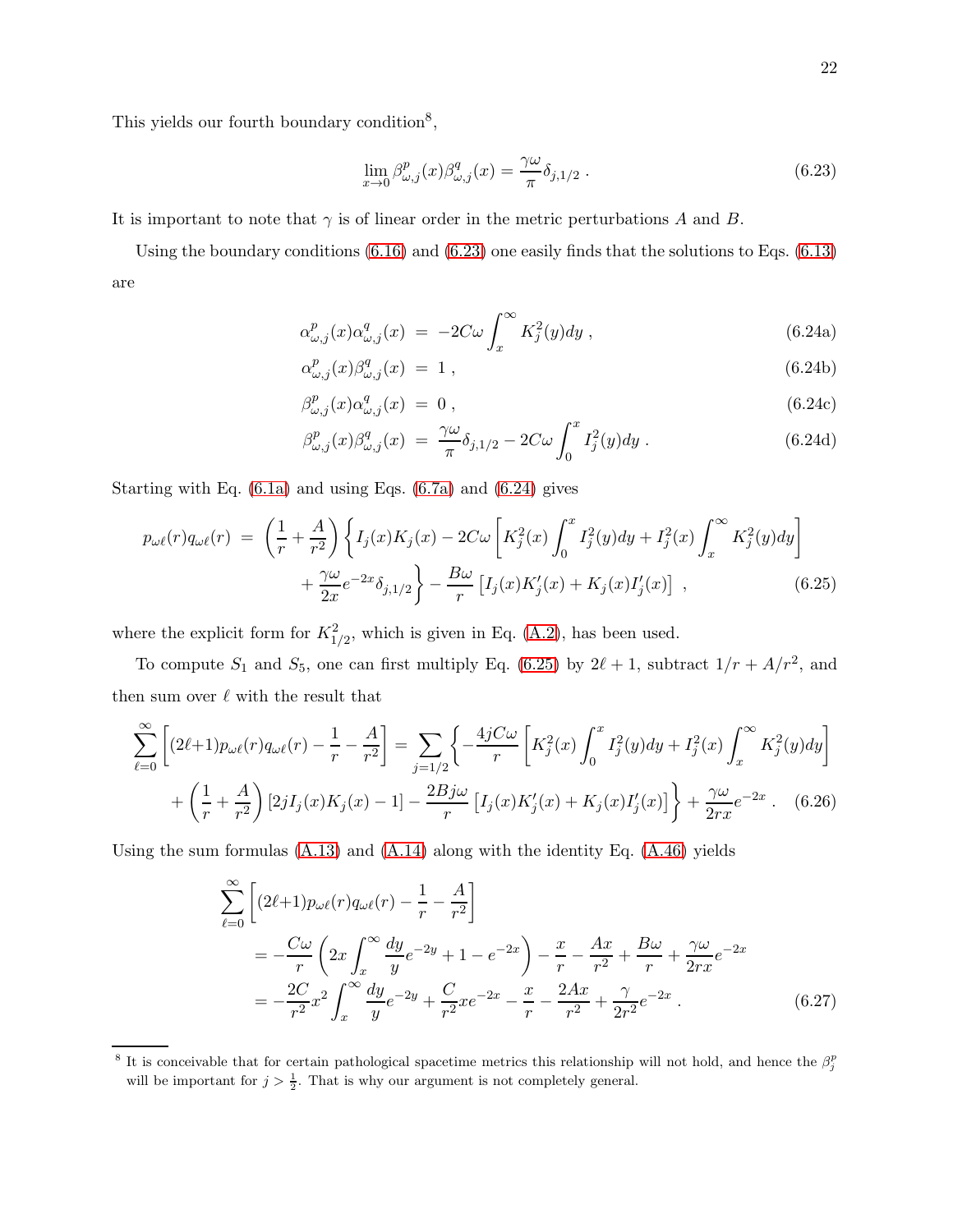Then  $S_1$  and  $S_5$  can be found by substituting the above result into Eqs. [\(2.5a\)](#page-4-3) and [\(2.5e\)](#page-4-3), and replacing  $\omega$  with  $x/r$ :

$$
S_1 = \frac{1}{4\pi^2 r^5} \int_0^\infty dx \, x^2 \left( \frac{1}{2} \gamma e^{-2x} - 2Cx^2 \int_x^\infty \frac{dy}{y} e^{-2y} + Cxe^{-2x} \right) \,, \tag{6.28a}
$$

$$
S_5 = \frac{1}{4\pi^2 r^3} \int_0^\infty dx \left( \frac{1}{2} \gamma e^{-2x} - 2Cx^2 \int_x^\infty \frac{dy}{y} e^{-2y} + Cxe^{-2x} \right) . \tag{6.28b}
$$

The remaining integrals are straightforward to compute. The results are

<span id="page-22-0"></span>
$$
S_1 = \frac{3C + 5\gamma}{160\pi^2 r^5},\tag{6.29a}
$$

$$
S_5 = \frac{C + 3\gamma}{48\pi^2 r^3} \,. \tag{6.29b}
$$

Next  $S_4$  can be found from  $S_5$  using the relation [\(2.9a\)](#page-5-5) with the result that

<span id="page-22-1"></span>
$$
S_4 = -\frac{C + 3\gamma}{16\pi^2 r^4} \,. \tag{6.29c}
$$

The sum  $S_3$  can be computed in a similar way by first substituting Eq. [\(6.25\)](#page-21-2) into Eq. [\(2.5c\)](#page-4-3) with the result that

$$
S_3 = \int_0^\infty \frac{d\omega}{4\pi^2} \Biggl\{ \sum_{j=1/2}^\infty \Biggl[ \Bigl( \frac{1}{r} + \frac{A}{r^2} \Bigr) \Biggl\{ 2j^3 I_j(x) K_j(x) - 4j^3 C \omega \Biggl[ K_j^2(x) \int_0^x I_j^2(y) dy \Biggr] + I_j^2(x) \int_x^\infty K_j^2(y) dy \Biggr] - j^2 \Biggr\} - \frac{2B\omega j^3}{r} \left[ I_j(x) K_j'(x) + I_j'(x) K_j(x) \right] + \frac{\omega^2 r}{2} + \frac{3A\omega^2}{2} \Biggr] + \frac{\gamma \omega}{8rx} e^{-2x} - \frac{2r^2 \omega^3}{3} - \frac{8Ar\omega^3}{3} + \frac{\omega}{4} + \frac{A\omega}{6r} - \frac{B\omega}{3r} \Biggr. \tag{6.30}
$$

Next replacing  $\omega$  with  $x/r$  and rearranging slightly one finds

$$
S_3 = \frac{1}{4\pi^2 r^3} \int_0^\infty dx \left[ \sum_{j=1/2}^\infty \left\{ (r+A) \left[ 2j^3 I_j(x) K_j(x) - j^2 + \frac{1}{2} x^2 \right] - Bx \left[ 2j^3 I_j(x) K'_j(x) \right] \right. \\ \left. + 2j^3 I'_j(x) K_j(x) + x \right] - Cx \left[ 4j^3 K_j^2(x) \int_0^x I_j^2(y) dy + 4j^3 I_j^2(x) \int_x^\infty K_j^2(y) dy - x \right] \right\} \\ + \frac{1}{8} \gamma e^{-2x} - \frac{2}{3} r x^3 - \frac{8}{3} A r x^3 + \frac{1}{4} r x + \frac{1}{6} A x - \frac{1}{3} B x \right]. \tag{6.31}
$$

Substituting Eqs. [\(A.29\)](#page-36-0), [\(A.30\)](#page-36-1), and [\(A.64\)](#page-42-11) for the remaining sums and integrals yields

$$
S_3 = \frac{1}{4\pi^2 r^3} \int_0^\infty dx \left\{ C \left[ \left( \frac{4}{3} x^4 - \frac{1}{2} x^2 \right) \int_x^\infty \frac{dy}{y} e^{-2y} - \frac{2}{3} x^3 e^{-2x} + \frac{1}{3} x^2 e^{-2x} - \frac{1}{12} x e^{-2x} \right] + \frac{1}{8} \gamma e^{-2x} \right\}.
$$
\n
$$
(6.32)
$$

Finally, computing the remaining integrals using integration by parts where necessary gives

<span id="page-22-2"></span>
$$
S_3 = \frac{15\gamma - 7C}{960\pi^2 r^3} \,. \tag{6.33}
$$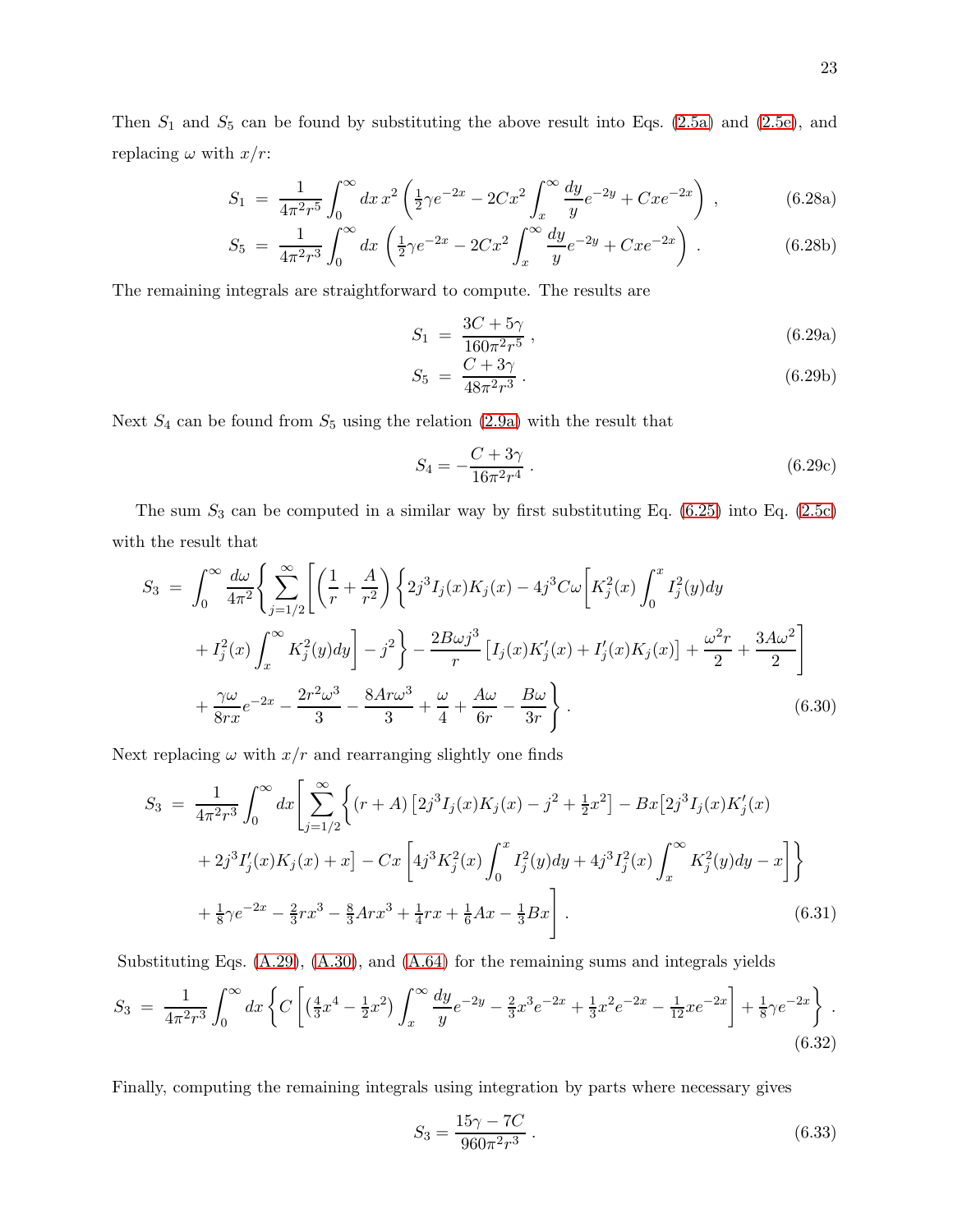To find  $S_2$ , it is easiest to use Eq. [\(2.9b\)](#page-5-5). To leading order this relationship is

$$
S_2 = \frac{1}{2} \frac{dS_4}{dr} + \frac{S_4}{r} - S_1 - \frac{S_3}{r^2} + \frac{S_5}{4r^2} \,. \tag{6.34}
$$

Substituting explicit forms from Eqs.  $(6.29a)$ ,  $(6.29b)$ ,  $(6.29c)$ , and  $(6.33)$ , we find

$$
S_2 = \frac{9C + 25\gamma}{160\pi^2 r^5} \,. \tag{6.35}
$$

It is now straightforward to substitute all of our expressions for  $S_n$  into Eq. [\(2.4\)](#page-4-1) to obtain the full expression for  $\langle T^a{}_b \rangle$ :

<span id="page-23-0"></span>
$$
\langle T^{a}{}_{b}\rangle = \frac{1}{80\pi^{2}r^{5}}\left\{C\text{diag}\left(-1,2,-3,-3\right)+5\left[\xi C+3(\xi-\frac{1}{6})\gamma\right]\text{diag}\left(2,-2,3,3\right)\right\} \ . \tag{6.36}
$$

In general this result depends on the details of the geometry at small r through the parameter  $\gamma$ , but for a conformally invariant scalar field  $(\xi = \frac{1}{6})$  $\frac{1}{6}$ ) the  $\gamma$ -dependance cancels. We can also compute the quantity  $\langle \phi^2 \rangle$  by using Eqs. [\(2.6\)](#page-4-2) and [\(6.29b\)](#page-22-0), keeping in mind that the numerical contribution dominates the analytical contribution at large r, so that

<span id="page-23-1"></span>
$$
\langle \phi^2 \rangle = S_5 = \frac{C + 3\gamma}{48\pi^2 r^3} \,. \tag{6.37}
$$

Note that unlike the stress-energy tensor, the value of  $\langle \phi^2 \rangle$  depends on  $\gamma$  for any value of  $\xi$ .

To evaluate Eq. [\(6.36\)](#page-23-0) or [\(6.37\)](#page-23-1) explicitly, we need to determine  $\gamma$ . To do so it is necessary to solve, analytically or numerically, the exact mode equation [\(2.7\)](#page-5-1) when  $\omega = \ell = 0$  for the *p*-function. This equation is

<span id="page-23-2"></span>
$$
\frac{d^2p_{00}}{dr^2} + \left(\frac{2}{r} + \frac{1}{2f}\frac{df}{dr} - \frac{1}{2h}\frac{dh}{dr}\right)\frac{dp_{00}}{dr} - \xi Rhp_{00} = 0.
$$
 (6.38)

In the asymptotic region, the metric becomes flat, and the solution takes the form

<span id="page-23-3"></span>
$$
p_{00}(r) = c_0 + c_1/r \tag{6.39}
$$

Substitution into Eq. [\(6.1b\)](#page-17-4) then gives the function  $F^p$ , which we match to order  $1/r$  with the general form Eq. [\(6.7a\)](#page-18-7):

$$
F_{00}^{p} = r^{1/2} c_0 \left( 1 + \frac{c_1}{c_0 r} + \frac{B - A}{2r} \right)
$$
  
= 
$$
\lim_{\omega \to 0} \left[ \alpha_{\omega, 1/2}^{p} (\omega r) I_{1/2} (\omega r) + \beta_{\omega, 1/2}^{p} (\omega r) K_{1/2} (\omega r) \right]
$$
  
= 
$$
r^{1/2} \left\{ \lim_{\omega \to 0} \left[ \alpha_{\omega, 1/2}^{p} (\omega r) \left( \frac{2\omega}{\pi} \right)^{1/2} \right] \right\} \left( 1 + \frac{\gamma}{2r} \right) .
$$
 (6.40)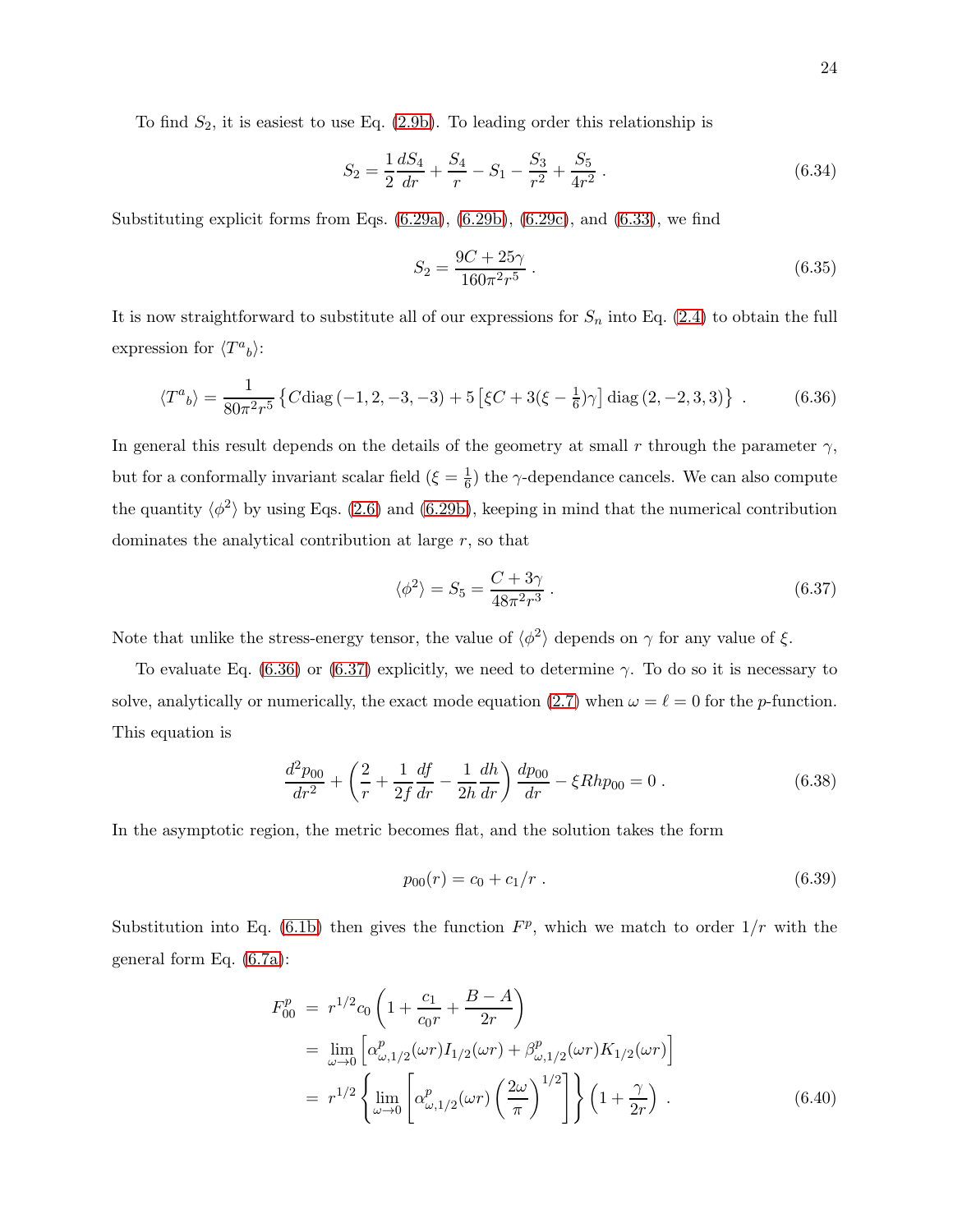<span id="page-24-0"></span>
$$
\lim_{\omega \to 0} \left[ \alpha_{\omega, 1/2}^p(\omega r) \left( \frac{2\omega}{\pi} \right)^{1/2} \right] = c_0 , \qquad (6.41a)
$$

$$
\gamma = \frac{2c_1}{c_0} + B - A \,. \tag{6.41b}
$$

Thus  $\gamma$  can be found by solving Eq. [\(6.38\)](#page-23-2) either numerically or analytically and matching the solution with its asymptotic form  $(6.39)$  to obtain the values of  $c_0$  and  $c_1$ .

For example, consider the case of a Schwarzschild black hole, with metric functions given by Eqs. [\(3.5\)](#page-6-1), so that  $A = B = M$ . Since the scalar curvature R is zero everywhere, there are two linearly independent solutions to Eq. [\(6.38\)](#page-23-2), one of which diverges at the horizon, and the other of which is constant everywhere. The latter is the  $p$ -solution, and we see from Eqs.  $(6.39)$  and [\(6.41b\)](#page-24-0) that  $\gamma = 0$ . The resulting stress-energy tensor is given in [\(3.8\)](#page-7-2) for all values of  $\xi$ . Thus our use of the WKB approximation in Section [III](#page-5-0) gives the correct leading order behavior for the stress-energy tensor in the far field region.

In contrast, consider a nonrelativistic star, by which we mean a static spherically symmetric weak field source whose stress-energy tensor is dominated by  $T^t{}_t = -\rho(r)$ . Such a source will have  $R \approx 8\pi\rho$ . In flat space  $p_{00}$  is equal to a constant. In the weak field limit we can therefore write

$$
p_{00} = c_2 + \delta p \tag{6.42}
$$

and substitute it into the mode equation [\(6.38\)](#page-23-2). Note that without loss of generality we can set  $\delta p = 0$  at the origin. Assuming that  $\delta p$  is small and keeping only first order terms gives

$$
\frac{d}{dr}\left(r^2\frac{d\delta p}{dr}\right) = 8\pi\xi r^2\rho(r)c_2\,. \tag{6.43}
$$

For points outside the star this can be integrated twice to obtain

$$
\delta p = c_3 - \frac{2\xi Mc_2}{r} \,,\tag{6.44}
$$

where M is the total mass and  $|c_3| \ll |c_2|$ . Matching to the form [\(6.39\)](#page-23-3), we see that  $c_0 = c_2 + c_3$ . Then to leading order,  $c_1 = -2\xi M c_0$ . Using Eq. [\(6.41b\)](#page-24-0) with  $A = B = M$  gives  $\gamma = -4\xi M$ . Thus to leading order

<span id="page-24-1"></span>
$$
\langle \phi^2 \rangle_{\text{Sch}} = \frac{M}{24\pi^2 r^3} \,, \tag{6.45a}
$$

$$
\langle \phi^2 \rangle_{\rm nr} = \frac{M}{24\pi^2 r^3} (1 - 6\xi) \,, \tag{6.45b}
$$

$$
\langle T^{a}{}_{b}\rangle_{\text{Sch}} = \frac{M}{40\pi^{2}r^{5}}\left\{\text{diag}\left(-1, 2, -3, -3\right) + 5\xi\text{diag}\left(2, -2, 3, 3\right)\right\} \,,\tag{6.45c}
$$

$$
\langle T^{a}{}_{b}\rangle_{\rm nr} = \frac{M}{40\pi^{2}r^{5}}\left\{\text{diag}\left(-1,2,-3,-3\right)+\left[5\xi-30\xi\left(\xi-\frac{1}{6}\right)\right]\text{diag}\left(2,-2,3,3\right)\right\} \ . \ (6.45d)
$$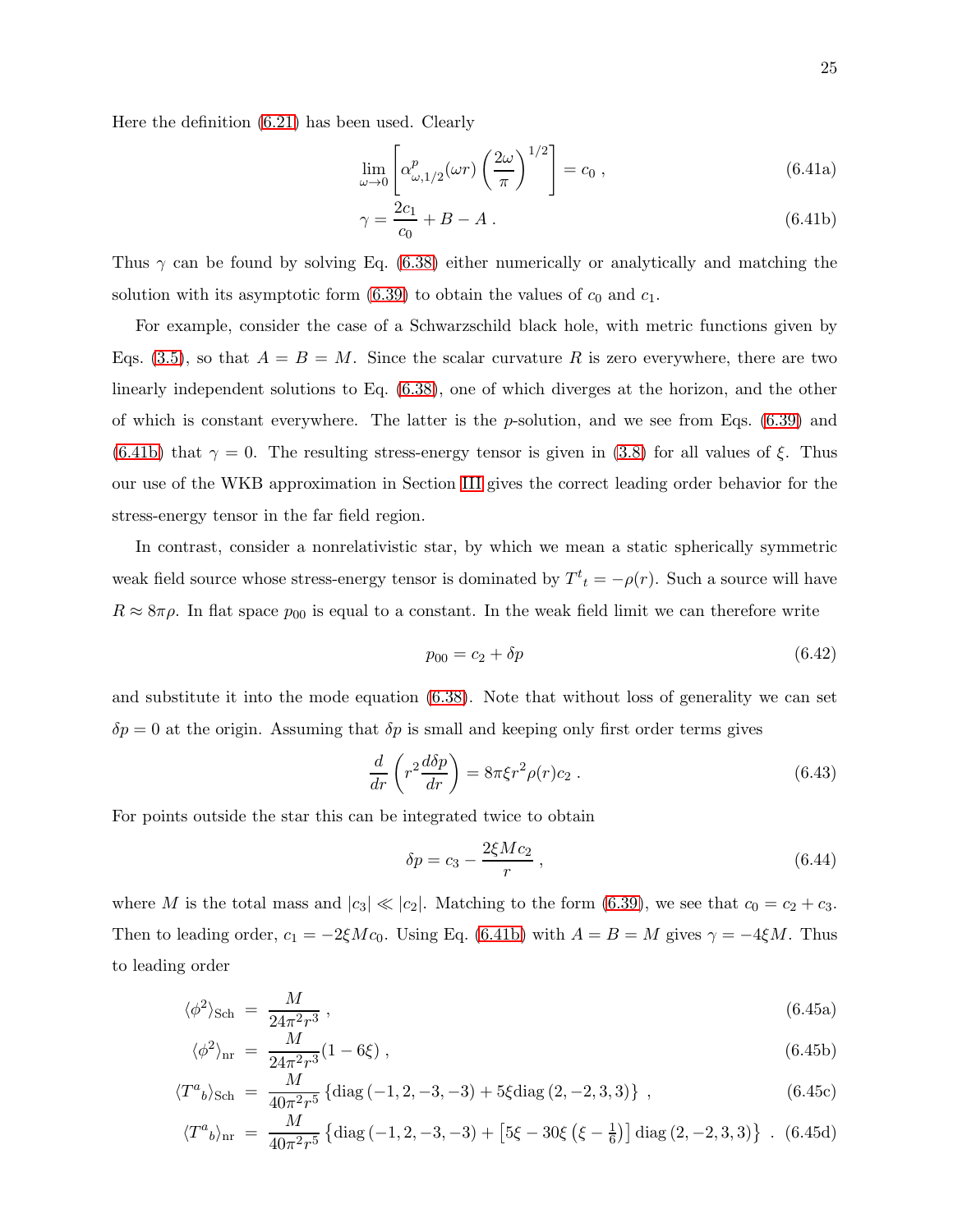These are the results found previously in Refs. [\[4\]](#page-42-2) and [\[10](#page-42-5)]. As shown in [\[11\]](#page-42-6), to leading order at large r the quantity  $\langle \phi^2 \rangle$  in Schwarzschild spacetime differs from its value outside of a static spherically symmetric star except in the case  $\xi = 0$ , while  $\langle T^a{}_b \rangle$  differs from its value outside of a static spherically symmetric star except in the cases  $\xi = \frac{1}{6}$  $\frac{1}{6}$  and  $\xi = 0$ .

The argument that for  $\xi = 0$  the asymptotic values of  $\langle \phi^2 \rangle$  and  $\langle T^a{}_b \rangle$  are the same outside a nonrelativistic star as for a Schwarzschild black hole can be generalized to the statement that for  $\xi = 0$  the asymptotic values of these quantities depend only on the leading order geometry in the far field region for any star or black hole. The exact solution is in this case simply

<span id="page-25-0"></span>
$$
p_{00}(r) = c \,, \tag{6.46a}
$$

$$
q_{00}(r) = \frac{1}{c} \int_{r}^{\infty} \frac{dr'}{r'^2} \sqrt{\frac{h(r')}{f(r')}}.
$$
\n(6.46b)

Here it is clear that  $p_{00}$  must be the constant solution because it is the only solution that does not diverge at  $r = 0$  in the case of a star, or at the event horizon in the case of a black hole. Then matching to Eq. [\(6.39\)](#page-23-3) gives  $c_1 = 0$ , and hence  $\gamma = B - A$ .

The above result, while quite general, does not hold for a wormhole. By a wormhole we mean a metric such that at some throat radius b,  $h(r)$  has a simple pole while  $f(r)$  is finite and well-behaved. This represents a connection between two asymptotically flat universes, which for simplicity we will assume have identical metric functions  $h(r)$  and  $f(r)$ . The radius  $r = b$  is the minimum radius for which the metric is defined and represents the point at which the two universes join. For minimal coupling,  $\xi = 0$ , the p solution will be the one that vanishes at infinity in the other universe, and therefore it is not the constant solution of Eq. [\(6.46a\)](#page-25-0), but instead the solution that behaves like  $r^{-1}$  at large r in that universe. Note that unlike the case when there is an event horizon,  $\int \sqrt{h/f} dr$ is finite at the throat of the wormhole. The exact solution to Eq.  $(6.38)$  will satisfy

<span id="page-25-1"></span>
$$
\frac{dp_{00}}{dr} = \pm \frac{c}{r^2} \sqrt{\frac{h(r)}{f(r)}},
$$
\n(6.47)

where c is an unknown constant. Care must be taken at the coordinate singularity  $r = b$ . A temporary change of coordinates to  $r = b + s^2$  shows that the singularity in Eq. [\(6.47\)](#page-25-1) is integrable, so that  $p_{00}$  is continuous, but  $dp_{00}/dr$  changes sign as you cross the throat. In Eq. [\(6.47\)](#page-25-1), the  $\pm$ refers to which universe you are in, with the + sign corresponding to our universe and the − sign to the other universe. Keeping in mind that  $p_{00}(\infty) = 0$  in the other universe, one can integrate from  $\infty$  in that universe to the throat b of the wormhole and then in our universe integrate out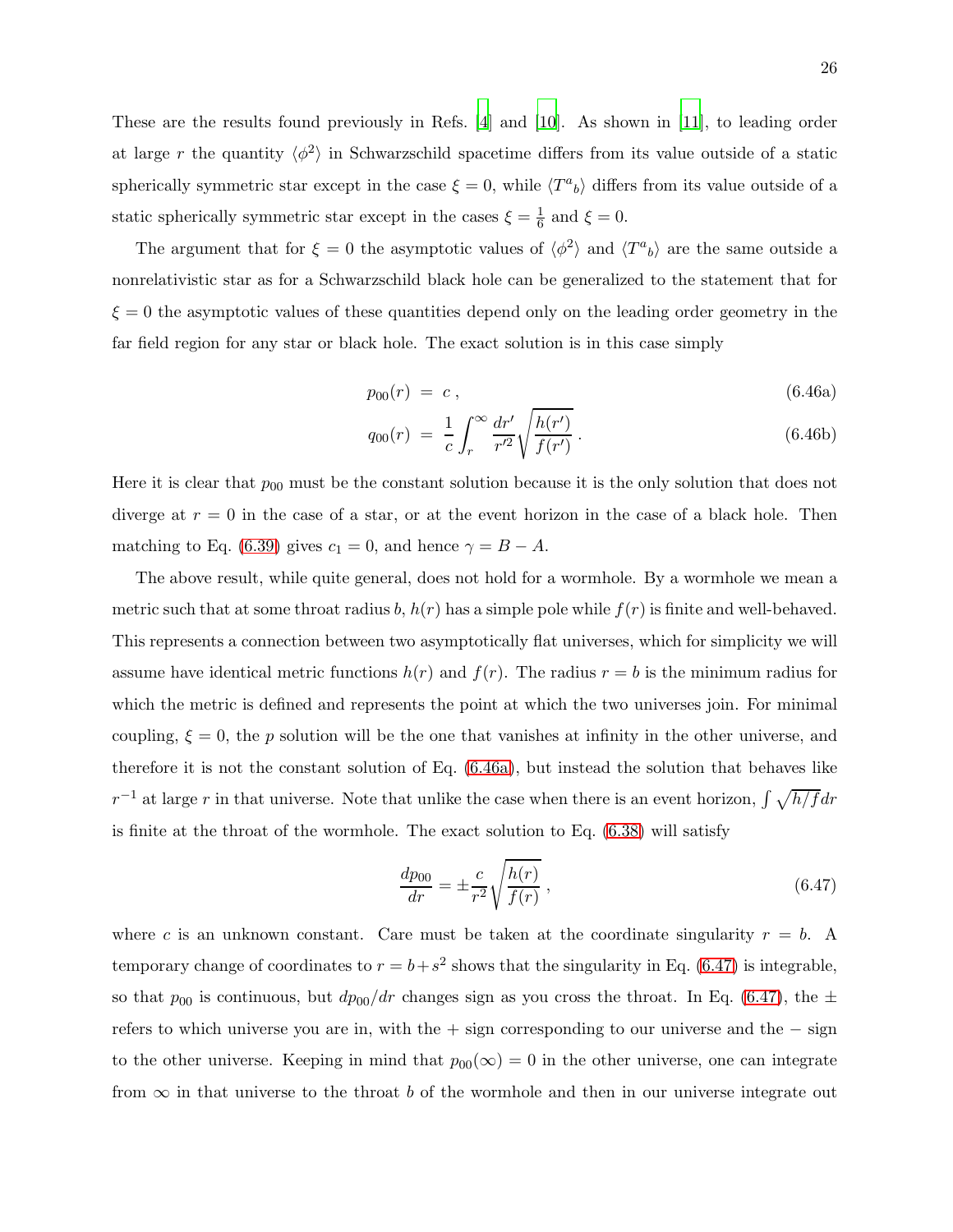from the th<br/>roat to a radius $r_e$  with the result that

$$
p_{00}(r_e) = -c \int_{\infty}^{b} \frac{dr}{r^2} \sqrt{\frac{h(r)}{f(r)}} + c \int_{b}^{r_e} \frac{dr}{r^2} \sqrt{\frac{h(r)}{f(r)}} = 2c \int_{b}^{\infty} \frac{dr}{r^2} \sqrt{\frac{h(r)}{f(r)}} - c \int_{r_e}^{\infty} \frac{dr}{r^2} \sqrt{\frac{h(r)}{f(r)}}.
$$
 (6.48)

If  $r_e$  is chosen so that it is large enough that we can treat the metric as flat for  $r > r_e$  then

$$
p_{00}(r_e) = 2c \int_b^{\infty} \frac{dr}{r^2} \sqrt{\frac{h(r)}{f(r)}} - \frac{c}{r_e} \,. \tag{6.49}
$$

Comparison with Eqs. [\(6.39\)](#page-23-3) and [\(6.41b\)](#page-24-0) shows that, for a scalar field with minimal curvature coupling  $\xi = 0$ ,

$$
\gamma = -\left[\int_b^\infty \frac{dr}{r^2} \sqrt{\frac{h(r)}{f(r)}}\right]^{-1} + B - A \,. \tag{6.50}
$$

#### <span id="page-26-0"></span>VII. NUMERICAL COMPUTATIONS

There are several cases in which we have done numerical computations of the stress-energy tensor for massless fields far from the event horizon of a black hole or the throat of a wormhole. These are important because they are computations of the full renormalized stress-energy tensor for the quantum fields and thus serve as important checks on the WKB calculation and the exact analytic calculations in the previous sections.

The first numerical computation of the stress-energy tensor for a scalar field in the Boulware state was done in the case of conformal coupling in [\[15](#page-42-12)]. However, it is not possible to deduce the large r behavior of the stress-energy tensor from the plots in that paper. In  $[10]$  some results of numerical calculations for scalar fields with arbitrary coupling  $\xi$  to the scalar curvature were shown. As discussed in that paper, the results agree with those in Eq. [\(6.45c\)](#page-24-1) to within at least two digit accuracy.

For the massless spin 1/2 field we have computed  $\langle T^a{}_b \rangle$  in Schwarzschild and extreme Reissner-Nordström spacetimes. It is clear from the plots in Fig. 1 that the large  $r$  behavior of the components goes like  $M/r^5$ . Since the metric for the extreme Reissner-Nordström spacetime is

$$
f = h^{-1} = 1 - \frac{2M}{r} + \frac{M^2}{r^2}
$$
\n
$$
(7.1)
$$

the values of A and B in Eq. [\(2.2\)](#page-3-2) are  $A = B = M$ , the same as for Schwarzschild spacetime. Thus the leading order behavior of the stress-energy tensor predicted by Eq. [\(5.25\)](#page-17-5) for both Schwarzschild and Reissner-Nordström spacetimes is

<span id="page-26-1"></span>
$$
\langle T^{a}{}_{b} \rangle = \frac{M}{40\pi^{2}r^{5}} \text{diag}(4, 2, -3, -3) \tag{7.2}
$$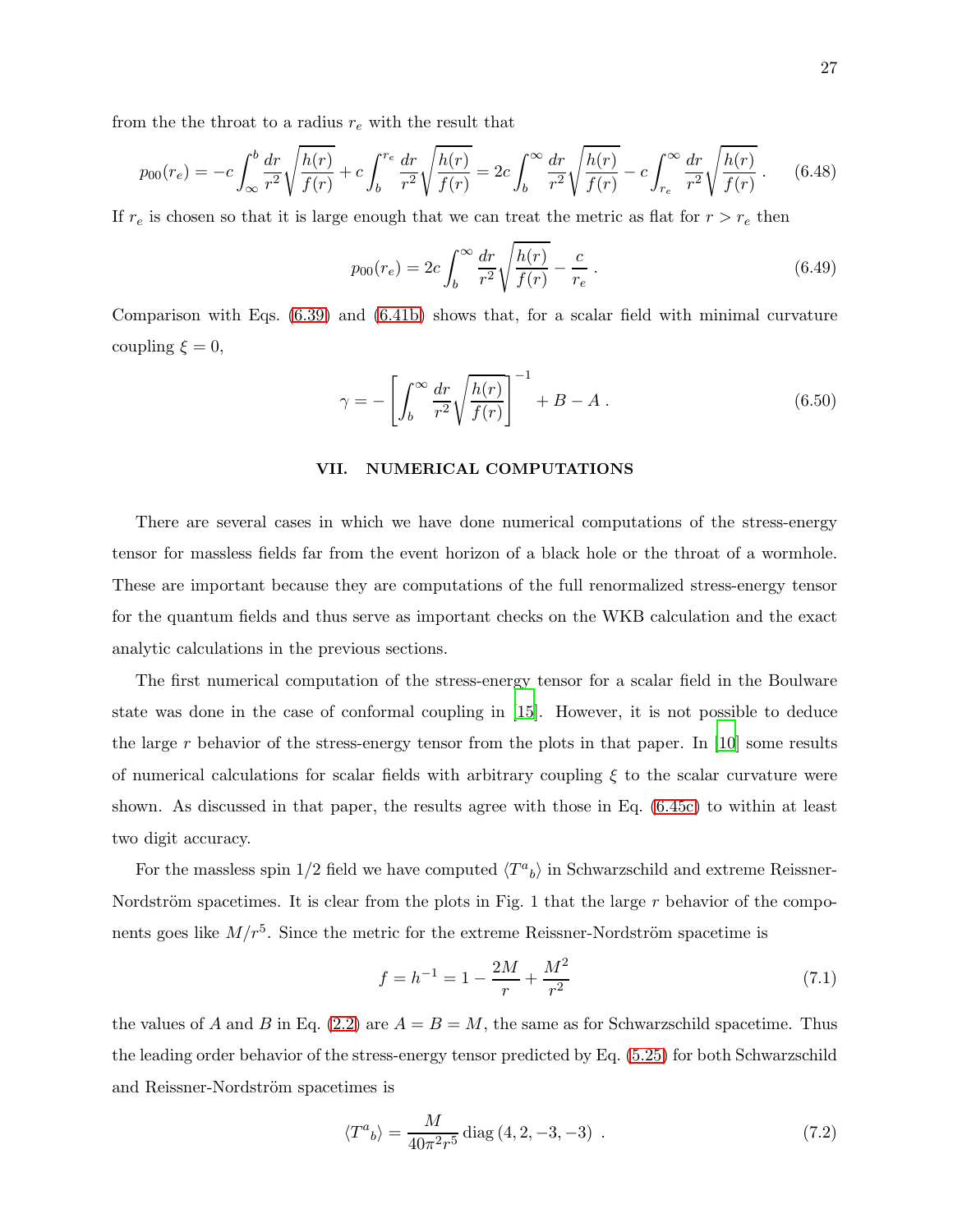

FIG. 1: Numerical calculation of the stress-energy tensor for the massless spin 1/2 field in Schwarzschild (left) spacetime and the Extreme Reissner-Nordström (right) spacetime with the renormalization parameter  $\mu = M^{-1}$  in the notation of Ref. [\[14\]](#page-42-10). In each plot, the solid curve is

 $\langle T^t{}_t \rangle$ , the dotted curve is  $\langle T^r{}_r \rangle$ , and the dashed curve is  $\langle T^{\theta}{}_{\theta} \rangle = \langle T^{\phi}{}_{\phi} \rangle$ .

|                   |  | $320\pi^2r^5\langle T^a{}_b\rangle$                              |
|-------------------|--|------------------------------------------------------------------|
|                   |  | $ b/2 $ 2b diag(4, 2, -3, -3)                                    |
| $1-b/2r$          |  | $1-b/r \mid b/4 \mid b/2 \mid 3b \operatorname{diag}(4,2,-3,-3)$ |
| $-b/r + b^2/2r^2$ |  | $1-b/r \mid b/2 \mid b/2 \mid 4b \operatorname{diag}(4,2,-3,-3)$ |

TABLE I: Leading order stress-energy tensors for three wormhole metrics.

Fitting the numerical data to a series in inverse powers of  $r$ , we find that in each case there is agreement with the results in Eq. [\(7.2\)](#page-26-1) to at least two digits.

Numerical computations have also been done for three different wormhole metrics. In each case, the throat is at  $r = b$ . The explicit form of the metric functions f and  $h^{-1}$ , together with the corresponding coefficients  $A$  and  $B$  and the predictions of Eq. [\(5.25\)](#page-17-5) are given in Table 1. The stress-energy tensors for these metrics are shown in Fig. 2. It is clear from the figures that the large r behavior of the stress-energy again goes like  $1/r<sup>5</sup>$ . Fitting the numerical data to a power series in inverse powers of r we find in each case agreement with the analytic results displayed in Table 1 to within approximately two digits.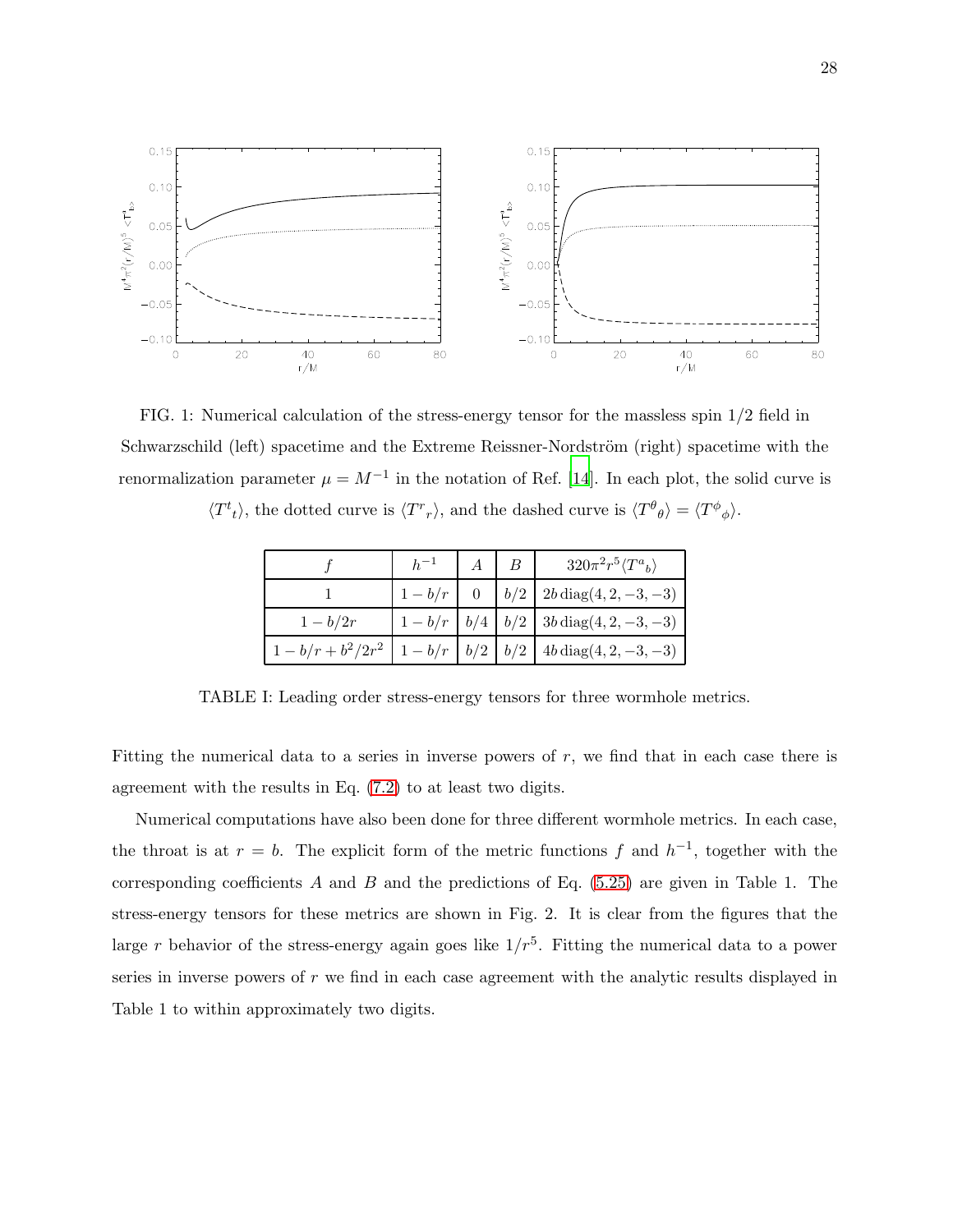

FIG. 2: Numerical calculation of the stress-energy tensor for the massless spin 1/2 field in three wormhole metrics with renormalization parameter  $\mu = b^{-1}$  in the notation of Ref. [\[14\]](#page-42-10). All three have  $h(r)^{-1} = 1 - b/r$ . The metric function  $f(r)$  is given by  $f(r) = 1$  (top left),  $f(r) = 1 - b/2r$ (top right) and  $f(r) = 1 - b/r + b/2r^2$  (bottom). In each plot the solid curve is  $\langle T^t{}_t \rangle$ , the dotted curve is  $\langle T^r{}_r \rangle$ , and the dashed curve is  $\langle T^{\theta}{}_{\theta} \rangle = \langle T^{\phi}{}_{\phi} \rangle$ .

# <span id="page-28-0"></span>VIII. COMPARISON WITH PREVIOUS CALCULATIONS FOR SCHWARZSCHILD SPACETIME

It is possible to compare our results for both the scalar and spin 1/2 fields with previous computations of the leading order corrections to the gravitational potential  $\Phi$  in Schwarzschild spacetime which have been found by computing one loop corrections to the graviton propagator. Such corrections have been computed by Duff [\[1](#page-42-0)] for both the massless conformally coupled scalar field and the massless spin 1/2 field and by Hamber and Liu [\[3](#page-42-13)] for the massless minimally coupled scalar field.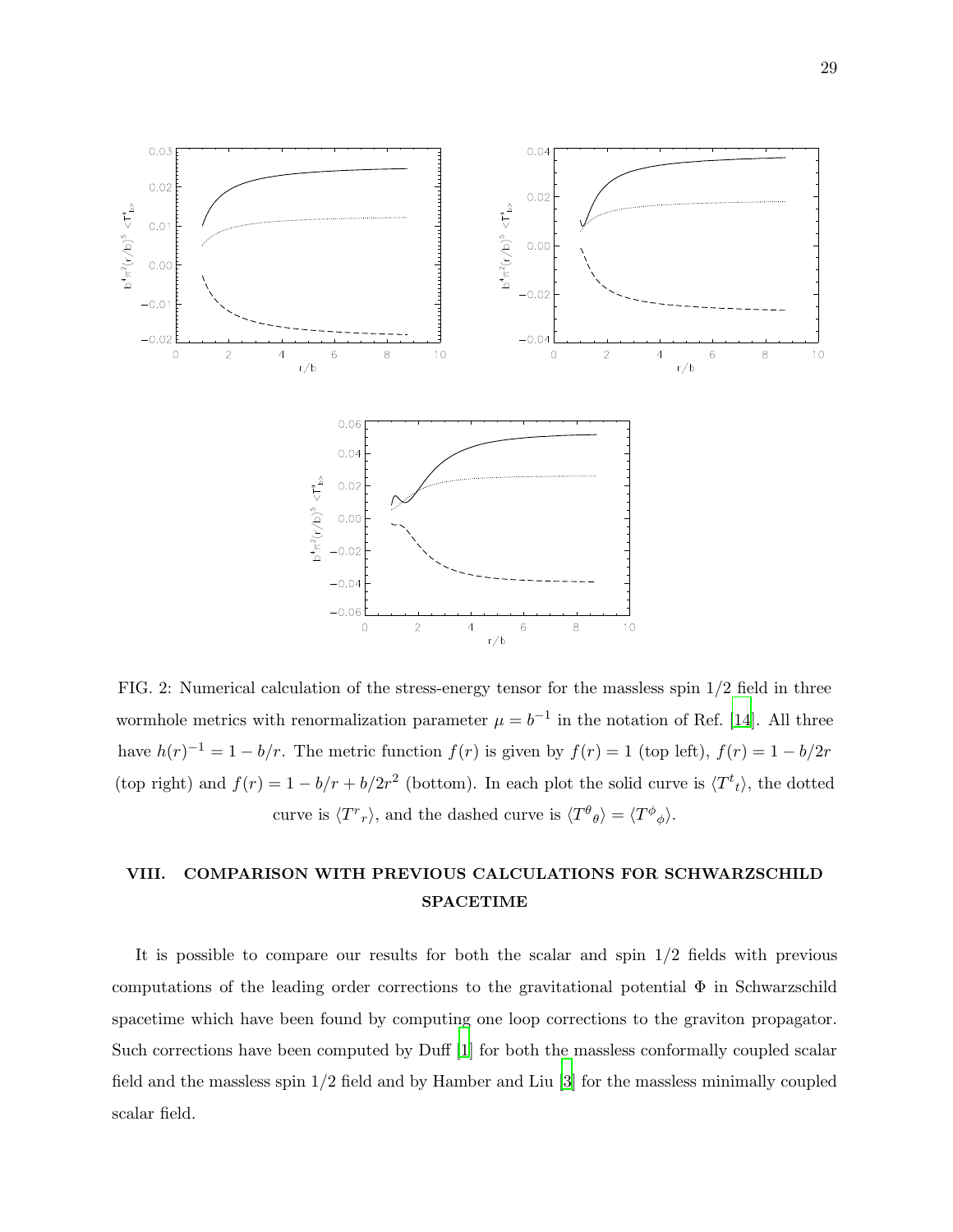First note that the one loop correction to the graviton propagator for a given type of quantum field gives the leading order correction to the gravitational potential  $\Phi$  from that field [\[1\]](#page-42-0). Here  $\Phi$ is defined by the relation

<span id="page-29-1"></span>
$$
g_{tt} = -(1 - 2\Phi) \,. \tag{8.1}
$$

Clearly at the classical order  $\Phi = M/r$ .

Another way to obtain quantum corrections to  $\Phi$  is to solve the linearized semiclassical backreaction equations. This has been done previously for massless scalar fields with arbitrary coupling to the scalar curvature in Schwarzschild spacetime [\[10\]](#page-42-5) and in the exterior region of a nonrelativistic static spherically symmetric star  $[4]$ . If the metric functions in Eq.  $(2.1)$  are written as

$$
f(r) = \left[1 - \frac{2m(r)}{r}\right] e^{2\phi(r)}, \qquad (8.2a)
$$

$$
h(r) = \left[1 - \frac{2m(r)}{r}\right]^{-1},\tag{8.2b}
$$

then the semiclassical backreaction equations take the simple form

<span id="page-29-0"></span>
$$
\frac{dm(r)}{dr} = -4\pi r^2 \langle T^t{}_t \rangle \tag{8.3a}
$$

$$
\frac{d\phi(r)}{dr} = 4\pi r \frac{\langle T^r r \rangle - \langle T^t t \rangle}{1 - 2m(r)/r} . \tag{8.3b}
$$

Substituting Eq. [\(6.45c\)](#page-24-1) into Eqs. [\(8.3\)](#page-29-0) and integrating gives

$$
m(r) = M \left[ 1 - \frac{(1 - 10\xi)}{20\pi r^2} \right] + O\left(\frac{1}{r^3}\right) ,\qquad (8.4a)
$$

$$
\phi(r) = -\frac{M(3 - 20\xi)}{30\pi r^3} + O\left(\frac{1}{r^4}\right) ,\qquad (8.4b)
$$

which in turn implies that

$$
\Phi = \frac{M}{r} + \left[ \frac{1}{45\pi} - \left( \xi - \frac{1}{6} \right) \frac{1}{6\pi} \right] \frac{M}{r^3} + O\left( \frac{1}{r^4} \right) . \tag{8.5}
$$

For  $\xi = 1/6$  this gives the same value as that found by Duff [\[1](#page-42-0)] and for  $\xi = 0$  it gives the value found by Hamber and Liu [\[3\]](#page-42-13). The same agreement was found previously in Ref. [\[10\]](#page-42-5) using our numerical results and the WKB calculation discussed in Section [III.](#page-5-0)

For the massless spin  $1/2$  field, substituting Eq.  $(7.2)$  into Eqs.  $(8.3)$  and integrating gives

$$
m(r) = M\left(1 + \frac{1}{5\pi r^2}\right) + O\left(\frac{1}{r^3}\right) ,\qquad (8.6a)
$$

$$
\phi(r) = \frac{M}{15\pi r^3} + O\left(\frac{1}{r^4}\right) \,,\tag{8.6b}
$$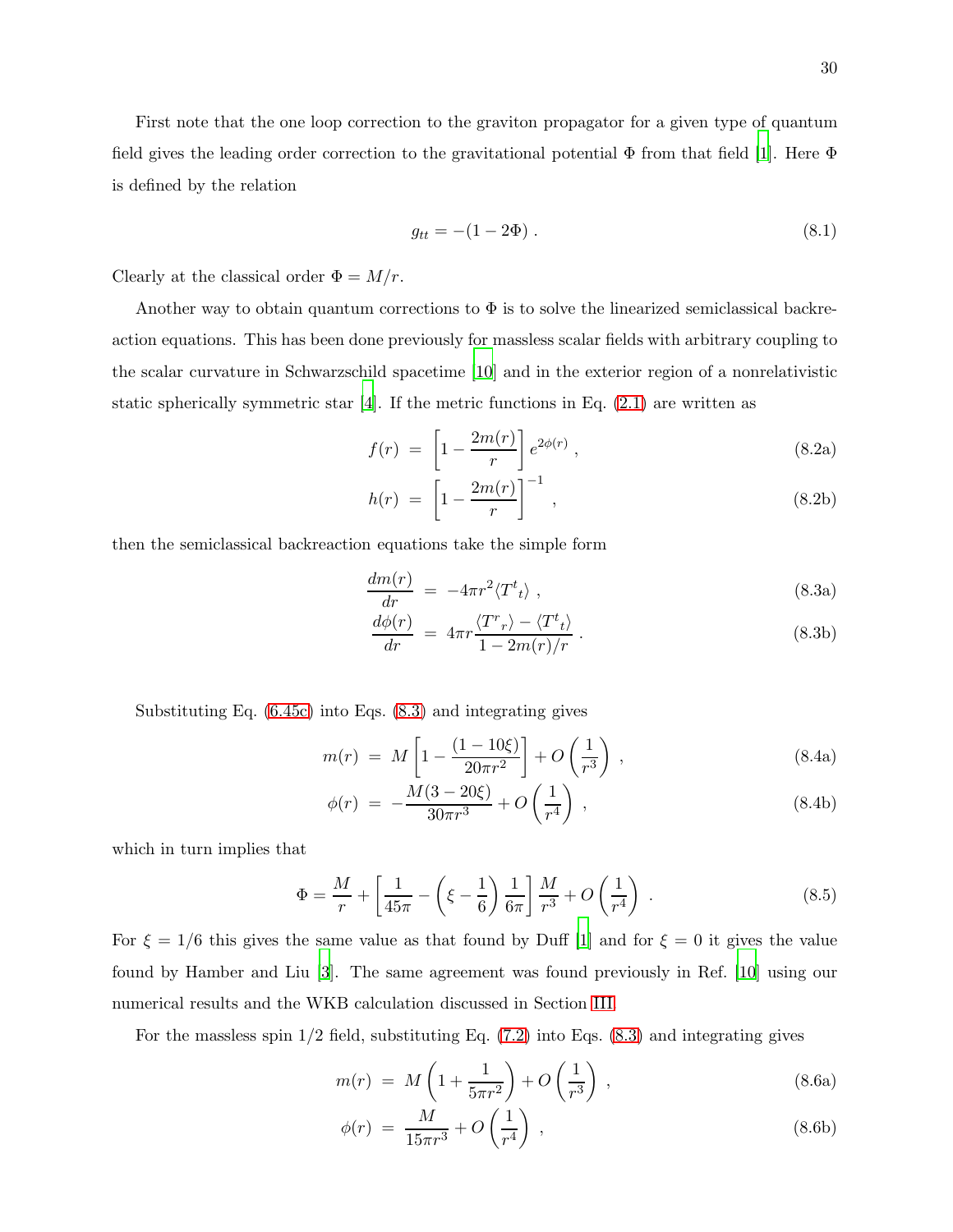$$
\Phi = \frac{M}{r} + \frac{2M}{15\pi r^3} + O\left(\frac{1}{r^4}\right) \,. \tag{8.7}
$$

This value for the correction to  $\Phi$  is twice as large as that found by Duff [\[1\]](#page-42-0) for the spin  $\frac{1}{2}$  field. This is due to the fact that Duff considered a two component field and we are considering a four component one.

One would expect the graviton propagator computations discussed above to give the correct changes in the gravitational potential in the weak field approximation, i.e. for the exterior of a static star. The reason that we get the same corrections for massless fields in Schwarzschild spacetime is that for the conformally coupled scalar field and the spin 1/2 field the leading order stress-energy depends only on the local geometry in the far field limit. As discussed previously, for the minimally coupled scalar field the leading order stress-energy at large  $r$  is the same for a static star as for a Schwarzschild black hole.

#### <span id="page-30-0"></span>IX. DISCUSSION

In this paper analytic expressions have been computed for the leading order asymptotic behaviors of the quantities  $\langle \phi^2 \rangle$  and  $\langle T^a{}_b \rangle$  for arbitrarily coupled massless spin 0 fields, and of  $\langle T^a{}_b \rangle$  for the massless spin  $\frac{1}{2}$  field, in the case that the fields are in the Boulware state. The results are expected to be valid for most static spherically symmetric spacetimes for which the metric has the asymptotic form [\(2.2\)](#page-3-2). As discussed in detail in Sections [V](#page-10-0) and [VI,](#page-17-0) there may be some spacetimes, which are probably pathological, for which our results are not valid. For this reason it is important to compare these analytic results with those obtained in other completely independent calculations.

For massless scalar fields with arbitrary coupling  $\xi$  to the scalar curvature in Schwarzschild spacetime a combination of the WKB approximation for the modes and conservation of the stressenergy tensor has been used in Section III to compute the asymptotic behaviors of the quantities  $\langle \phi^2 \rangle$  and  $\langle T^a{}_b \rangle$ . The results are in agreement with the more general analytic calculations mentioned above.

The asymptotic behaviors of  $\langle \phi^2 \rangle$  and  $\langle T^a{}_b \rangle$  in the region outside of a nonrelativistic, static spherically symmetric star have been computed analytically using different methods than ours in Ref. [\[4](#page-42-2)]. Their results are in complete agreement with ours.

The asymptotic behavior of the gravitational potential as defined in Eq. [\(8.1\)](#page-29-1) has been obtained by computing one loop corrections to the graviton propagator for massless scalar fields with con-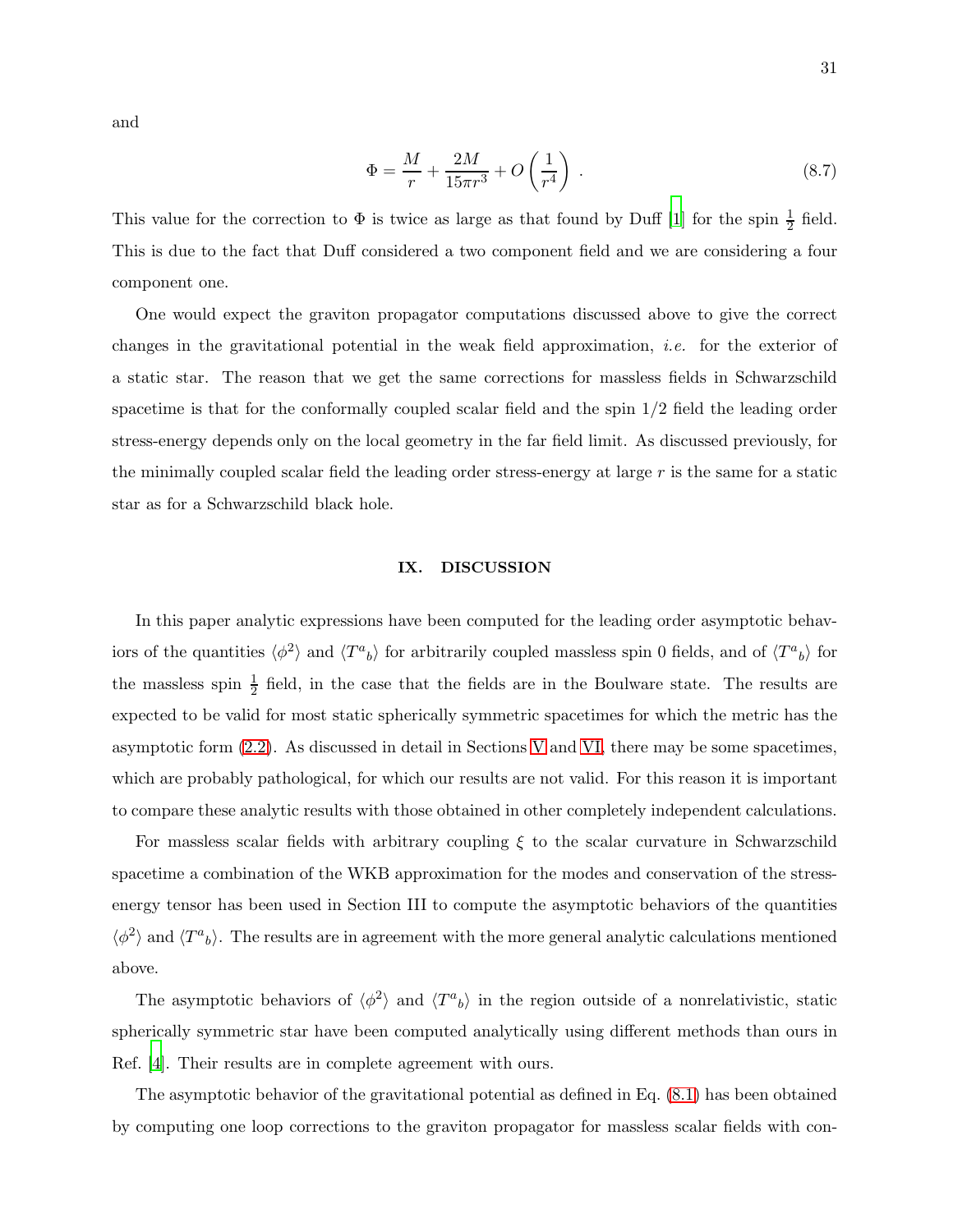formal [\[1\]](#page-42-0) and minimal coupling [\[3\]](#page-42-13) as well as the massless spin  $\frac{1}{2}$  field [\[1](#page-42-0)]. Another way to obtain the corrections to the gravitational potential is to solve the linearized semiclassical backreaction equations using the analytic results for the asymptotic behavior of the stress-energy tensor. This has been done previously for massless scalar fields with arbitrary coupling to the scalar curvature in Schwarzschild spacetime [\[10](#page-42-5)] and in the exterior region of a nonrelativistic static spherically symmetric star [\[4](#page-42-2)]. In both cases the results agree with the one loop calculations in [\[1,](#page-42-0) [3](#page-42-13)]. This is to be expected since there is no difference in the leading order behavior of the stress-energy tensor in Schwarzschild spacetime versus that of the exterior region of a nonrelativistic static spherically symmetric star for the cases of conformal or minimal coupling [\[11](#page-42-6)]. In Section VIII we have solved the linearized semiclassical backreaction equations for the massless spin  $\frac{1}{2}$  field and found agreement with the corresponding one loop calculation in [\[1](#page-42-0)].

Numerical computations of both  $\langle \phi^2 \rangle$  and  $\langle T^a{}_b \rangle$  have been made for massless scalar fields with arbitrary coupling to the scalar curvature in Schwarzschild spacetime [\[10\]](#page-42-5). In these calculations the full stress-energy tensor has been computed. This has also been done here for the massless spin  $\frac{1}{2}$ field in Schwarzschild spacetime, the extreme Reissner-Nordström spacetime, and three wormhole spacetimes. The results are displayed and discussed in Section VII. By fitting the numerical data to power series in  $1/r$  we have found agreement with the analytic results discussed above.

As mentioned in the introduction, the stress-energy tensor for quantized fields is intrinsically nonlocal. An interesting question that was raised in the comparison between static stars and Schwarzschild black holes in Ref. [\[11](#page-42-6)] is whether the leading order behavior of the stress-energy tensor in the asymptotic region of a static, spherically symmetric, asymptotically flat spacetime is local or nonlocal. As stated in the introduction, by local we mean that the leading order terms in the stress-energy tensor depend only on the leading order deviations of the metric from a flat space metric. In Ref. [\[11\]](#page-42-6) it was found that when the geometry at large values of  $r$  is the Schwarzschild geometry, the leading order behavior of the stress-energy tensor for massless scalar fields is nonlocal except in the special cases of conformal and minimal coupling. This result was extended in Ref. [\[5](#page-42-3)] to the  $D \geq 4$  dimensional Schwarzschild-Tangherlini geometry.

Examination of Eqs. [\(5.25\)](#page-17-5) and [\(6.36\)](#page-23-0) indicate that in the asymptotic region the stress-energy tensor is always local for the massless spin  $\frac{1}{2}$  field and for the conformally coupled massless scalar field. We believe that these results combine with those of Ref. [\[5](#page-42-3)] to give strong evidence that the locality of the asymptotic behavior of the stress-energy tensor is a consequence of the conformal symmetry exhibited by these fields. For the case of the minimally coupled massless scalar field the leading order asymptotic behavior of the stress-energy tensor is local for any static spherically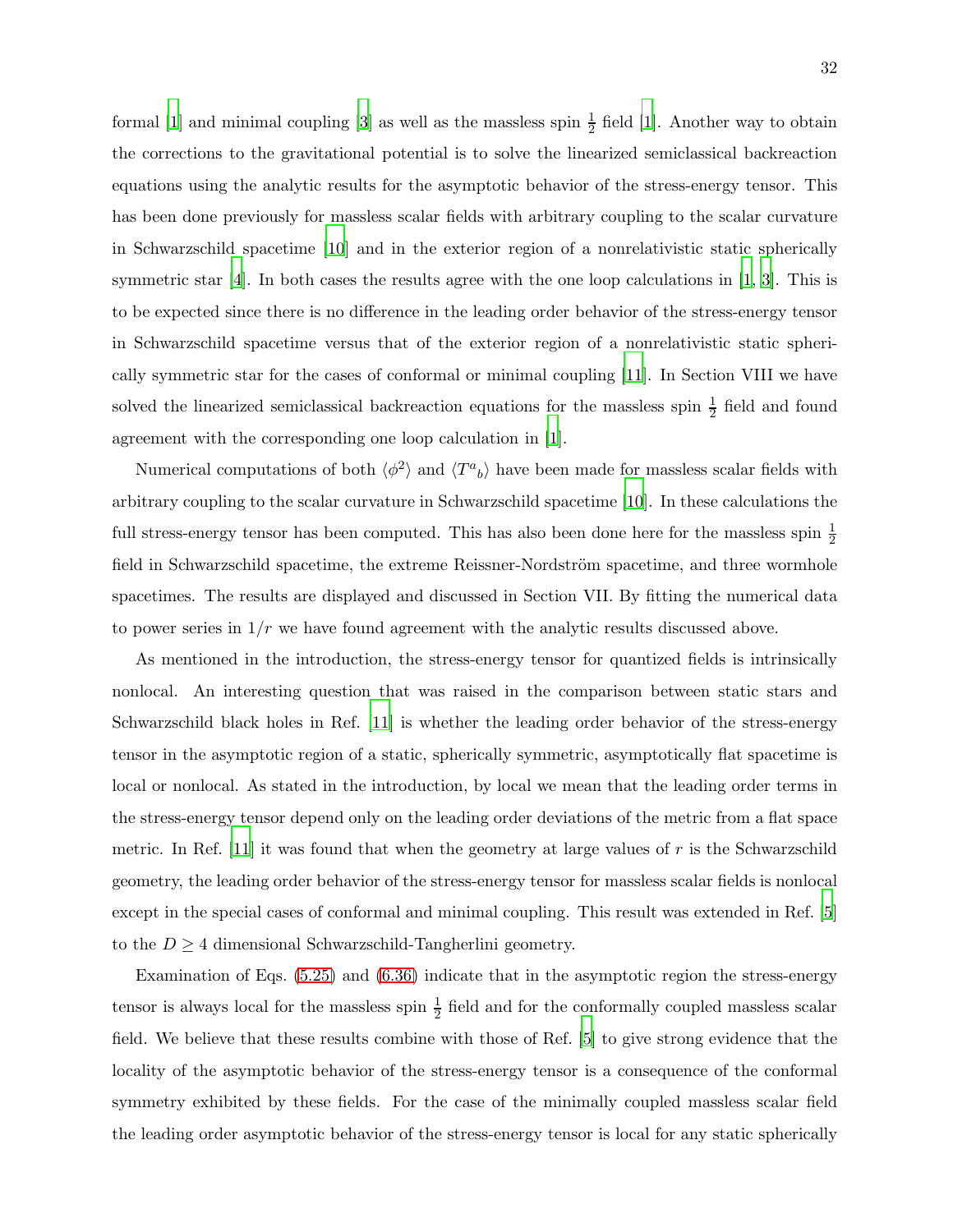symmetric spacetime which contains either a star or a black hole, but it is nonlocal if the spacetime contains a wormhole. Thus in many cases of physical interest the leading order behavior of the stress-energy tensor in the asymptotically flat region depends only on the local geometry there.

#### Acknowledgments

P.R.A. would like to thank R. Wald and L. Ford for helpful comments. P.R.A., A.F., and S.F. would like to thank R. Balbinot for helpful discussions. The work of P.R.A. was supported in part by the National Science Foundation under Grant Nos. PHY-0556292 and PHY-0856050. A.F. acknowledges financial support by Generalitat Valenciana and MICINN Grant No. FIS2008-06078- C03-02. S.F.'s research is supported by the Anne McLaren fellowship. Numerical computations were performed on the Wake Forest University DEAC Cluster with support from an IBM SUR grant and the Wake Forest University IS Department. Computational results were supported by storage hardware awarded to Wake Forest University through an IBM SUR grant.

#### <span id="page-32-0"></span>Appendix: Bessel Function Identities

In Sections [V](#page-10-0) and [VI](#page-17-0) expressions for the stress-energy tensors of massless spin 1/2 and spin 0 fields are derived which contain sums of products of the modified Bessel functions  $I_i(x)$  and  $K_i(x)$ , with half-integer values for the index j. In this Appendix we derive identities which make it possible to compute those sums. Throughout it is assumed that  $j$  takes on only half-integer values. The functions  $I_j(x)$  and  $K_j(x)$  are linearly independent solutions to the equation

<span id="page-32-2"></span>
$$
f''(x) + \frac{1}{x}f'(x) - \left(1 + \frac{j^2}{x^2}\right)f(x) = 0.
$$
 (A.1)

For  $j = \pm \frac{1}{2}$  they are

<span id="page-32-4"></span>
$$
I_{-1/2}(x) = \frac{2\cosh x}{\sqrt{2\pi x}}, \qquad I_{1/2}(x) = \frac{2\sinh x}{\sqrt{2\pi x}}, \qquad K_{-1/2}(x) = K_{1/2}(x) = \sqrt{\frac{\pi}{2x}}e^{-x}.
$$
 (A.2)

All other half-integer values can be computed using the recursion relations

<span id="page-32-1"></span>
$$
I_{j\pm 1}(x) = I'_{j}(x) \mp \frac{j}{x} I_{j}(x) ,
$$
  
\n
$$
K_{j\pm 1}(x) = -K'_{j}(x) \pm \frac{j}{x} K_{j}(x) .
$$
\n(A.3)

These functions also satisfy the Wronskian condition

<span id="page-32-3"></span>
$$
I_j(x)K'_j(x) - K_j(x)I'_j(x) = -\frac{1}{x},
$$
\n(A.4)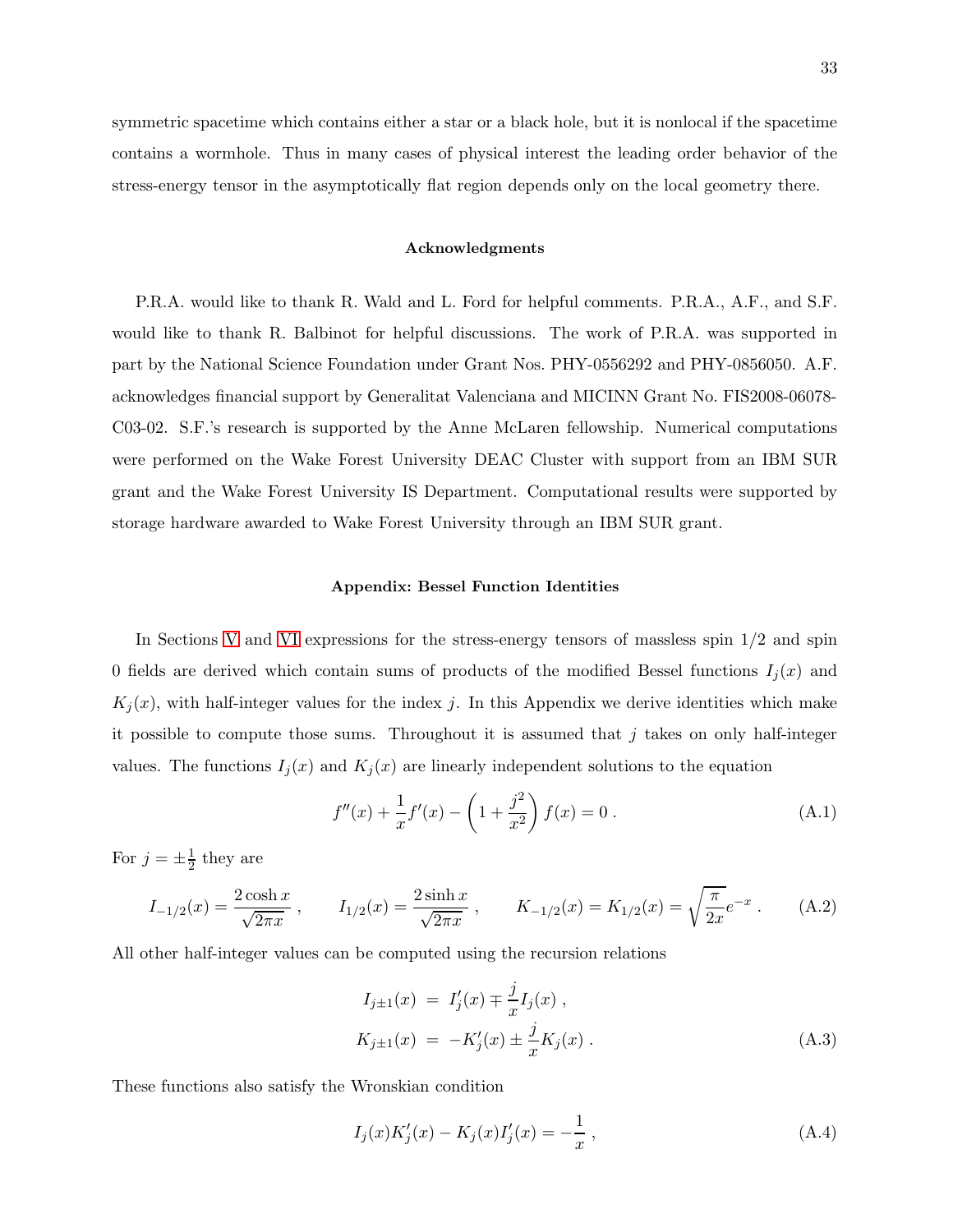which, with the help of the recursion relations, can be rewritten as

<span id="page-33-0"></span>
$$
x[I_j(x)K_{j+1}(x) + K_j(x)I_{j+1}(x)] = 1.
$$
\n(A.5)

For  $0 < x \ll \sqrt{j}$  and  $j > 1$ ,

<span id="page-33-1"></span>
$$
I_j(x) = \frac{1}{\Gamma(j+1)} \left(\frac{x}{2}\right)^j \left[1 + O\left(\frac{x^2}{j}\right)\right],
$$
  
\n
$$
K_j(x) = \frac{\Gamma(j)}{2} \left(\frac{2}{x}\right)^j \left[1 + O\left(\frac{x^2}{j}\right)\right],
$$
\n(A.6)

while for  $x \gg j^2$ ,

$$
I_j(x) = \frac{1}{\sqrt{2\pi x}} e^x \left[ 1 + O\left(\frac{j^2}{x}\right) \right],
$$
  
\n
$$
K_j(x) = \sqrt{\frac{\pi}{2x}} e^{-x} \left[ 1 + O\left(\frac{j^2}{x}\right) \right].
$$
\n(A.7)

One of the sums which we need is

$$
Q_1 \equiv \lim_{J \to \infty} \sum_{j=1/2}^{J} \left[ I_j(x) K_{j-1}(x) + I_{j+1}(x) K_j(x) \right] . \tag{A.8}
$$

To evaluate this sum first multiply by  $x$ , then take the derivative with respect to  $x$  and use the recursion relations [\(A.3\)](#page-32-1) to obtain

$$
\frac{d}{dx}(xQ_1) = \lim_{J \to \infty} \sum_{j=1/2}^{J} x \left[ I_{j-1}(x)K_{j-1}(x) - I_{j+1}(x)K_{j+1}(x) \right] \,. \tag{A.9}
$$

Most of the terms cancel, as can be seen by shifting the indices on the two sums. The result is

$$
\frac{d}{dx}(xQ_1) = \lim_{J \to \infty} \left[ \sum_{j=-1/2}^{J-1} xI_j(x)K_j(x) - \sum_{j=3/2}^{J+1} xI_j(x)K_j(x) \right]
$$
  
\n=  $xI_{-1/2}(x)K_{-1/2}(x) + xI_{1/2}(x)K_{1/2}(x) - \lim_{J \to \infty} [xI_{J+1}(x)K_{J+1}(x) + xI_J(x)K_J(x)]$  (A.10)

Using Eqs.  $(A.2)$  and  $(A.6)$  one finds that

$$
\frac{d}{dx}(xQ_1) = 1.
$$
\n(A.11)

Integrating this equation from 0 to  $x$ , and dividing the result by  $x$  yields the identity

<span id="page-33-2"></span>
$$
Q_1 = \sum_{j=1/2}^{\infty} [I_j(x)K_{j-1}(x) + I_{j+1}(x)K_j(x)] = 1.
$$
 (A.12)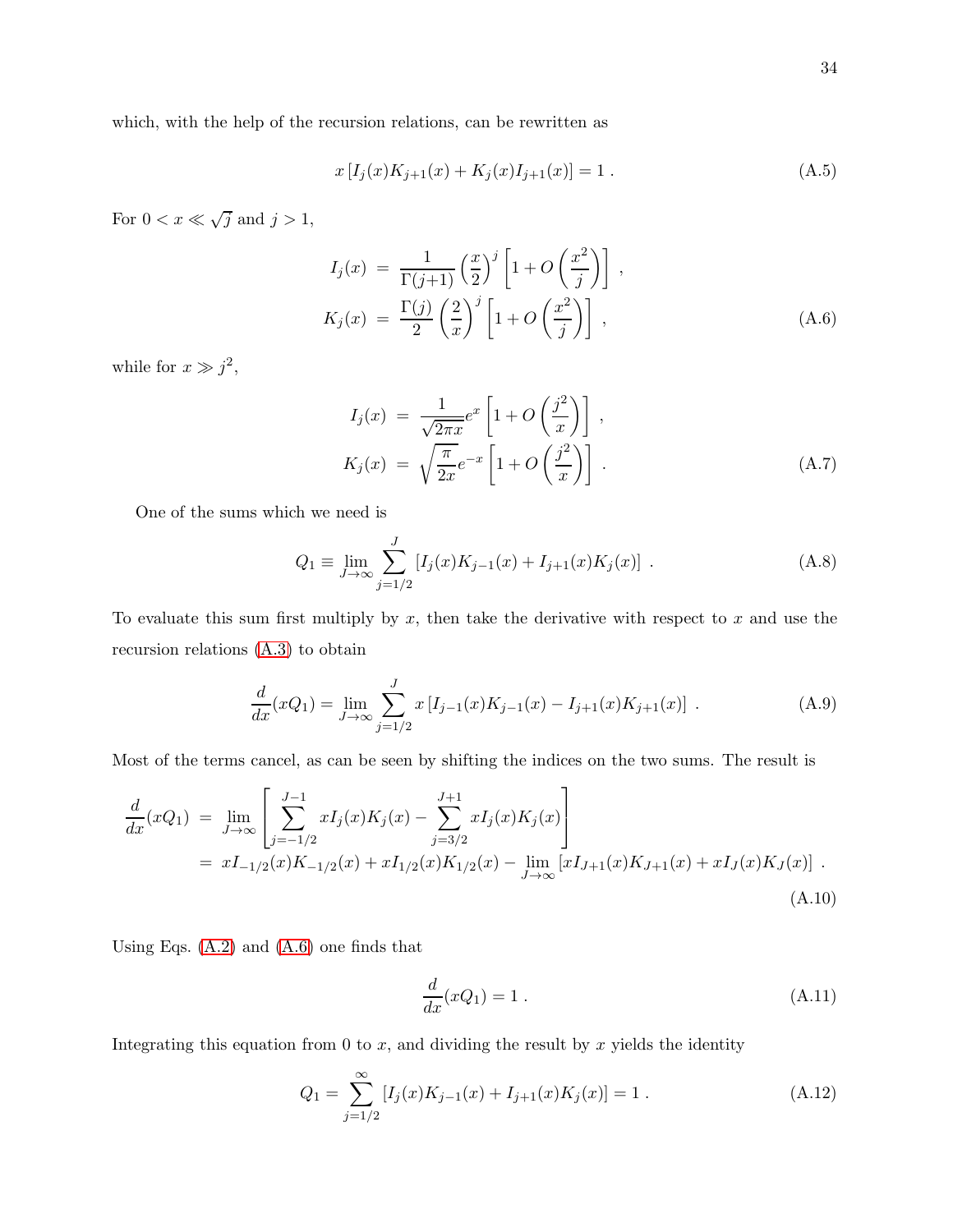Using the recursion relations  $(A.3)$  and the Wronskian condition  $(A.4)$  then gives the closely related identity

<span id="page-34-1"></span>
$$
\sum_{j=1/2}^{\infty} [2jI_j(x)K_j(x) - 1] = -x.
$$
\n(A.13)

A third identity can be found by taking the derivative to obtain

<span id="page-34-2"></span>
$$
\sum_{j=1/2}^{\infty} 2j[I'_j(x)K_j(x) + I_j(x)K'_j(x)] = -1.
$$
\n(A.14)

Another sum that we need is

$$
Q_2 \equiv \lim_{J \to \infty} \sum_{j=1/2}^{J} \left\{ (j + \frac{1}{2}) \left[ I_j(x) K_j(x) + I_{j+1}(x) K_{j+1}(x) \right] - 1 \right\} . \tag{A.15}
$$

It can be obtained by first shifting the indices on the second term and then combining the two terms so that

$$
Q_2 = \lim_{J \to \infty} \left\{ \sum_{j=1/2}^{J} \left[ (j + \frac{1}{2}) I_j(x) K_j(x) - 1 \right] + \sum_{j=3/2}^{J+1} (j - \frac{1}{2}) I_j(x) K_j(x) \right\}
$$
  
= 
$$
\lim_{J \to \infty} \left\{ \sum_{j=1/2}^{J} \left[ 2j I_j(x) K_j(x) - 1 \right] + (J + \frac{1}{2}) I_{J+1}(x) K_{J+1}(x) \right\}.
$$
 (A.16)

The limit of the sum is given by Eq. [\(A.13\)](#page-34-1), and the limit of the last term can be evaluated using Eqs. [\(A.6\)](#page-33-1), with the result that

<span id="page-34-0"></span>
$$
Q_2 = \sum_{j=1/2}^{\infty} \left\{ (j + \frac{1}{2}) \left[ I_j(x) K_j(x) + I_{j+1}(x) K_{j+1}(x) \right] - 1 \right\} = \frac{1}{2} - x . \tag{A.17}
$$

A slightly more difficult sum is

$$
Q_3 \equiv \lim_{J \to \infty} \sum_{j=1/2}^{J} \left\{ (j + \frac{1}{2})^2 \left[ I_j(x) K_j(x) - I_{j+1}(x) K_{j+1}(x) \right] - \frac{1}{2} \right\} \,. \tag{A.18}
$$

As before we begin by shifting indices and combining terms, so that

<span id="page-34-3"></span>
$$
Q_3 = \lim_{J \to \infty} \left\{ \sum_{j=1/2}^{J} \left[ (j + \frac{1}{2})^2 I_j(x) K_j(x) - (j - \frac{1}{2})^2 I_j(x) K_j(x) - \frac{1}{2} \right] - (J + \frac{1}{2})^2 I_{J+1}(x) K_{J+1}(x) \right\}.
$$
\n(A.19)

The limit of the last term must be handled carefully. With the help of the recursion relations [\(A.3\)](#page-32-1),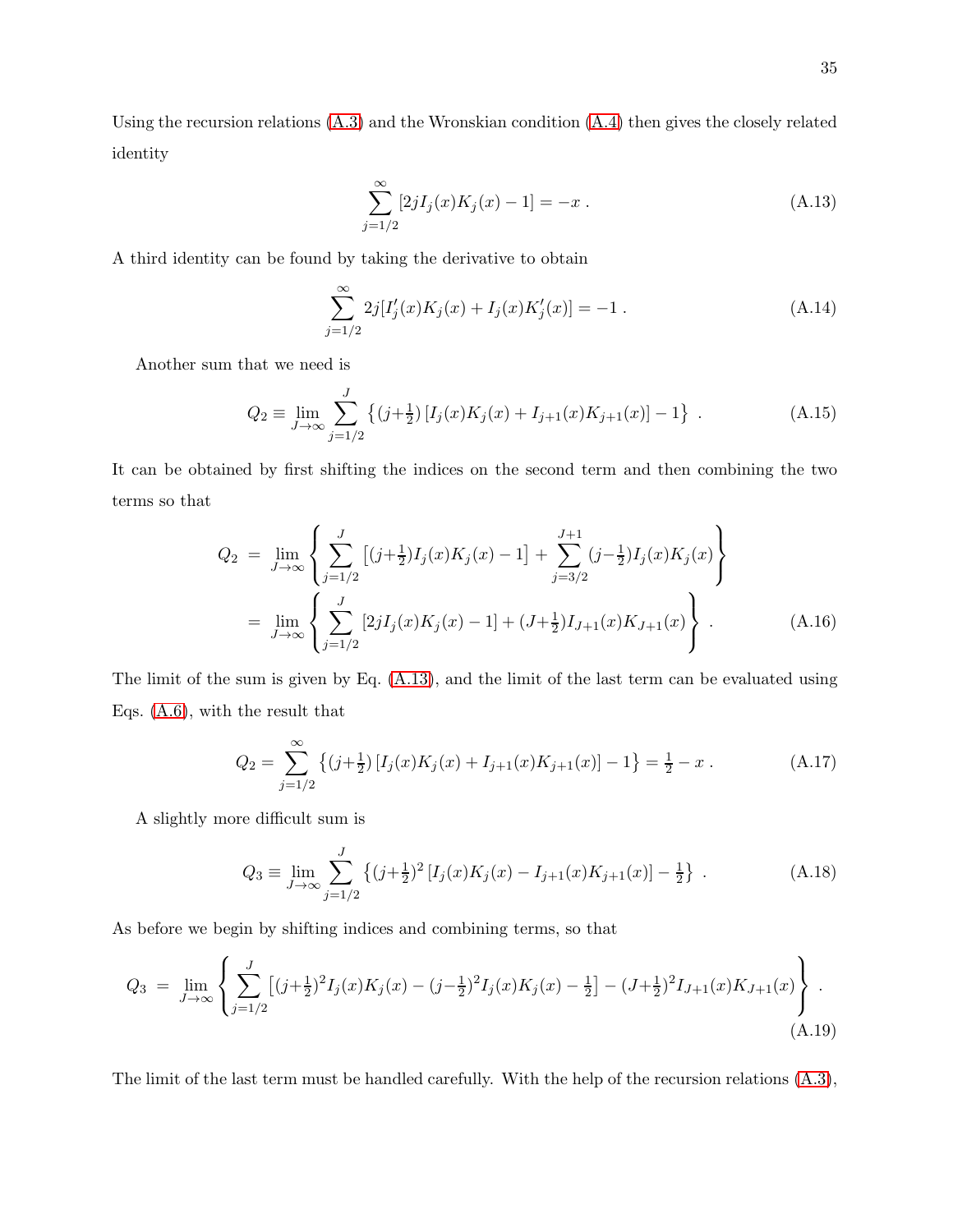the Wronskian  $(A.5)$ , and the limiting forms  $(A.6)$ , this term can be rewritten as

$$
(J+\frac{1}{2})^2 I_{J+1}(x) K_{J+1}(x) = \frac{x(J+\frac{1}{2})^2}{2(J+1)} [I_J(x) - I_{J+2}(x)] K_{J+1}(x)
$$
  

$$
= \frac{1}{2} \left( J + \frac{1}{4J+4} \right) [1 - xI_{J+1}(x) K_J(x) - xI_{J+2}(x) K_{J+1}(x)]
$$
  

$$
= \frac{1}{2} J + O(J^{-1}) = \sum_{j=1/2}^{J} \frac{1}{2} - \frac{1}{4} + O(J^{-1}).
$$
 (A.20)

Substituting this into Eq. [\(A.19\)](#page-34-3) gives

$$
Q_3 = \lim_{J \to \infty} \sum_{j=1/2}^{J} [2jI_j(x)K_j(x) - 1] + \frac{1}{4}.
$$
 (A.21)

Then using the identity [\(A.13\)](#page-34-1) one finds that

<span id="page-35-0"></span>
$$
Q_3 = \sum_{j=1/2}^{\infty} \left\{ (j+\frac{1}{2})^2 \left[ I_j(x) K_j(x) - I_{j+1}(x) K_{j+1}(x) \right] - \frac{1}{2} \right\} = \frac{1}{4} - x \,. \tag{A.22}
$$

Multiplying this sum by x and using the recursion relations [\(A.3\)](#page-32-1) to rewrite  $I_j$  in terms of  $I_{j+1}$ , and  $K_{j+1}$  in terms of  $K_j$  yields

$$
\sum_{j=1/2}^{\infty} \left\{ (j+\frac{1}{2})^2 \left[ xI'_{j+1}(x)K_j(x) + xI_{j+1}(x)K'_j(x) + I_{j+1}(x)K_j(x) \right] - \frac{1}{2}x \right\} = \frac{1}{4}x - x^2.
$$
 (A.23)

The left side is a total derivative, so we can integrate and multiply by a factor of 2 to obtain the identity

<span id="page-35-1"></span>
$$
\sum_{j=1/2}^{\infty} \left\{ 2(j+\frac{1}{2})^2 x I_{j+1}(x) K_j(x) - \frac{1}{2} x^2 \right\} = \frac{1}{4} x^2 - \frac{2}{3} x^3 . \tag{A.24}
$$

Another quantity we need is

$$
Q_4 \equiv \sum_{j=1/2}^{\infty} \left[ j^3 I_j(x) K_j(x) - j^2 + \frac{1}{2} x^2 \right] . \tag{A.25}
$$

Its value can be derived from Eq. [\(A.24\)](#page-35-1) using Eq. [\(A.5\)](#page-33-0) in a slightly different way:

$$
\sum_{j=1/2}^{\infty} \left\{ (j^2 + 2j + \frac{3}{4}) x I_{j+1}(x) K_j(x) + (j^2 - \frac{1}{4}) \left[ 1 - x I_j(x) K_{j+1}(x) \right] - \frac{1}{2} x^2 \right\} = \frac{1}{4} x^2 - \frac{2}{3} x^3 \,. \tag{A.26}
$$

Writing the infinite sum as the limit of a finite sum and then shifting the index so that  $j \rightarrow j - 1$ on the first term yields

$$
\lim_{J \to \infty} \left[ \sum_{j=1/2}^{J} \left\{ (j^2 - \frac{1}{4}) \left[ x I_j(x) K_{j-1}(x) + 1 - x I_j(x) K_{j+1}(x) \right] - \frac{1}{2} x^2 \right\} + (J^2 + 2J + \frac{3}{4}) x I_{J+1}(x) K_J(x) \right] = \frac{1}{4} x^2 - \frac{2}{3} x^3
$$
 (A.27)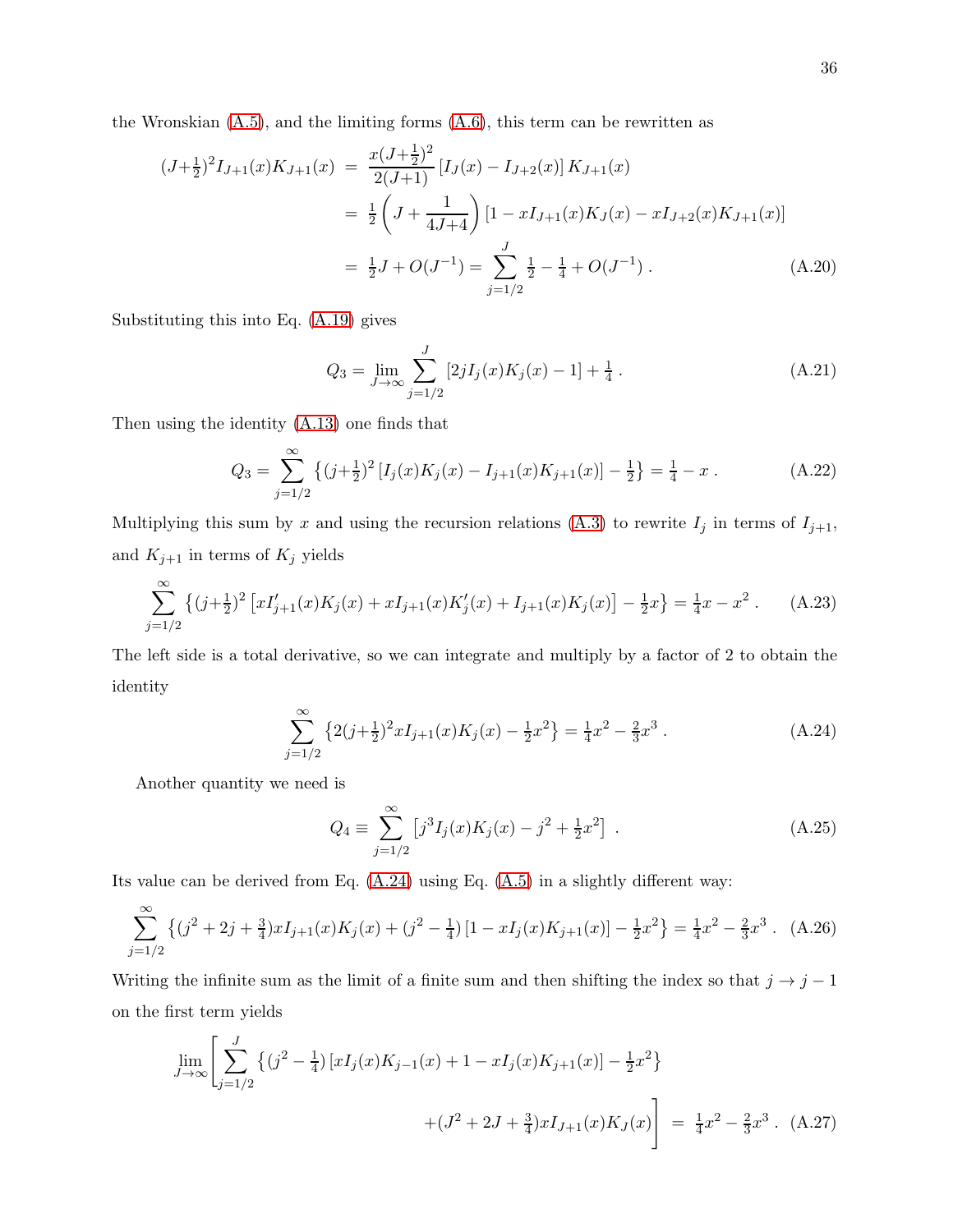Next use the recursion relations [\(A.3\)](#page-32-1) to eliminate  $K_{j\pm 1}$  and use the limiting form [\(A.6\)](#page-33-1) on the last term to obtain the identity

$$
\sum_{j=1/2}^{\infty} \left\{ (j^2 - \frac{1}{4}) \left[ 1 - 2jI_j(x)K_j(x) \right] - \frac{1}{2}x^2 \right\} = -\frac{2}{3}x^3.
$$
 (A.28)

Using the result [\(A.13\)](#page-34-1) gives the identity

<span id="page-36-0"></span>
$$
Q_4 = \sum_{j=1/2}^{\infty} \left[ 2j^3 I_j(x) K_j(x) - j^2 + \frac{1}{2} x^2 \right] = \frac{2}{3} x^3 - \frac{1}{4} x . \tag{A.29}
$$

Another identity is obtained from the derivative of this equation:

<span id="page-36-1"></span>
$$
\sum_{j=1/2}^{\infty} \left[ 2j^3 I'_j(x) K_j(x) + 2j^3 I_j(x) K'_j(x) + x \right] = 2x^2 - \frac{1}{4} \,. \tag{A.30}
$$

It is also necessary to evaluate integrals of products of Bessel functions and in some cases both integrals and sums of products of Bessel functions. One such integral is

$$
Q_5 \equiv (2j+1) \int_x^{\infty} \left[ K_j^2(y) + K_{j+1}^2(y) \right] dy . \tag{A.31}
$$

Using the recursion relations [\(A.3\)](#page-32-1) to rewrite  $2jK_j(y)$  in terms of  $K'_j(y)$  and  $K_{j+1}(y)$  and  $(2j +$  $2)K_{j+1}(y)$  in terms of  $K'_{j+1}(y)$  and  $K_j(y)$  one finds

$$
Q_5 = \int_x^{\infty} \left[ K_j^2(y) + 2yK_j(y)K_j'(y) - K_{j+1}^2(y) - 2yK_{j+1}(y)K_{j+1}'(y) \right] . \tag{A.32}
$$

The right side is a total derivative, so

<span id="page-36-3"></span>
$$
Q_5 = (2j+1) \int_x^{\infty} \left[ K_j^2(y) + K_{j+1}^2(y) \right] dy = x K_{j+1}^2(x) - x K_j^2(x) . \tag{A.33}
$$

The identity

<span id="page-36-2"></span>
$$
(2j+1)\int_0^x \left[I_j^2(y) + I_{j+1}^2(y)\right] dy = xI_j^2(x) - xI_{j+1}^2(x) - \frac{2}{\pi}\delta_{j,-1/2} ,\qquad (A.34)
$$

which is valid for  $j \geq -\frac{1}{2}$ , can be derived in a similar way. The last term comes from the lower limit in the special case  $j = -\frac{1}{2}$  $\frac{1}{2}$ .

Next consider

$$
Q_6 \equiv \sum_{j=1/2}^{\infty} 4j \left[ I_j^2(x) \int_x^{\infty} K_j^2(y) dy + K_j^2(x) \int_0^x I_j^2(y) dy \right].
$$
 (A.35)

To evaluate this quantity first take the product of Eqs.  $(A.34)$  and  $(A.33)$  and sum over j to obtain the identity

$$
\lim_{J \to \infty} \sum_{j=1/2}^{J} \left\{ x \left[ I_j^2(x) - I_{j+1}^2(x) \right] \int_x^{\infty} \left[ K_j^2(y) + K_{j+1}^2(y) \right] dy + x \left[ K_j^2(x) - K_{j+1}^2(x) \right] \int_0^x \left[ I_j^2(y) + I_{j+1}^2(y) \right] dy \right\} = 0.
$$
\n(A.36)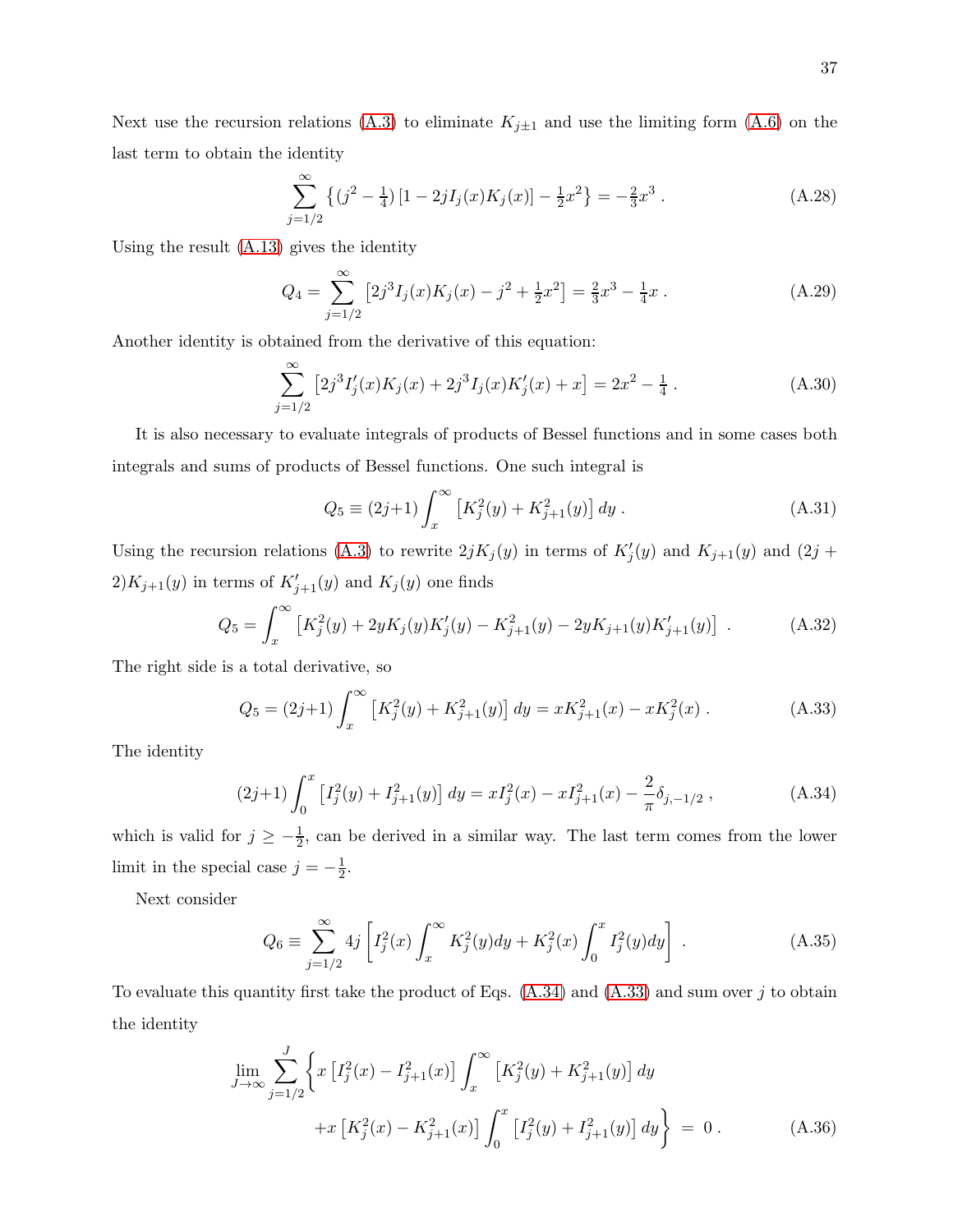Then make the index shift  $j \to j - 1$  on each of the second terms in the integrals. This adds additional terms at the lower and upper limits of the sum with the result that

<span id="page-37-3"></span>
$$
\lim_{J \to \infty} \sum_{j=1/2}^{J} \left\{ x \left[ I_{j-1}^2(x) - I_{j+1}^2(x) \right] \int_x^{\infty} K_j^2(y) dy + x \left[ K_{j-1}^2(x) - K_{j+1}^2(x) \right] \int_0^x I_j^2(y) dy \right\}
$$
\n
$$
= x \left[ I_{-1/2}^2(x) - I_{1/2}^2(x) \right] \int_x^{\infty} K_{1/2}^2(y) dy + x \left[ K_{-1/2}^2(x) - K_{1/2}^2(x) \right] \int_0^x I_{1/2}^2(y) dy
$$
\n
$$
+ x \lim_{J \to \infty} \left\{ \left[ I_{J+1}^2(x) - I_J^2(x) \right] \int_x^{\infty} K_{J+1}^2(y) dy + \left[ K_{J+1}^2(x) - K_J^2(x) \right] \int_0^x I_{J+1}^2(y) dy \right\} . (A.37)
$$

Because we are taking the limit  $J \to \infty$ , we can use the approximate Eqs. [\(A.6\)](#page-33-1) to evaluate the  $I_J^2$ integral:

<span id="page-37-0"></span>
$$
\int_0^x I_J^2(y) dy = \int_0^x \frac{dy}{\Gamma^2(J+1)} \left(\frac{y}{2}\right)^{2J} \left[1 + O\left(\frac{y^2}{J}\right)\right] = \frac{2}{(2J+1)\Gamma^2(J+1)} \left(\frac{x}{2}\right)^{2J+1} \left[1 + O\left(\frac{x^2}{J}\right)\right].
$$
\n(A.38)

Eq. [\(A.38\)](#page-37-0) is valid not only for large J, but whenever  $x \ll \sqrt{J}$ .

A similar identity can be derived for the  $K_J^2$  integral, but because the integral extends to infinity, we must only use the approximate Eqs. [\(A.6\)](#page-33-1) up to some limit  $\Lambda$ , where  $\Lambda \ll \sqrt{J}$ . Hence we first rewrite the integral as

<span id="page-37-1"></span>
$$
\int_x^{\infty} K_J^2(y) dy = \frac{\Gamma^2(J)}{4} \int_x^{\Lambda} dy \left(\frac{2}{y}\right)^{2J} \left[1 + O\left(\frac{y^2}{J}\right)\right] + \int_{\Lambda}^{\infty} K_J^2(y) dy
$$

$$
= \frac{\Gamma^2(J)}{4J - 2} \left(\frac{2}{x}\right)^{2J - 1} \left\{1 + O\left(\frac{x^2}{J}\right) + O\left[\left(\frac{x}{\Lambda}\right)^{2J - 1}\right]\right\} + \int_{\Lambda}^{\infty} K_J^2(y) dy. \tag{A.39}
$$

Then the last term can be bounded using Eq. [\(A.33\)](#page-36-3) with  $j = J - 1$ , so that

$$
\int_{\Lambda}^{\infty} K_J^2(y) dy = \frac{\Lambda}{2J-1} \left[ K_J^2(\Lambda) - K_{J-1}^2(\Lambda) \right] - \int_{\Lambda}^{\infty} K_{J-1}^2(y) dy
$$
  

$$
< \frac{\Lambda}{2J-1} K_J^2(\Lambda)
$$
  

$$
= \frac{\Gamma^2(J)}{4J-2} \left(\frac{2}{x}\right)^{2J-1} \left(\frac{x}{\Lambda}\right)^{2J-1} \left[1 + O\left(\frac{\Lambda^2}{J}\right)\right]. \tag{A.40}
$$

If we choose  $\Lambda$  noticeably larger than x, but still small compared to  $\sqrt{J}$ , then we can neglect both contributions that are suppressed by  $O[(x/\Lambda)^{2J-1}]$ , so we simplify Eq. [\(A.39\)](#page-37-1) to

<span id="page-37-2"></span>
$$
\int_{x}^{\infty} K_{J}^{2}(y) dy = \frac{\Gamma^{2}(J)}{(4J - 2)(x/2)^{2J - 1}} \left[ 1 + O\left(\frac{x^{2}}{J}\right) \right] .
$$
 (A.41)

Again, Eq. [\(A.41\)](#page-37-2) is valid not only for large J, but for any  $x \ll \sqrt{J}$  if  $J \ge \frac{3}{2}$  $\frac{3}{2}$ . Combining Eqs. [\(A.38\)](#page-37-0) and  $(A.41)$  with Eqs.  $(A.6)$  gives

$$
\lim_{J \to \infty} \left\{ \left[ I_{J+1}^2(x) - I_J^2(x) \right] \int_x^\infty K_{J+1}^2(y) dy \right\} = \lim_{J \to \infty} \left\{ \left[ K_{J+1}^2(x) - K_J^2(x) \right] \int_0^x I_{J+1}^2(y) dy \right\} = 0.
$$
\n(A.42)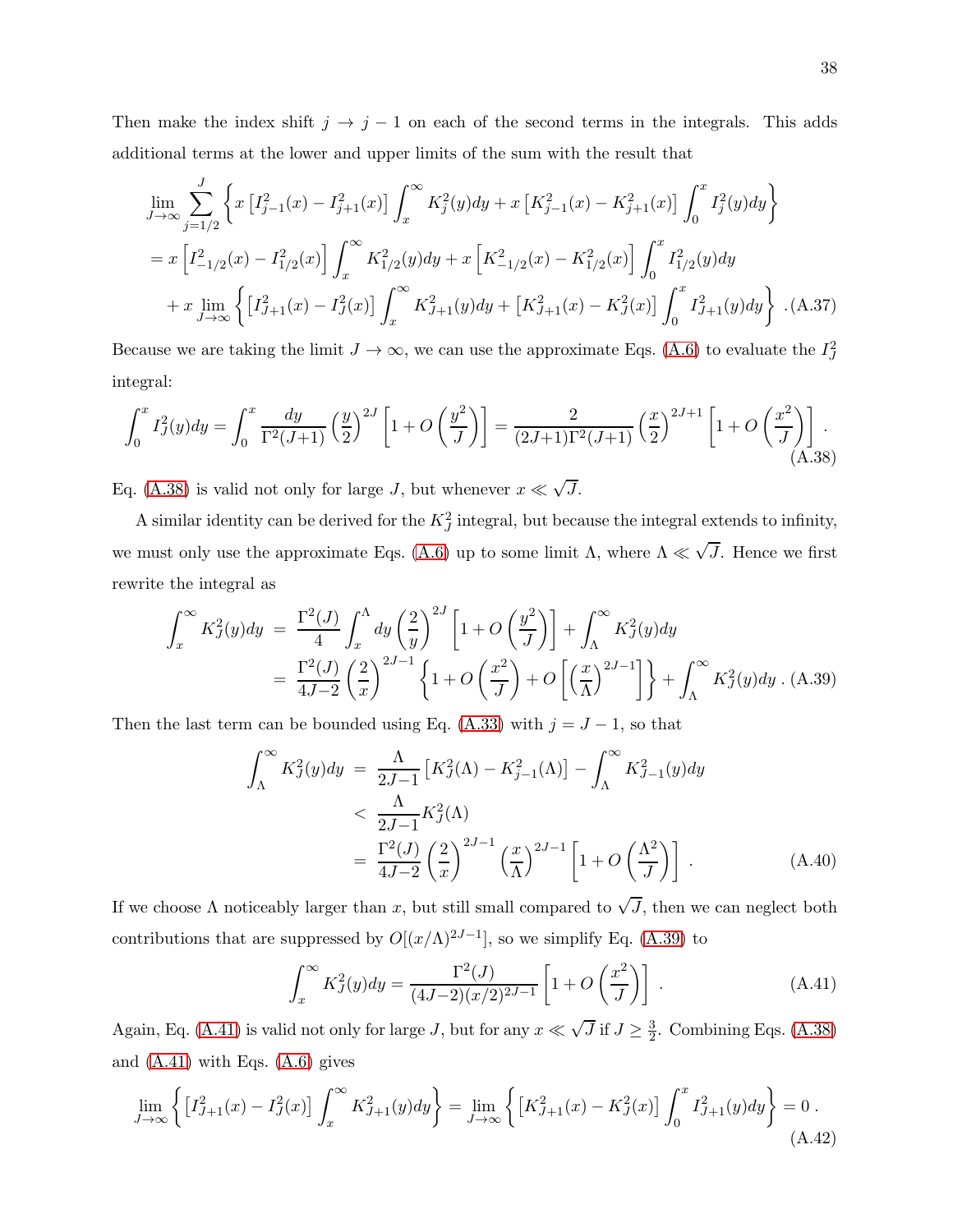Substituting these two limits into Eq. [\(A.37\)](#page-37-3) yields

$$
\lim_{J \to \infty} \sum_{j=1/2}^{J} \left\{ x \left[ I_{j-1}^2(x) - I_{j+1}^2(x) \right] \int_x^{\infty} K_j^2(y) dy + x \left[ K_{j-1}^2(x) - K_{j+1}^2(x) \right] \int_0^x I_j^2(y) dy \right\}
$$
  
=  $x \left[ I_{-1/2}^2(x) - I_{1/2}^2(x) \right] \int_x^{\infty} K_{1/2}^2(y) dy + x \left[ K_{-1/2}^2(x) - K_{1/2}^2(x) \right] \int_0^x I_{1/2}^2(y) dy$ . (A.43)

Using the recursion relations Eqs.  $(A.3)$  to rewrite the factors on the left, and using Eqs.  $(A.2)$  to rewrite the factors on the right gives

<span id="page-38-1"></span>
$$
\sum_{j=1/2}^{\infty} 4j \left[ I_j(x)I'_j(x) \int_x^{\infty} K_j^2(y) dy + K_j(x)K'_j(x) \int_0^x I_j^2(y) dy \right] = \int_x^{\infty} \frac{dy}{y} e^{-2y} . \tag{A.44}
$$

It is not hard to see that the left side is a total derivative:

$$
\frac{d}{dx} \sum_{j=1/2}^{\infty} 2j \left[ I_j^2(x) \int_x^{\infty} K_j^2(y) dy + K_j^2(x) \int_0^x I_j^2(y) dy \right] = \int_x^{\infty} \frac{dy}{y} e^{-2y} . \tag{A.45}
$$

Next multiply by two and integrate from  $0$  to  $x$ . On the left side, it is not hard to show using Eqs. [\(A.6\)](#page-33-1), [\(A.38\)](#page-37-0), and [\(A.41\)](#page-37-2) that in the limit  $x \to 0$  all the terms vanish for  $j \geq \frac{3}{2}$  $\frac{3}{2}$ . The  $j = \frac{1}{2}$ 2 term can also be shown to vanish in this limit, so we find

<span id="page-38-0"></span>
$$
Q_6 = \sum_{j=1/2}^{\infty} 4j \left[ I_j^2(x) \int_x^{\infty} K_j^2(y) dy + K_j^2(x) \int_0^x I_j^2(y) dy \right] = 2x \int_x^{\infty} \frac{dy}{y} e^{-2y} + 1 - e^{-2x} \quad (A.46)
$$

More complicated expressions can be evaluated using Eq. [\(A.46\)](#page-38-0). For example,

$$
Q_7 \equiv \lim_{J \to \infty} \sum_{j=1/2}^{J} \left\{ 1 + (j + \frac{1}{2})x \left[ I_j^2(x) - I_{j+1}^2(x) \right] \int_x^\infty \left[ K_j^2(y) - K_{j+1}^2(y) \right] dy + (j + \frac{1}{2})x \left[ K_j^2(x) - K_{j+1}^2(x) \right] \int_0^x \left[ I_j^2(y) - I_{j+1}^2(y) \right] dy \right\}.
$$
 (A.47)

First shift the sums such that the factor in front of the integral is always  $I_j^2(x)$  or  $K_j^2(x)$ . As usual, this will introduce terms coming from the shifted sum. The  $j=\frac{1}{2}$  $\frac{1}{2}$  terms are proportional to  $j-\frac{1}{2}$ 2 and thus vanish. Eqs.  $(A.6)$ ,  $(A.38)$ , and  $(A.41)$  can then be used to simplify the terms at large J:

$$
Q_{7} = \lim_{J \to \infty} \left[ \sum_{j=1/2}^{J} \left\{ 1 + x I_{j}^{2}(x) \int_{x}^{\infty} \left[ 2j K_{j}^{2}(y) - (j + \frac{1}{2}) K_{j+1}^{2}(y) - (j - \frac{1}{2}) K_{j-1}^{2}(y) \right] dy \right. \\ + x K_{j}^{2}(x) \int_{0}^{x} \left[ 2j I_{j}^{2}(y) - (j + \frac{1}{2}) I_{j+1}^{2}(y) - (j - \frac{1}{2}) I_{j-1}^{2}(y) \right] dy \Big\} \\ - (J + \frac{1}{2}) x \left\{ I_{J+1}^{2}(x) \int_{x}^{\infty} \left[ K_{J}^{2}(y) - K_{J+1}^{2}(y) \right] dy + K_{J+1}^{2}(x) \int_{0}^{x} \left[ I_{J}^{2}(y) - I_{J+1}^{2}(y) \right] dy \right\} \Big]
$$
  

$$
= \sum_{j=1/2}^{\infty} \left\{ 1 + x I_{j}^{2}(x) \int_{x}^{\infty} \left[ 2j K_{j}^{2}(y) - (j + \frac{1}{2}) K_{j+1}^{2}(y) - (j - \frac{1}{2}) K_{j-1}^{2}(y) \right] dy + x K_{j}^{2}(x) \int_{0}^{x} \left[ 2j I_{j}^{2}(y) - (j + \frac{1}{2}) I_{j+1}^{2}(y) - (j - \frac{1}{2}) I_{j-1}^{2}(y) \right] dy \right\} - \frac{1}{2} .
$$
 (A.48)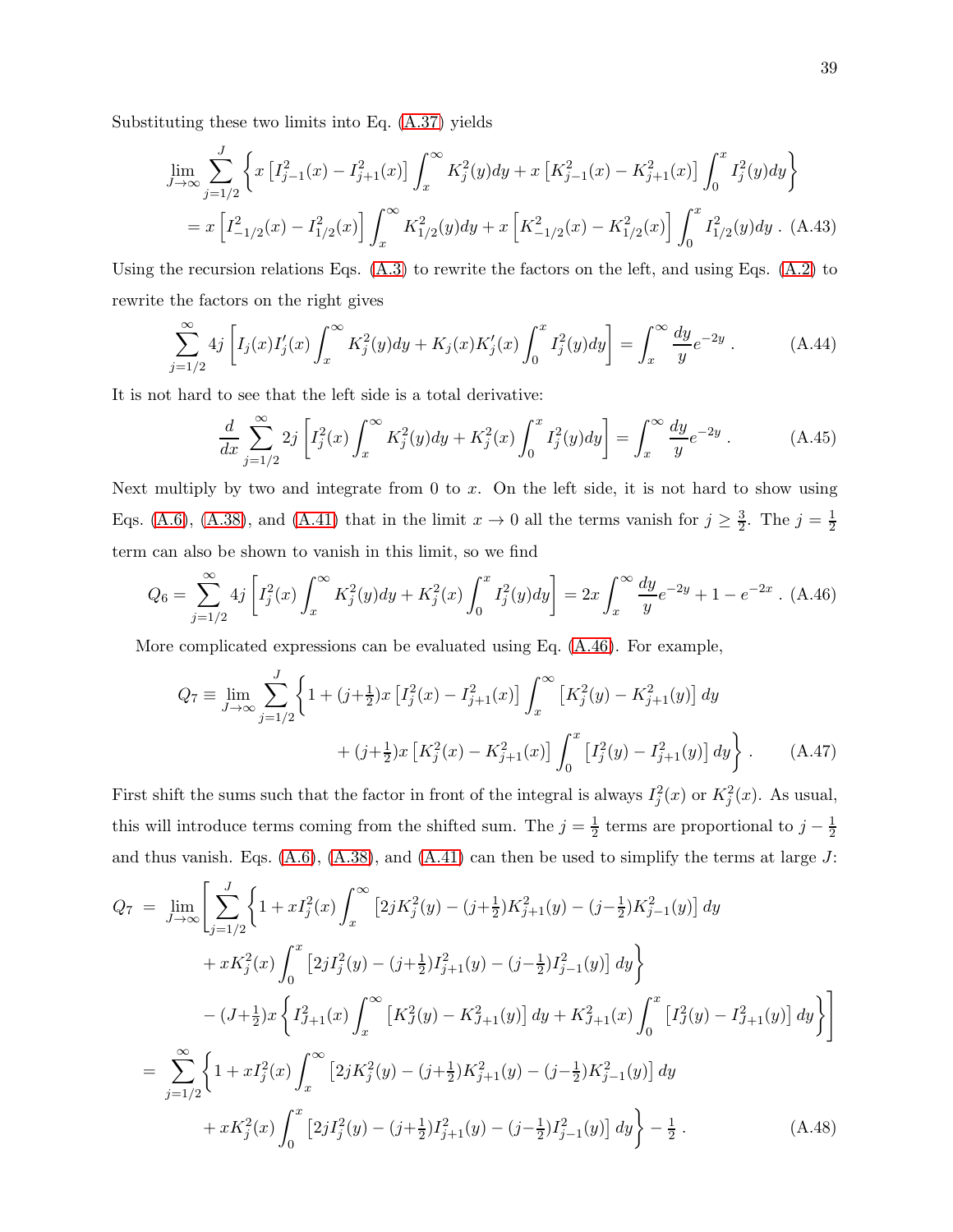Using Eqs. [\(A.33\)](#page-36-3) and [\(A.34\)](#page-36-2) the expression can be rewritten as

$$
Q_7 = \sum_{j=1/2}^{\infty} \left\{ 1 + 4jxI_j^2(x) \int_x^{\infty} K_j^2(y)dy + 4jxK_j^2(x) \int_0^x I_j^2(y)dy + \frac{1}{2}x^2 \left[ I_j^2(x)K_{j-1}^2(x) - I_{j-1}^2(x)K_j^2(x) + I_{j+1}^2(x)K_j^2(x) - I_j^2(x)K_{j+1}^2(x) \right] \right\} + \frac{x}{\pi} K_{1/2}^2(x) - \frac{1}{2}.
$$
 (A.49)

The identity [\(A.46\)](#page-38-0) can be used to evaluate the terms with integrals. The rest of the terms in the sum can be simplified with the help of Eq.  $(A.5)$ . Then using the explicit form for  $K_{1/2}$  in Eq. [\(A.2\)](#page-32-4) gives

$$
Q_7 = 2x^2 \int_x^{\infty} \frac{dy}{y} e^{-2y} + x - xe^{-2x} + x \sum_{j=1/2}^{\infty} [I_j(x)K_{j-1}(x) + I_{j+1}(x)K_j(x)] + \frac{1}{2}e^{-2x} - \frac{1}{2}.
$$
 (A.50)

This can be simplified using Eq. [\(A.12\)](#page-33-2) to yield

<span id="page-39-0"></span>
$$
Q_7 = \sum_{j=1/2}^{\infty} \left\{ 1 + (j + \frac{1}{2})x \left[ I_j^2(x) - I_{j+1}^2(x) \right] \int_x^{\infty} \left[ K_j^2(y) - K_{j+1}^2(y) \right] dy \right\}
$$
  
+  $(j + \frac{1}{2})x \left[ K_j^2(x) - K_{j+1}^2(x) \right] \int_0^x \left[ I_j^2(y) - I_{j+1}^2(y) \right] dy \right\}$   
=  $2x^2 \int_x^{\infty} \frac{dy}{y} e^{-2y} + 2x - \frac{1}{2} - xe^{-2x} + \frac{1}{2} e^{-2x}$ . (A.51)

Another expression we will need to evaluate is

$$
Q_8 \equiv \sum_{j=1/2}^{\infty} \left[ 2x(j+\frac{1}{2})^2 \left\{ I_j(x)I_{j+1}(x) \int_x^{\infty} \left[ K_j^2(y) - K_{j+1}^2(y) \right] dy - K_j(x)K_{j+1}(x) \int_0^x \left[ I_j^2(y) - I_{j+1}^2(y) \right] dy \right\} + x \right].
$$
 (A.52)

Begin by taking the derivative of this expression. Then use the recursion relations Eq. [\(A.3\)](#page-32-1) to eliminate the derivatives of the Bessel functions. Next use Eq. [\(A.5\)](#page-33-0) to obtain

$$
\frac{d}{dx}Q_8 = \lim_{J \to \infty} \sum_{j=1/2}^{J} \left[ 2(j+\frac{1}{2})^2 \left\{ x \left[ I_j^2(x) + I_{j+1}^2(x) \right] \int_x^\infty \left[ K_j^2(y) - K_{j+1}^2(y) \right] dy \right. \\
\left. + x \left[ K_j^2(x) + K_{j+1}^2(x) \right] \int_0^x \left[ I_j^2(y) - I_{j+1}^2(y) \right] dy + I_{j+1}(x) K_{j+1}(x) - I_j(x) K_j(x) \right\} + 1 \right].
$$
\n(A.53)

Eq. [\(A.22\)](#page-35-0) can be used to simplify the nonintegrated terms in the sum. Then shift the sums so the factor in front of the integral is always  $I_j^2(x)$  or  $K_j^2(x)$ . This shift does not introduce any new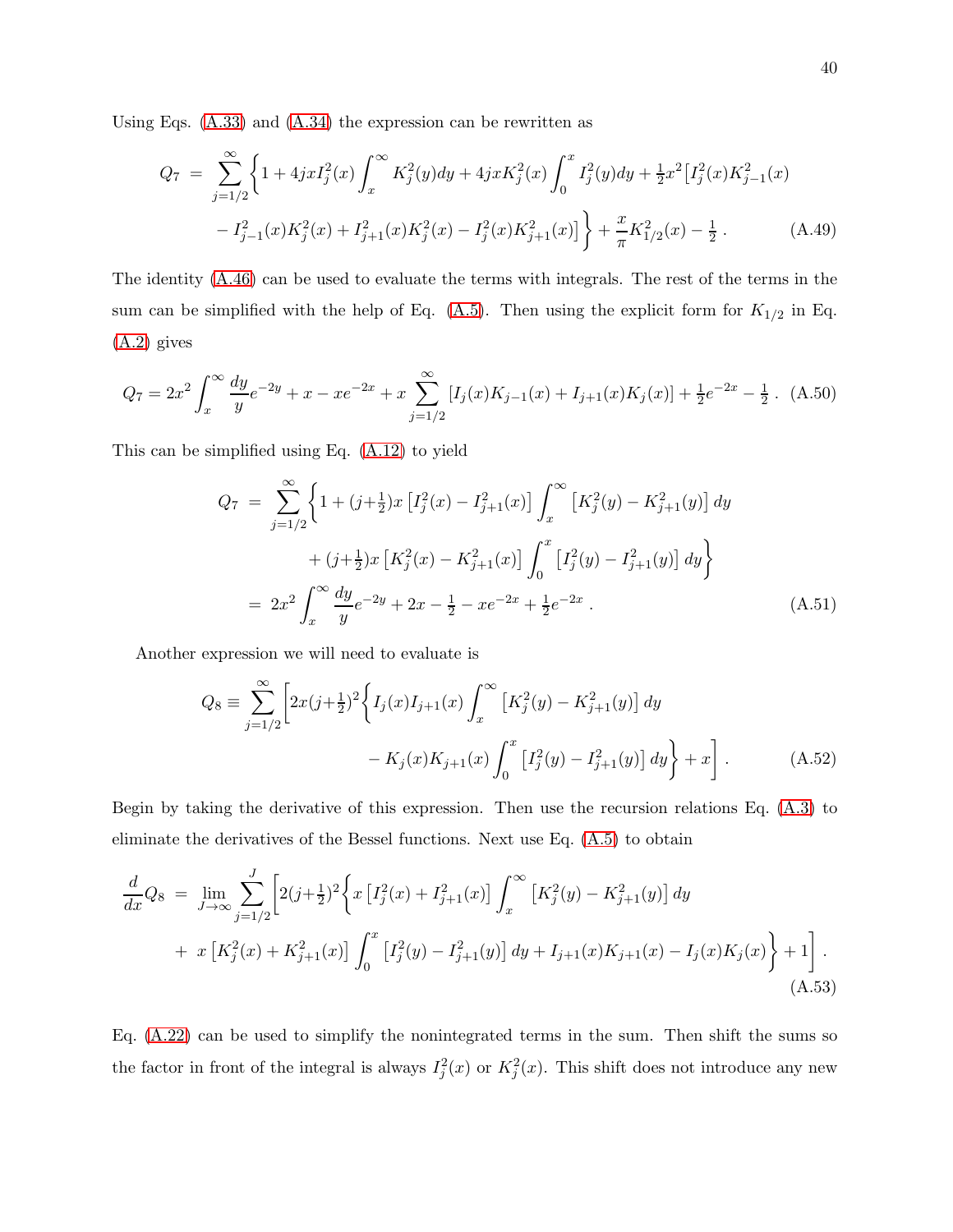terms at small  $j$ , but it does at large  $J$ . The result is

<span id="page-40-0"></span>
$$
\frac{d}{dx}Q_8 = \lim_{J \to \infty} \left\{ \sum_{j=1/2}^{J} \left[ 2xI_j^2(x) \int_x^{\infty} \left\{ (j+\frac{1}{2})^2 \left[ K_j^2(y) - K_{j+1}^2(y) \right] + (j-\frac{1}{2})^2 \left[ K_{j-1}^2(y) - K_j^2(y) \right] \right\} dy \right. \\
\left. + 2xK_j^2(x) \int_0^x \left\{ (j+\frac{1}{2})^2 \left[ I_j^2(y) - I_{j+1}^2(y) \right] + (j-\frac{1}{2})^2 \left[ I_{j-1}^2(y) - I_j^2(y) \right] \right\} dy \right\} \\
+ 2(J+\frac{1}{2})^2 x \left\{ I_{j+1}^2(x) \int_x^{\infty} \left[ K_j^2(y) - K_{j+1}^2(y) \right] dy + K_{j+1}^2(x) \int_0^x \left[ I_j^2(y) - I_{j+1}^2(y) \right] dy \right\} \right\} \\
+ 2x - \frac{1}{2} \,.
$$
\n(A.54)

The large  $J$  terms, with the help of Eqs.  $(A.6)$ ,  $(A.38)$  and  $(A.41)$ , can all be seen to vanish except for one, which can be computed with the additional help of Eq. [\(A.34\)](#page-36-2):

$$
2(J+\frac{1}{2})^{2}xK_{J+1}^{2}(x)\int_{0}^{x}I_{J}^{2}(y)dy = x(J+\frac{1}{2})K_{J+1}^{2}(x)\left[xI_{J}^{2}(x) - xI_{J+1}^{2}(x) - (2J+1)\int_{0}^{x}I_{J+1}^{2}(y)dy\right]
$$
  
=  $(J+\frac{1}{2})\left\{[1 - xI_{J+1}(x)K_{J}(x)]^{2} - x^{2}K_{J+1}^{2}(x)I_{J+1}^{2}(x) - (2J+1)xK_{J+1}^{2}(x)\int_{0}^{x}I_{J+1}^{2}(y)dy\right\}$   
=  $J+\frac{1}{2}+O(J^{-1})$ . (A.55)

Here Eq. [\(A.5\)](#page-33-0) was used to help approximate the leading term. Substituting this in Eq. [\(A.54\)](#page-40-0) gives

$$
\frac{d}{dx}Q_8 = \lim_{J \to \infty} \left\{ \sum_{j=1/2}^{J} \left[ 2xI_j^2(x) \int_x^{\infty} \left\{ (j+\frac{1}{2})^2 \left[ K_j^2(y) - K_{j+1}^2(y) \right] + (j-\frac{1}{2})^2 \left[ K_{j-1}^2(y) - K_j^2(y) \right] \right\} dy \right. \\
\left. + 2xK_j^2(x) \int_0^x \left\{ (j+\frac{1}{2})^2 \left[ I_j^2(y) - I_{j+1}^2(y) \right] + (j-\frac{1}{2})^2 \left[ I_{j-1}^2(x) - I_j^2(x) \right] \right\} dy \right] + (J+\frac{1}{2}) \right\} \\
+ 2x - \frac{1}{2}.
$$
\n(A.56)

Next use Eqs. [\(A.33\)](#page-36-3) and [\(A.34\)](#page-36-2) in such a way that only the terms  $I_j^2(y)$  or  $K_j^2(y)$  appear inside the integrals. The result is

$$
\frac{d}{dx}Q_8 = 2x - \frac{1}{2} + \lim_{J \to \infty} \left[ (J + \frac{1}{2}) + \sum_{j=1/2}^{J} \left\{ 8xjI_j^2(x) \int_x^{\infty} K_j^2(y)dy + 8xjK_j^2(x) \int_0^x I_j^2(y)dy \right. \right. \\
\left. + x^2(j + \frac{1}{2}) \left[ I_{j+1}^2(x)K_j^2(x) - I_j^2(x)K_{j+1}^2(x) \right] + x^2(j - \frac{1}{2}) \left[ I_{j-1}^2(x)K_j^2(x) - I_j^2(x)K_{j-1}^2(x) \right] \right\} \right].
$$
\n(A.57)

The remaining integrals are given by Eq. [\(A.46\)](#page-38-0). The two terms in the final line in the sum are equal and opposite save for a shift of index. Thus

<span id="page-40-1"></span>
$$
\frac{d}{dx}Q_8 = 4x^2 \int_x^{\infty} \frac{dy}{y} e^{-2y} + 4x - 2xe^{-2x} - \frac{1}{2} + \lim_{J \to \infty} (J + \frac{1}{2}) \left\{ 1 + x^2 \left[ I_{J+1}^2(x) K_J^2(x) - I_J^2(x) K_{J+1}^2(x) \right] \right\} \,. \tag{A.58}
$$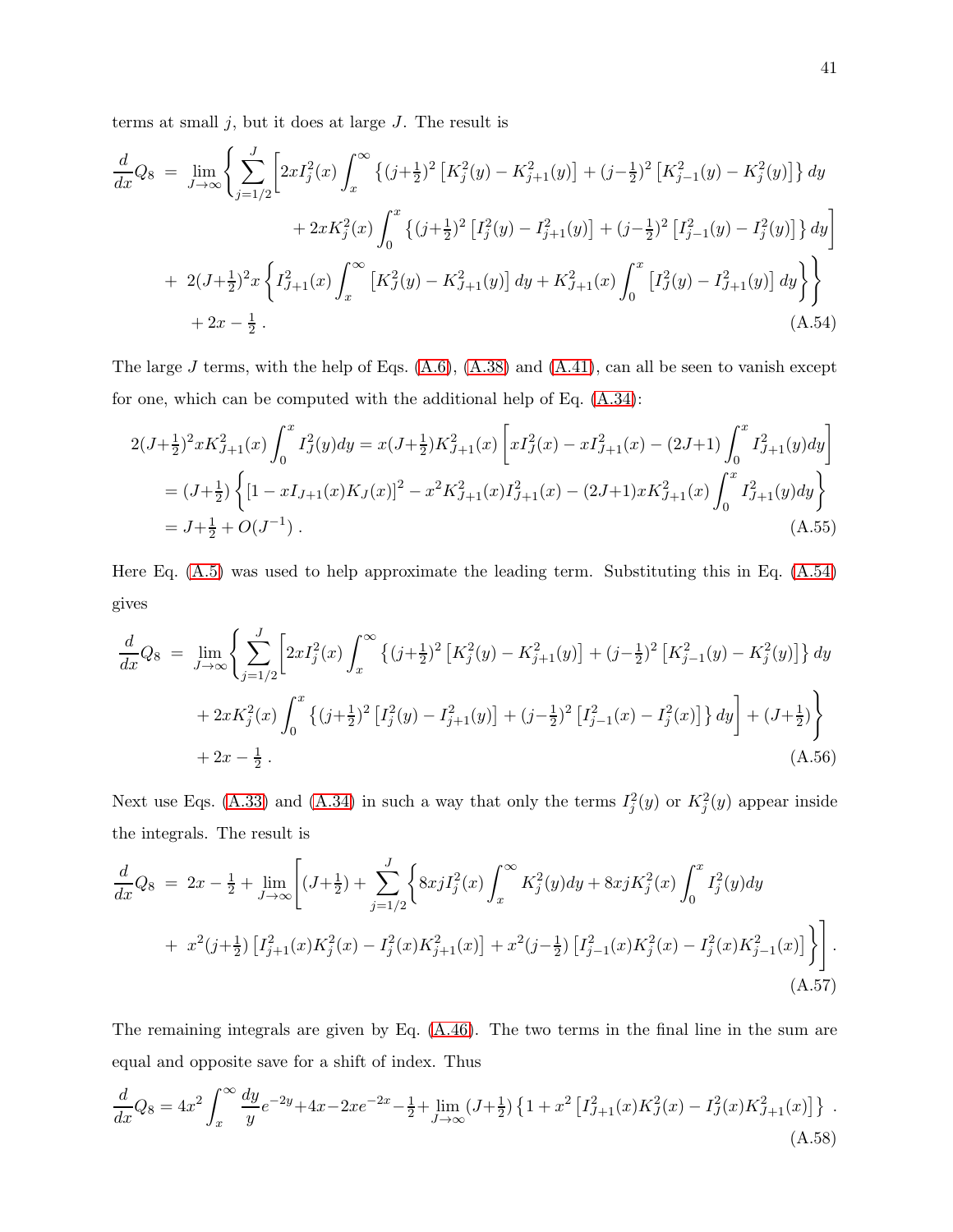With the help of Eq.  $(A.5)$  and then Eq.  $(A.6)$ , the remaining limit is

$$
\lim_{J \to \infty} (J + \frac{1}{2}) \left\{ 1 + x^2 \left[ I_{J+1}^2(x) K_J^2(x) - I_J^2(x) K_{J+1}^2(x) \right] \right\} = \lim_{J \to \infty} (2J+1) x I_{J+1}(x) K_J(x) = 0.
$$
\n(A.59)

After integrating both sides of Eq.  $(A.58)$  from 0 to x, one can use the limiting forms Eqs.  $(A.6)$ ,  $(A.38)$ , and  $(A.41)$  to show that the left side vanishes at  $x = 0$ . The result is:

<span id="page-41-0"></span>
$$
Q_8 = \sum_{j=1/2}^{\infty} \left[ 2x(j+\frac{1}{2})^2 \left\{ I_j(x)I_{j+1}(x) \int_x^{\infty} \left[ K_j^2(y) - K_{j+1}^2(y) \right] dy - K_j(x)K_{j+1}(x) \int_0^x \left[ I_j^2(y) - I_{j+1}^2(y) \right] dy \right\} + x \right]
$$
  
=  $\frac{4}{3}x^3 \int_x^{\infty} \frac{dy}{y} e^{-2y} - \frac{2}{3}x^2 e^{-2x} + \frac{1}{3}xe^{-2x} + \frac{1}{6}e^{-2x} + 2x^2 - \frac{1}{2}x - \frac{1}{6}.$  (A.60)

The final quantity which we need to evaluate is

$$
Q_9 \equiv \sum_{j=1/2}^{\infty} \left[ 4j^3 I_j^2(x) \int_x^{\infty} K_j^2(y) dy + 4j^3 K_j^2(x) \int_0^x I_j^2(y) dy - x \right] . \tag{A.61}
$$

To do so first rewrite Eq. [\(A.60\)](#page-41-0) as the limit of a finite sum, and then shift  $j \to j - 1$  on the terms with integrals that contain  $K_{j+1}^2$  or  $I_{j+1}^2$  to yield

$$
\lim_{J \to \infty} \left[ \sum_{j=1/2}^{J} \left\{ 2xI_j(x) \left[ (j+\frac{1}{2})^2 I_{j+1}(x) - (j-\frac{1}{2})^2 I_{j-1}(x) \right] \int_x^{\infty} K_j^2(y) dy \right. \right.\left. + 2xK_j(x) \left[ (j-\frac{1}{2})^2 K_{j-1}(x) - (j+\frac{1}{2})^2 K_{j+1}(x) \right] \int_0^x I_j^2(y) dy + x \right\}\n- 2x(J+\frac{1}{2})^2 I_J(x) I_{J+1}(x) \int_x^{\infty} K_{J+1}^2(y) dy + 2x(J+\frac{1}{2})^2 K_J(x) K_{J+1}(x) \int_0^x I_{J+1}^2(y) dy \right]\n= \frac{4}{3} x^3 \int_x^{\infty} \frac{dy}{y} e^{-2y} - \frac{2}{3} x^2 e^{-2x} + \frac{1}{3} x e^{-2x} + \frac{1}{6} e^{-2x} + 2x^2 - \frac{1}{2} x - \frac{1}{6}.
$$
\n(A.62)

The large  $J$  terms can be evaluated with the help of Eqs.  $(A.6)$ ,  $(A.38)$ , and  $(A.41)$ , and the recursion relations [\(A.3\)](#page-32-1) can be used to rewrite this as

$$
\sum_{j=1/2}^{\infty} \left\{ \left[ 4jxI_j(x)I'_j(x) - (4j^3 + j)I_j^2(x) \right] \int_x^{\infty} K_j^2(y) dy \right. \\
\left. + \left[ 4jxK_j(x)K'_j(x) - (4j^3 + j)K_j^2(x) \right] \int_0^x I_j^2(y) dy + x \right\} \\
= \frac{4}{3}x^3 \int_x^{\infty} \frac{dy}{y} e^{-2y} - \frac{2}{3}x^2 e^{-2x} + \frac{1}{3}xe^{-2x} + \frac{1}{6}e^{-2x} + 2x^2 - \frac{1}{6} . \tag{A.63}
$$

The terms with derivatives can be evaluated using Eq. [\(A.44\)](#page-38-1) and the remaining terms proportional